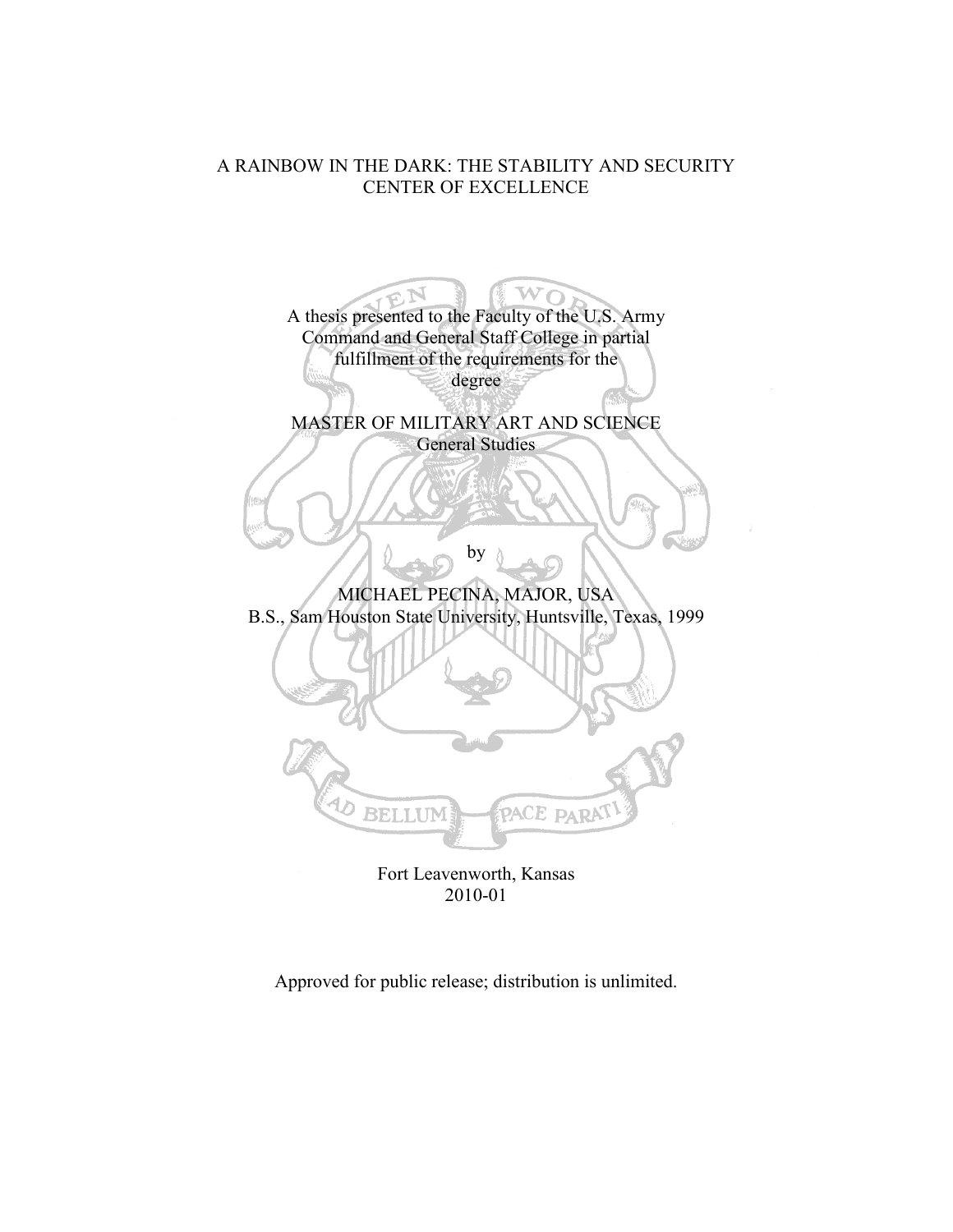| <b>REPORT DOCUMENTATION PAGE</b>                                                                                                                                                                                                                                                                                                                                                                                                                                                                                                                                                                                                                                                                                                                                                                                                                                                                                                                                  |                                        |              |                                                           | Form Approved                             |                                                                                                     |  |
|-------------------------------------------------------------------------------------------------------------------------------------------------------------------------------------------------------------------------------------------------------------------------------------------------------------------------------------------------------------------------------------------------------------------------------------------------------------------------------------------------------------------------------------------------------------------------------------------------------------------------------------------------------------------------------------------------------------------------------------------------------------------------------------------------------------------------------------------------------------------------------------------------------------------------------------------------------------------|----------------------------------------|--------------|-----------------------------------------------------------|-------------------------------------------|-----------------------------------------------------------------------------------------------------|--|
|                                                                                                                                                                                                                                                                                                                                                                                                                                                                                                                                                                                                                                                                                                                                                                                                                                                                                                                                                                   |                                        |              |                                                           | OMB No. 0704-0188                         |                                                                                                     |  |
| Public reporting burden for this collection of information is estimated to average 1 hour per response, including the time for reviewing instructions, searching existing data<br>sources, gathering and maintaining the data needed, and completing and reviewing this collection of information. Send comments regarding this burden estimate or any other<br>aspect of this collection of information, including suggestions for reducing this burden to Department of Defense, Washington Headquarters Services, Directorate for<br>Information Operations and Reports (0704-0188), 1215 Jefferson Davis Highway, Suite 1204, Arlington, VA 22202-4302. Respondents should be aware that notwithstanding<br>any other provision of law, no person shall be subject to any penalty for failing to comply with a collection of information if it does not display a currently valid OMB control<br>number. PLEASE DO NOT RETURN YOUR FORM TO THE ABOVE ADDRESS. |                                        |              |                                                           |                                           |                                                                                                     |  |
|                                                                                                                                                                                                                                                                                                                                                                                                                                                                                                                                                                                                                                                                                                                                                                                                                                                                                                                                                                   | 1. REPORT DATE (DD-MM-YYYY)            |              | 2. REPORT TYPE                                            |                                           | 3. DATES COVERED (From - To)                                                                        |  |
| 11-06-2010                                                                                                                                                                                                                                                                                                                                                                                                                                                                                                                                                                                                                                                                                                                                                                                                                                                                                                                                                        |                                        |              | Master's Thesis                                           |                                           | AUG 2009 - JUN 2010                                                                                 |  |
|                                                                                                                                                                                                                                                                                                                                                                                                                                                                                                                                                                                                                                                                                                                                                                                                                                                                                                                                                                   | <b>4. TITLE AND SUBTITLE</b>           |              |                                                           |                                           | <b>5a. CONTRACT NUMBER</b>                                                                          |  |
| A Rainbow in the Dark: The Stability and Security Center of<br>Excellence                                                                                                                                                                                                                                                                                                                                                                                                                                                                                                                                                                                                                                                                                                                                                                                                                                                                                         |                                        |              | <b>5b. GRANT NUMBER</b>                                   |                                           |                                                                                                     |  |
|                                                                                                                                                                                                                                                                                                                                                                                                                                                                                                                                                                                                                                                                                                                                                                                                                                                                                                                                                                   |                                        |              |                                                           | <b>5c. PROGRAM ELEMENT NUMBER</b>         |                                                                                                     |  |
| 6. AUTHOR(S)                                                                                                                                                                                                                                                                                                                                                                                                                                                                                                                                                                                                                                                                                                                                                                                                                                                                                                                                                      |                                        |              |                                                           |                                           | <b>5d. PROJECT NUMBER</b>                                                                           |  |
|                                                                                                                                                                                                                                                                                                                                                                                                                                                                                                                                                                                                                                                                                                                                                                                                                                                                                                                                                                   | Major Michael M. Pecina                |              |                                                           |                                           | <b>5e. TASK NUMBER</b>                                                                              |  |
|                                                                                                                                                                                                                                                                                                                                                                                                                                                                                                                                                                                                                                                                                                                                                                                                                                                                                                                                                                   |                                        |              |                                                           |                                           | <b>5f. WORK UNIT NUMBER</b>                                                                         |  |
| 7. PERFORMING ORGANIZATION NAME(S) AND ADDRESS(ES)<br>U.S. Army Command and General Staff College<br><b>ATTN: ATZL-SWD-GD</b><br>Fort Leavenworth, KS 66027-2301                                                                                                                                                                                                                                                                                                                                                                                                                                                                                                                                                                                                                                                                                                                                                                                                  |                                        |              |                                                           | 8. PERFORMING ORG REPORT<br><b>NUMBER</b> |                                                                                                     |  |
|                                                                                                                                                                                                                                                                                                                                                                                                                                                                                                                                                                                                                                                                                                                                                                                                                                                                                                                                                                   |                                        |              | 9. SPONSORING / MONITORING AGENCY NAME(S) AND ADDRESS(ES) |                                           | <b>10. SPONSOR/MONITOR'S</b>                                                                        |  |
|                                                                                                                                                                                                                                                                                                                                                                                                                                                                                                                                                                                                                                                                                                                                                                                                                                                                                                                                                                   |                                        |              |                                                           |                                           | <b>ACRONYM(S)</b>                                                                                   |  |
|                                                                                                                                                                                                                                                                                                                                                                                                                                                                                                                                                                                                                                                                                                                                                                                                                                                                                                                                                                   |                                        |              |                                                           |                                           | <b>11. SPONSOR/MONITOR'S REPORT</b><br><b>NUMBER(S)</b>                                             |  |
| <b>12. DISTRIBUTION / AVAILABILITY STATEMENT</b><br>Approved for Public Release; Distribution is Unlimited                                                                                                                                                                                                                                                                                                                                                                                                                                                                                                                                                                                                                                                                                                                                                                                                                                                        |                                        |              |                                                           |                                           |                                                                                                     |  |
|                                                                                                                                                                                                                                                                                                                                                                                                                                                                                                                                                                                                                                                                                                                                                                                                                                                                                                                                                                   | <b>13. SUPPLEMENTARY NOTES</b>         |              |                                                           |                                           |                                                                                                     |  |
| <b>14. ABSTRACT</b>                                                                                                                                                                                                                                                                                                                                                                                                                                                                                                                                                                                                                                                                                                                                                                                                                                                                                                                                               |                                        |              |                                                           |                                           |                                                                                                     |  |
|                                                                                                                                                                                                                                                                                                                                                                                                                                                                                                                                                                                                                                                                                                                                                                                                                                                                                                                                                                   |                                        |              |                                                           |                                           | The 21st Century has been dubbed an -era of persistent conflict" by U.S. military leaders. As a     |  |
|                                                                                                                                                                                                                                                                                                                                                                                                                                                                                                                                                                                                                                                                                                                                                                                                                                                                                                                                                                   |                                        |              |                                                           |                                           | result, United States' defense forces will have to operate in environments requiring a variety of   |  |
|                                                                                                                                                                                                                                                                                                                                                                                                                                                                                                                                                                                                                                                                                                                                                                                                                                                                                                                                                                   |                                        |              |                                                           |                                           | —full spectrum operations" for the near future. Stability operations are now considered as          |  |
|                                                                                                                                                                                                                                                                                                                                                                                                                                                                                                                                                                                                                                                                                                                                                                                                                                                                                                                                                                   |                                        |              |                                                           |                                           | having equal importance to major combat operations and this thesis will explore an institutional    |  |
|                                                                                                                                                                                                                                                                                                                                                                                                                                                                                                                                                                                                                                                                                                                                                                                                                                                                                                                                                                   |                                        |              |                                                           |                                           |                                                                                                     |  |
|                                                                                                                                                                                                                                                                                                                                                                                                                                                                                                                                                                                                                                                                                                                                                                                                                                                                                                                                                                   |                                        |              |                                                           |                                           | approach to prepare U.S. military forces to conduct these types of operations. This thesis will     |  |
|                                                                                                                                                                                                                                                                                                                                                                                                                                                                                                                                                                                                                                                                                                                                                                                                                                                                                                                                                                   |                                        |              |                                                           |                                           | analyze four themes: U.S. views on future stability and security operations, the United States'     |  |
| conventional force role in future stability and security operations, current efforts to                                                                                                                                                                                                                                                                                                                                                                                                                                                                                                                                                                                                                                                                                                                                                                                                                                                                           |                                        |              |                                                           |                                           |                                                                                                     |  |
|                                                                                                                                                                                                                                                                                                                                                                                                                                                                                                                                                                                                                                                                                                                                                                                                                                                                                                                                                                   |                                        |              |                                                           |                                           | institutionalize stability and security operations, and past U.S. institutional changes in response |  |
|                                                                                                                                                                                                                                                                                                                                                                                                                                                                                                                                                                                                                                                                                                                                                                                                                                                                                                                                                                   |                                        |              |                                                           |                                           | to threats in the strategic environment. Unfortunately, there is little unity of effort and         |  |
|                                                                                                                                                                                                                                                                                                                                                                                                                                                                                                                                                                                                                                                                                                                                                                                                                                                                                                                                                                   |                                        |              |                                                           |                                           |                                                                                                     |  |
| ownership to institutionalize stability operations in the U.S. Army. This thesis recommends a                                                                                                                                                                                                                                                                                                                                                                                                                                                                                                                                                                                                                                                                                                                                                                                                                                                                     |                                        |              |                                                           |                                           |                                                                                                     |  |
| new institution to educate and develop leaders to maximize unity of effort, flexibility and<br>responsiveness for stability operations: the Stability and Security Center of Excellence.                                                                                                                                                                                                                                                                                                                                                                                                                                                                                                                                                                                                                                                                                                                                                                          |                                        |              |                                                           |                                           |                                                                                                     |  |
| <b>15. SUBJECT TERMS</b>                                                                                                                                                                                                                                                                                                                                                                                                                                                                                                                                                                                                                                                                                                                                                                                                                                                                                                                                          |                                        |              |                                                           |                                           |                                                                                                     |  |
| Brigade Comabt Teams, Provincial Reconstruction Teams, Transition Teams, U.S. Army, Deaprtment                                                                                                                                                                                                                                                                                                                                                                                                                                                                                                                                                                                                                                                                                                                                                                                                                                                                    |                                        |              |                                                           |                                           |                                                                                                     |  |
| of the State, Human Resource Command, Full Spectrum Operations, Operation Eagle Claw                                                                                                                                                                                                                                                                                                                                                                                                                                                                                                                                                                                                                                                                                                                                                                                                                                                                              |                                        |              |                                                           |                                           |                                                                                                     |  |
|                                                                                                                                                                                                                                                                                                                                                                                                                                                                                                                                                                                                                                                                                                                                                                                                                                                                                                                                                                   | <b>16. SECURITY CLASSIFICATION OF:</b> |              | <b>17. LIMITATION</b><br>OF ABSTRACT                      | <b>18. NUMBER</b><br>OF PAGES             | 19a. NAME OF RESPONSIBLE PERSON                                                                     |  |
| a. REPORT                                                                                                                                                                                                                                                                                                                                                                                                                                                                                                                                                                                                                                                                                                                                                                                                                                                                                                                                                         | <b>b. ABSTRACT</b>                     | c. THIS PAGE |                                                           |                                           | 19b. PHONE NUMBER (include area code)                                                               |  |
| (U)                                                                                                                                                                                                                                                                                                                                                                                                                                                                                                                                                                                                                                                                                                                                                                                                                                                                                                                                                               | (U)                                    | (U)          | (U)                                                       | 78                                        |                                                                                                     |  |
|                                                                                                                                                                                                                                                                                                                                                                                                                                                                                                                                                                                                                                                                                                                                                                                                                                                                                                                                                                   |                                        |              |                                                           |                                           | Standard Form 298 (Rev. 8-98)<br>Prescribed by ANSI Std. Z39.18                                     |  |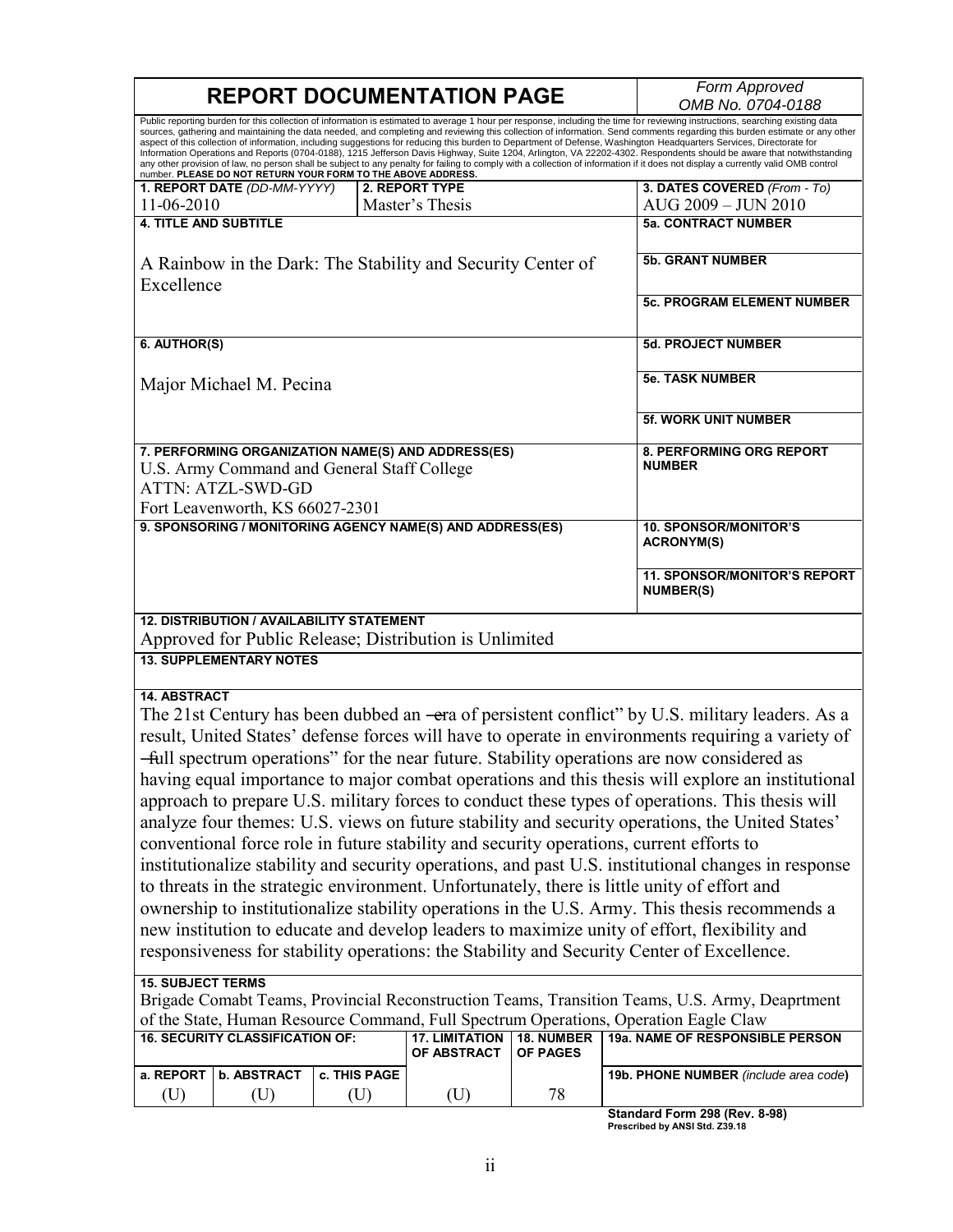### MASTER OF MILITARY ART AND SCIENCE THESIS APPROVAL PAGE

Name of Candidate: Major Michael M. Pecina

Thesis Title: A Rainbow in the Dark: The Stability and Security Center of Excellence

Approved by:

, Thesis Committee Chair LTC Robert D. Wallace, M.A.

<u>ITC Robert D. Wallace, M.A.</u><br>
LTC Robert D. Wallace, M.A.<br>
Peter Scheffer, M.A. , Member

, Member Nicholas H. Riegg, Ph.D

Accepted this 11th day of June 2010 by:

..., Director, Graduate Degree Programs

Robert F. Baurham, Ph.D.

The opinions and conclusions expressed herein are those of the student author and do not necessarily represent the views of the U.S. Army Command and General Staff College or any other governmental agency. (References to this study should include the foregoing statement.)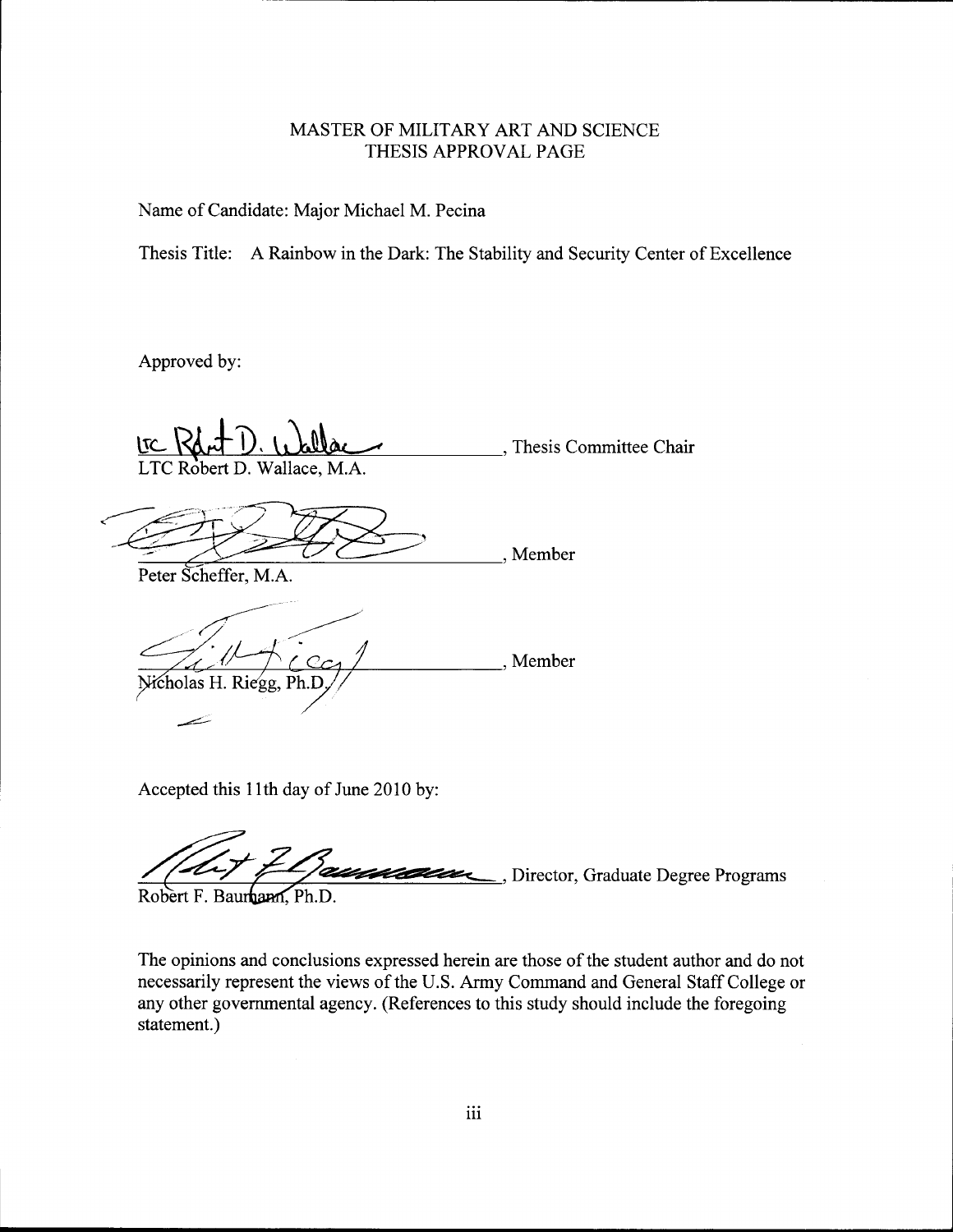### ABSTRACT

### A RAINBOW IN THE DARK: THE STABILITY AND SECURITY CENTER OF EXCELLENCE, by Major Michael M. Pecina, 78 pages.

The 21st Century has been dubbed an —era of persistent conflict" by U.S. military leaders. As a result, United States' defense forces will have to operate in environments requiring a variety of —full spectrum operations" for the near future. Stability operations are now considered as having equal importance to major combat operations and this thesis will explore an institutional approach to prepare U.S. military forces to conduct these types of operations. This thesis will analyze four themes: U.S. views on future stability and security operations, the United States' conventional force role in future stability and security operations, current efforts to institutionalize stability and security operations, and past U.S. institutional changes in response to threats in the strategic environment. Unfortunately, there is little unity of effort and ownership to institutionalize stability operations in the U.S. Army. This thesis recommends a new institution to educate and develop leaders to maximize unity of effort, flexibility and responsiveness for stability operations: the Stability and Security Center of Excellence.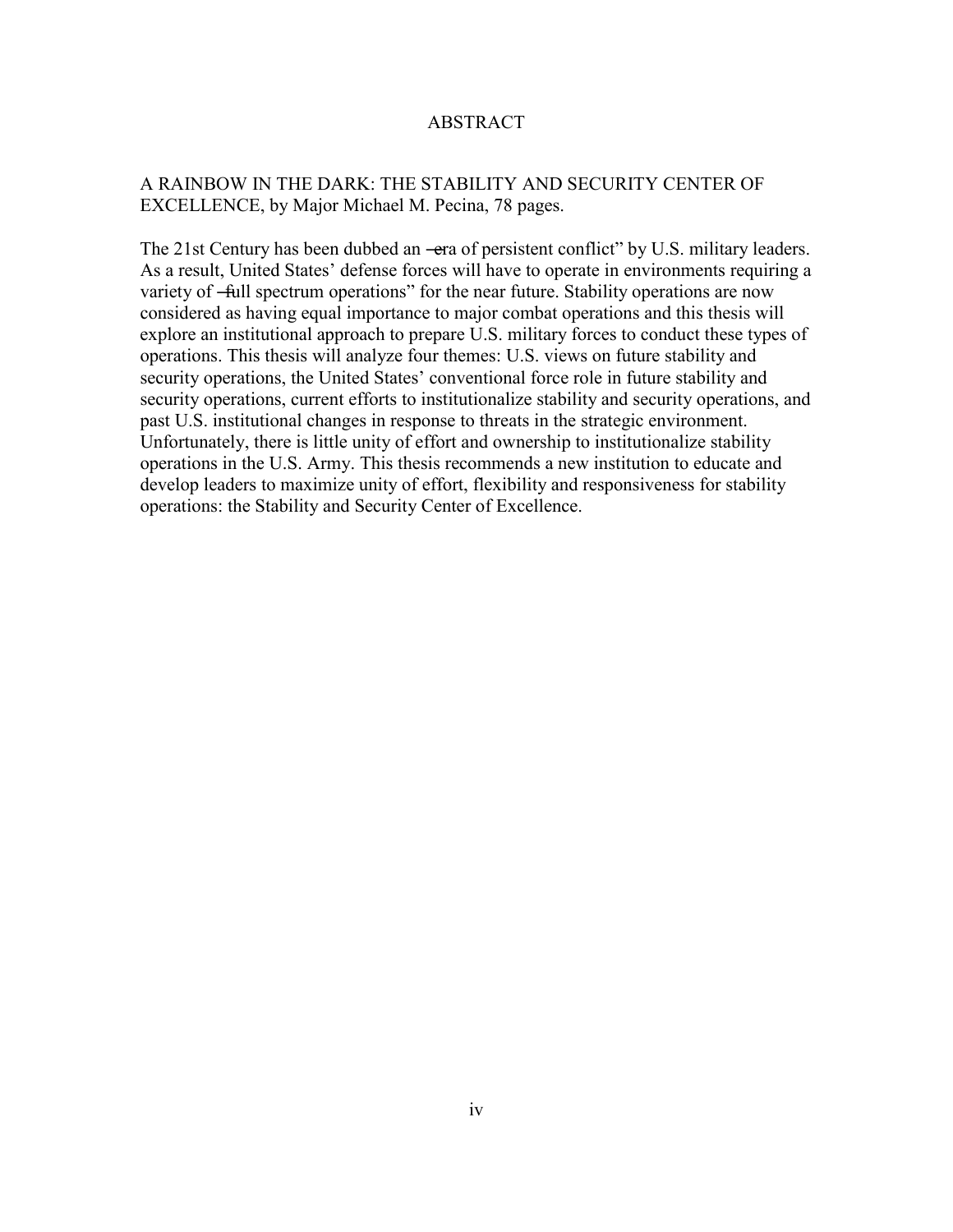#### ACKNOWLEDGMENTS

As I embarked on this research project, I really had no idea what I was getting myself into. This project has proven to be quite difficult with the other activities I have participated in this past year at the Command General Staff College. Although difficult, I have learned a great deal on the subject matter as well as how to research and write a thesis. I appreciate the efforts from my peers and instructors and for their input and encouragement during this project.

First, I would like to thank God. No matter how difficult something is, God always pulls me through. I would also like to thank LTC Robert D. Wallace, my Thesis Committee Chair. His knowledge, advice, approachability and patience with me during this project are the reasons why this project was completed on time. I will be forever indebted. Additionally, I would like to thank Mr. Pete Scheffer, his encouragement and positive attitude throughout this project kept me positive about what I was doing. Attitudes like Mr. Pete Scheffer's are infectious and are one of the many reasons that I feel blessed to serve in the U.S. Army. Furthermore, the efforts of Dr. Nicholas Riegg to help me understand the strategic context of the research problem and his candor with my thought process helped maintain focus on the topic. I am also grateful for Ms. Venita Krueger for her patience and assistance to ensure that this thesis is in the right format for submission.

Lastly, I thank my family, my wife Michelle and two children, Pilar and Marek. I apologize for the numerous days and nights I spent in the library as well as the basement of our house embarking on this research project. I truly did miss some quality family time and I owe you all a great deal.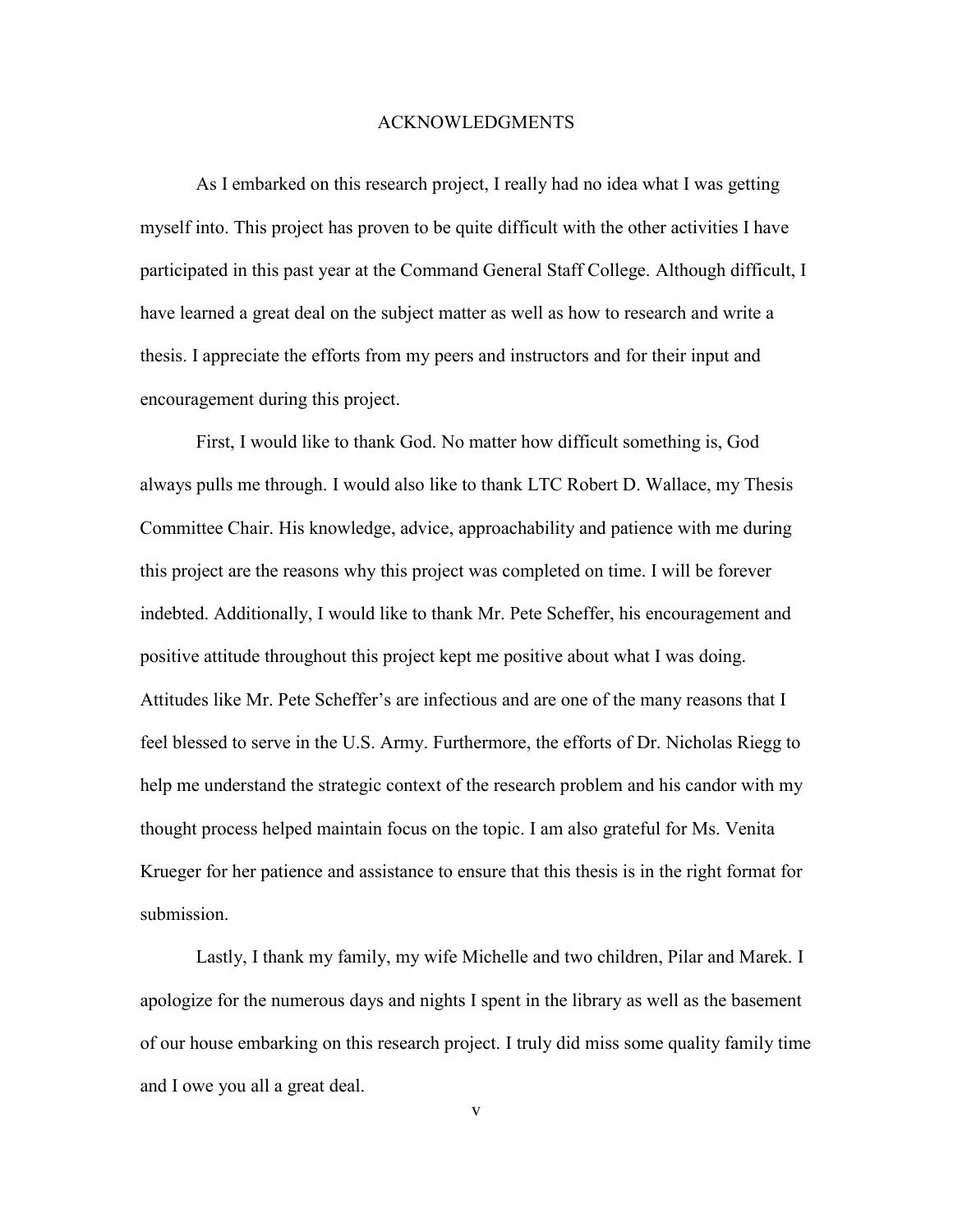# **TABLE OF CONTENTS**

|                                                                                   | Page |
|-----------------------------------------------------------------------------------|------|
| MASTER OF MILITARY ART AND SCIENCE THESIS APPROVAL PAGE  iii                      |      |
|                                                                                   |      |
|                                                                                   |      |
|                                                                                   |      |
|                                                                                   |      |
|                                                                                   |      |
|                                                                                   |      |
|                                                                                   |      |
|                                                                                   |      |
|                                                                                   |      |
|                                                                                   |      |
|                                                                                   |      |
|                                                                                   |      |
|                                                                                   |      |
|                                                                                   |      |
|                                                                                   |      |
| Current Efforts to Institutionalize Stability and Security Operations 34          |      |
| Past Institutional Changes in Response to Threats in the Strategic Environment 41 |      |
|                                                                                   |      |
|                                                                                   |      |
|                                                                                   |      |
|                                                                                   |      |
|                                                                                   |      |
|                                                                                   |      |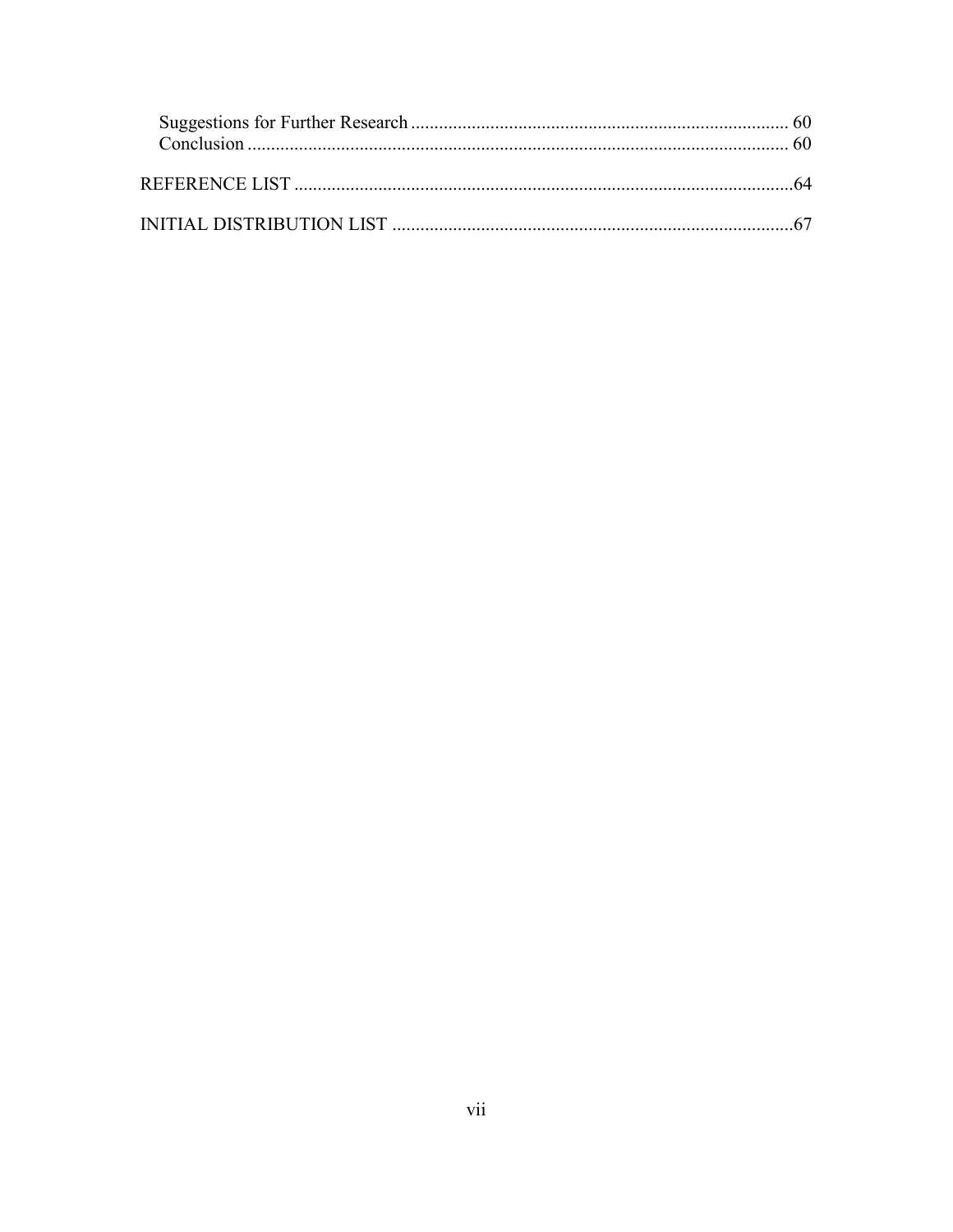# ACRONYMS

| <b>AAB</b>   | Advise and Assist Brigade                      |
|--------------|------------------------------------------------|
| <b>ACC</b>   | <b>Army Capstone Concept</b>                   |
| <b>AFPAK</b> | Afghanistan Pakistan Hands Program             |
| <b>ALDS</b>  | Army Leadership Development Strategy           |
| <b>BCT</b>   | <b>Brigade Combat Team</b>                     |
| CALL         | Center for Army Lessons Learned                |
| <b>CNAS</b>  | Center for a New American Study                |
| DoD          | Department of Defense                          |
| DoS          | Department of State                            |
| E-TT         | <b>Embedded Transition Team</b>                |
| <b>FM</b>    | <b>Field Manual</b>                            |
| <b>GPF</b>   | General-Purpose Forces                         |
| <b>HRC</b>   | Human Resource Command                         |
| <b>ILE</b>   | <b>Intermediate Level Education</b>            |
| <b>ISAF</b>  | <b>International Security Assistance Force</b> |
| MiTT         | <b>Military Transition Team</b>                |
| NCO          | Non-Commissioned Officer                       |
| PRT          | <b>Provincial Reconstruction Teams</b>         |
| <b>PCS</b>   | Permanent Change of Station                    |
| QDR          | Quadrennial Defense Review                     |
| <b>SFA</b>   | <b>Security Force Assistance</b>               |
| <b>SSCOE</b> | Stability and Security Center of Excellence    |
| S-TT         | <b>Stability and Security Transition Team</b>  |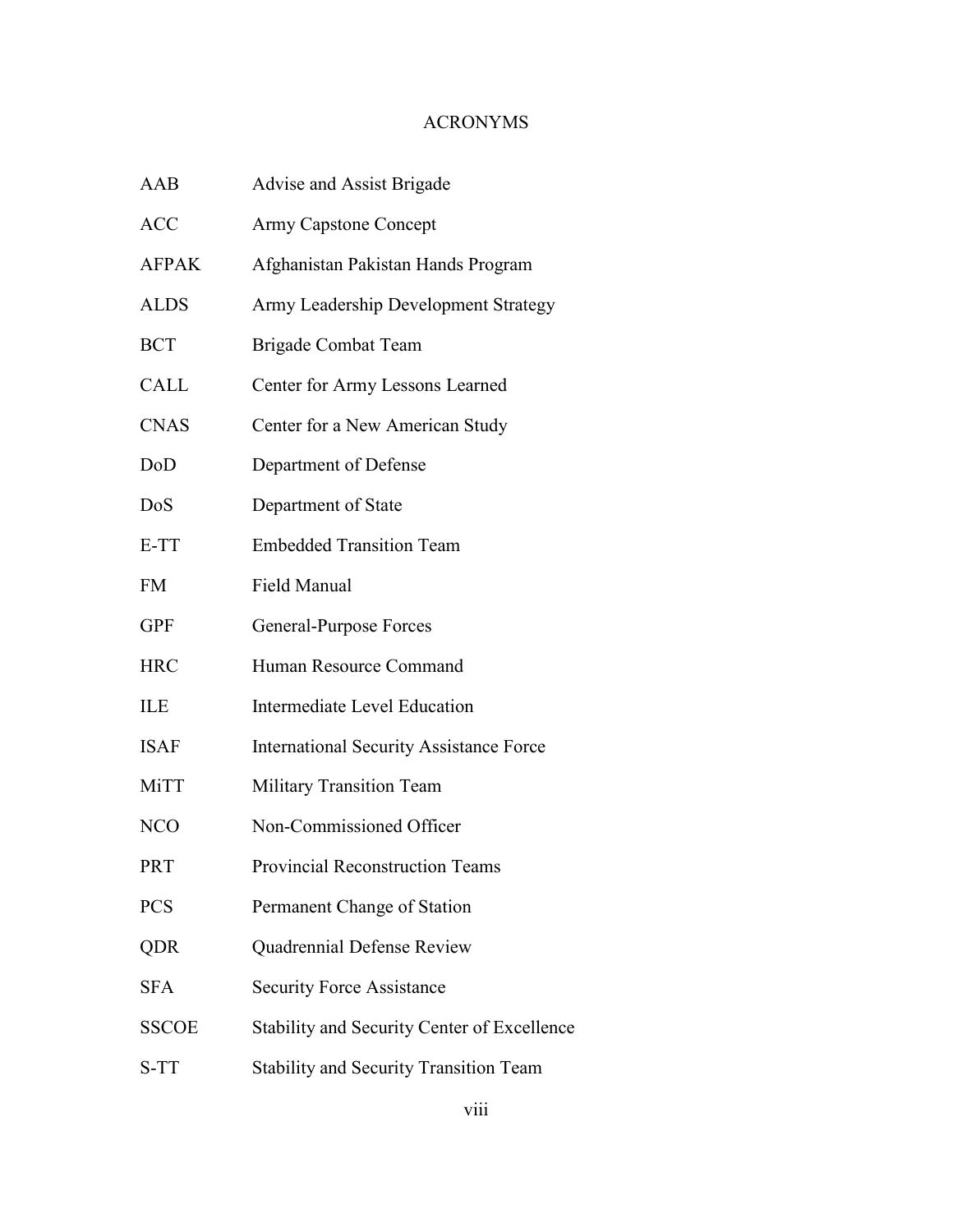# TT Transition Team

USAID United States Agency for International Development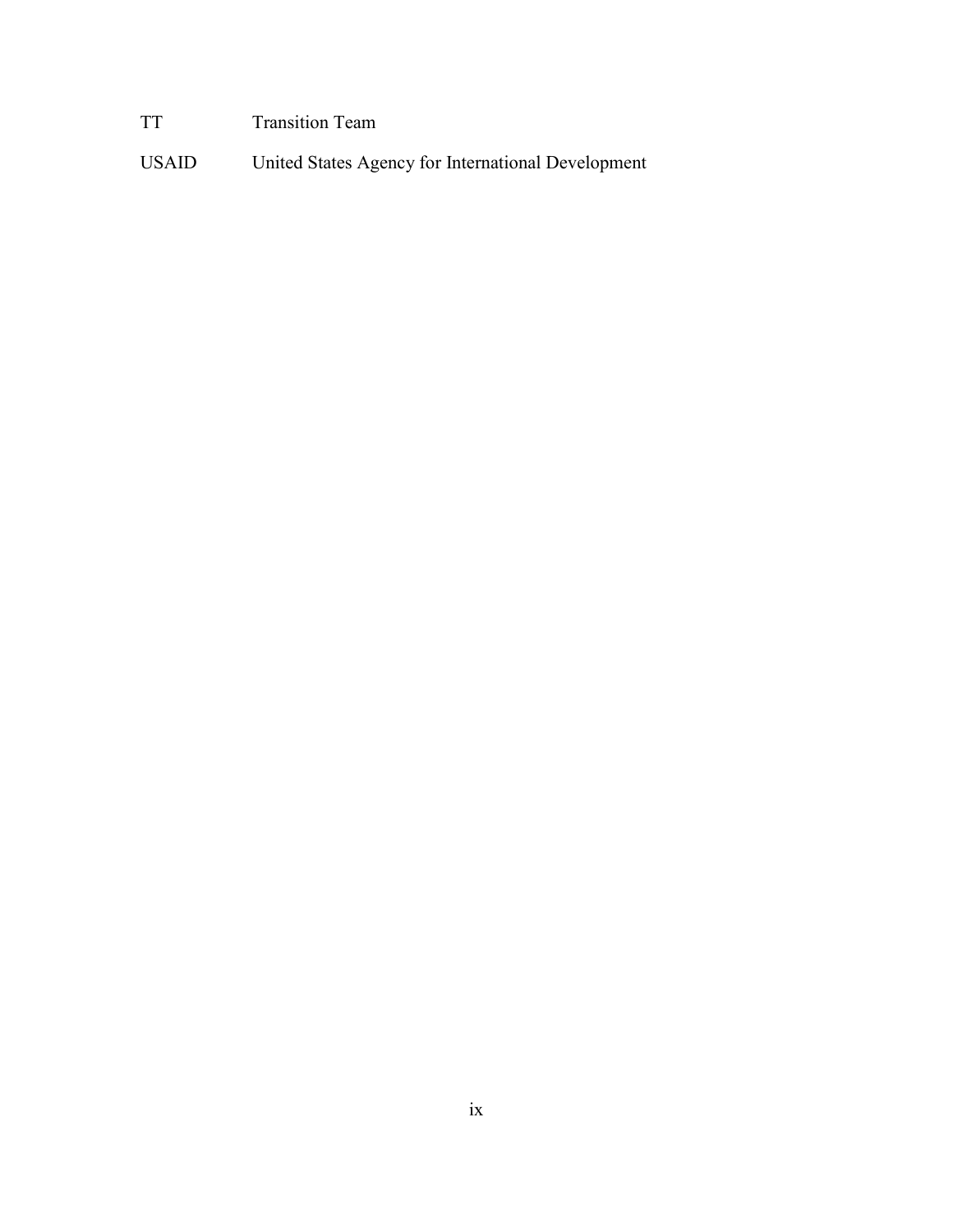# ILLUSTRATIONS

Page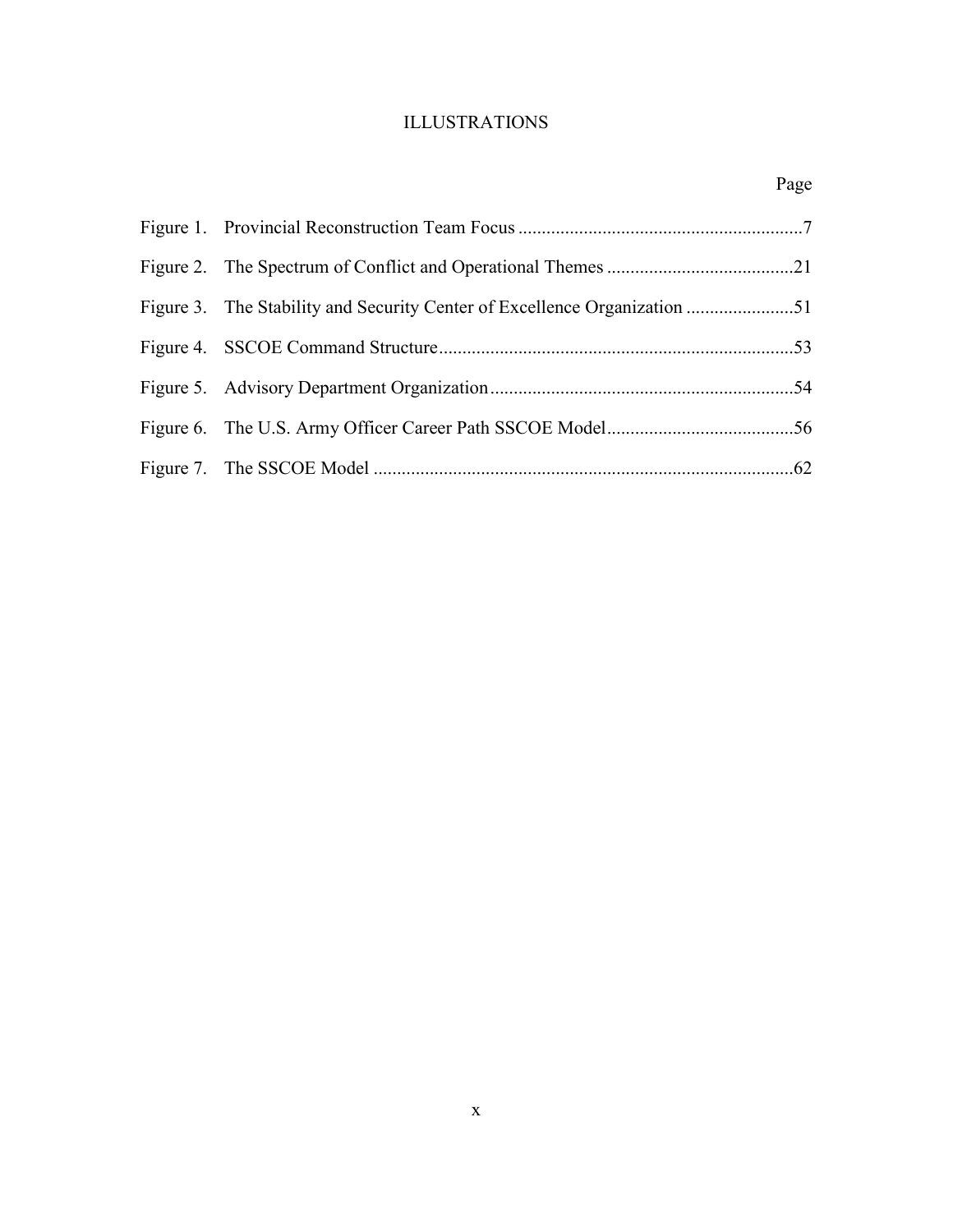# TABLES

|  | Page |
|--|------|
|  |      |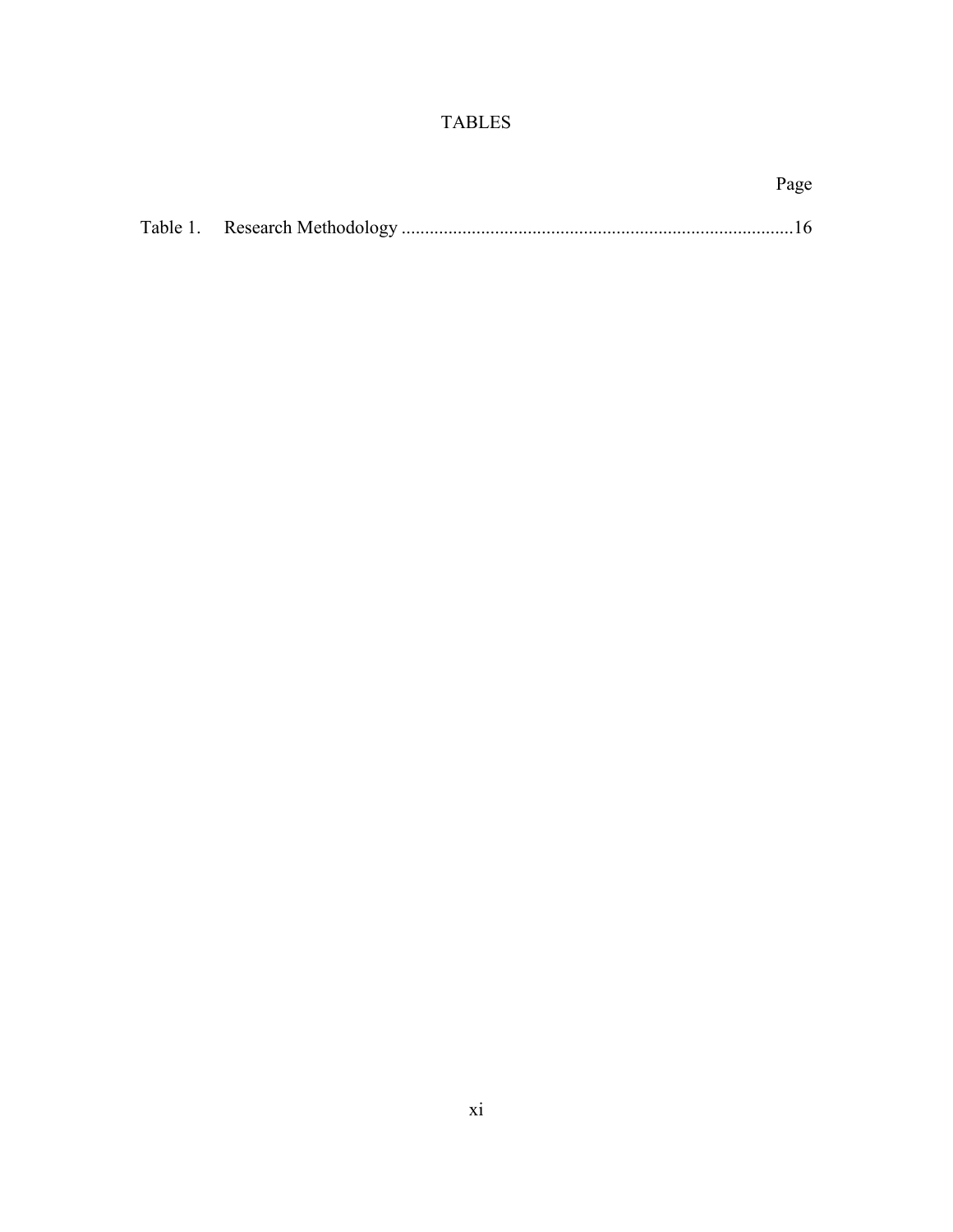#### CHAPTER 1

#### INTRODUCTION

#### Introduction to the Problem

The United States' recent experience has shown that it can be drawn into wars with two nations based on attacks by non-state actors. The 9/11 attacks and subsequent U.S. reactions have demonstrated that the spectrum of conflict can change rapidly, and enemies will adapt and be innovative no matter how primitive their appearance. In response to this change in warfare, the U.S. Army has transformed doctrine and changed a significant portion of its force. With a predicted —era of persistent conflict" on the horizon, the U.S. continues to search for the types of institutions will be needed to better prepare the leadership and its military for the challenges and complexity of the 21st century. If the United States intends for the Army to be the dominant land force in the world, then it will need to continue to adapt and change in order to meet the challenges of this new era of conflict.

Many theorists and U.S. Army strategists agree that the international security environment changed at the turn of the new century, to an —era of persistent conflict." The U.S. Army's military operation Field Manual (FM) 3-0 defines a *persistent conflict* as —a period of protracted confrontation among states, non-state, and individual actors who are increasingly willing to use violence to achieve their political and ideological ends" (2008, Foreword). This new operational environment involves complex problems and rapidly changes and for the military includes missions ranging from dealing with ―enemies of the state‖ to providing humanitarian relief after a natural disaster. As a result, United States' defense forces will have to operate in environments requiring a variety of

1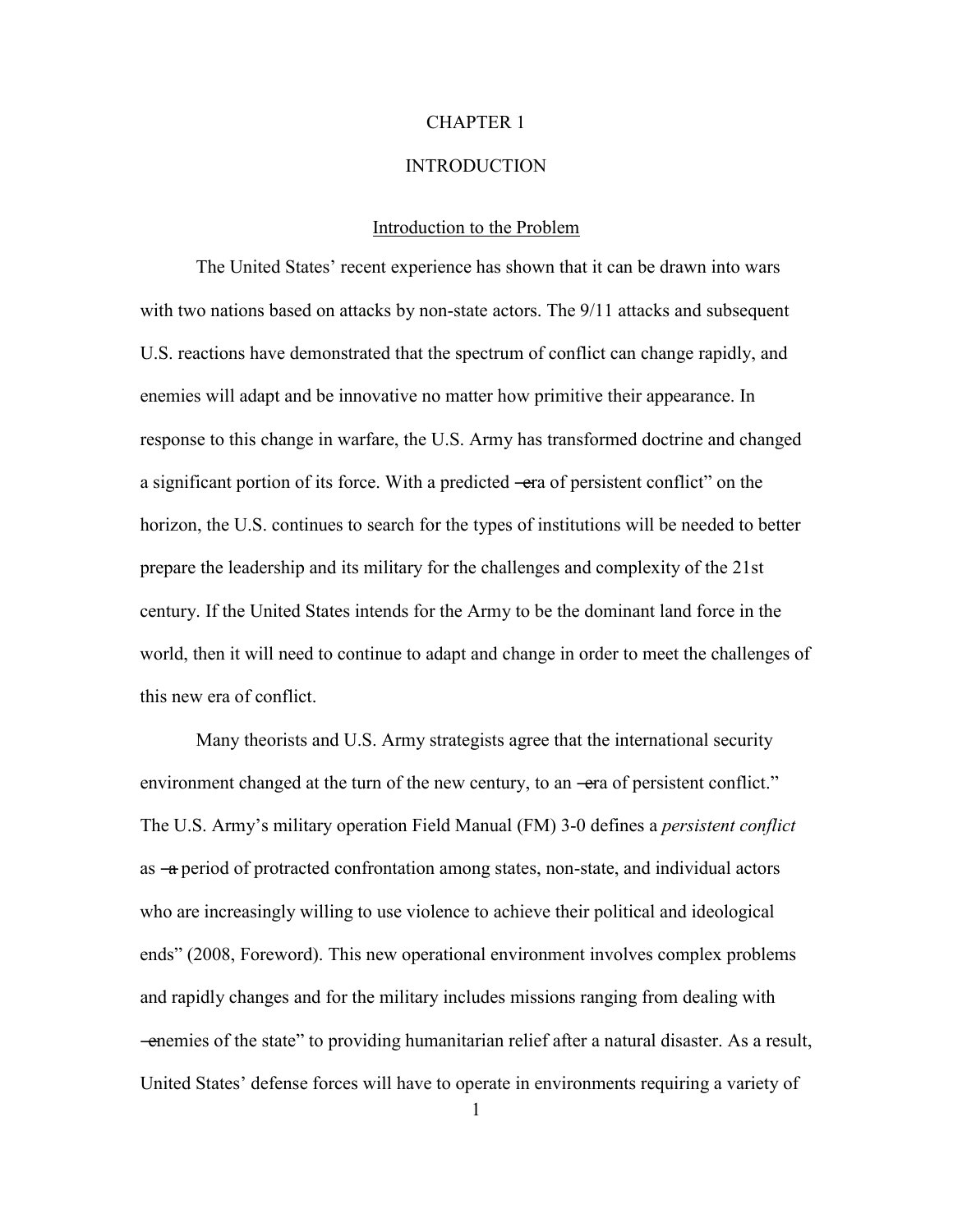―full spectrum operations‖ for the near future. Stability operations are now considered as having equal importance as major combat operations and this thesis will explore an institutional approach to prepare U.S. military forces to conduct these types of operations.

#### Background of Study

In reaction to rapid changes in the overall -spectrum of conflict" and international security environment, the U.S. Army made significant changes to its operational doctrine. This is demonstrated in the updated edition of FM 3-0, *Operations*, from a previous focus on major combat operations, to capabilities to operate within a —full-spectrum" which requires U.S. forces to be able to simultaneously conduct offensive, defensive and stability or civil support operations (FM 3-0 2008). While the U.S. Army has historically proven it is adept at offensive and defensive operations, stability operations remain a concept that has often been relegated to secondary status. Yet Department of Defense Directive 3000.05 dictates that stability operations: —Shall be given priority comparable to combat operations and be explicitly addressed and integrated across all DOD activities including doctrine, organizations, training, education, exercises, material, leadership, personnel, facilities, and planning" (3000.5 2005). The U.S. Army's current approach to stability operations is to employ brigade combat teams  $(BCTs)^{1}$  and ad hoc groups of advisors with military and interagency personnel. Unfortunately, these types of units and

 $\overline{a}$ 

 ${}^{1}$ A Brigade Combat Team is a relatively small and independent military unit (usually around 4,000 individuals) within the U.S. Army that is able to conduct a wide range of military operations to include high-intensity combat through stability operations. These -teams" are normally utilized to conduct stability-type operations and have a combination of military capabilities to include infantry, armor, field artillery, aviation, engineer and other supporting units. Headquarters, Department of the Army, Field Manual (FM) 3-09.6, *The Brigade Combat Team* (Washington, DC: Government Printing Office, 2006), 2-1.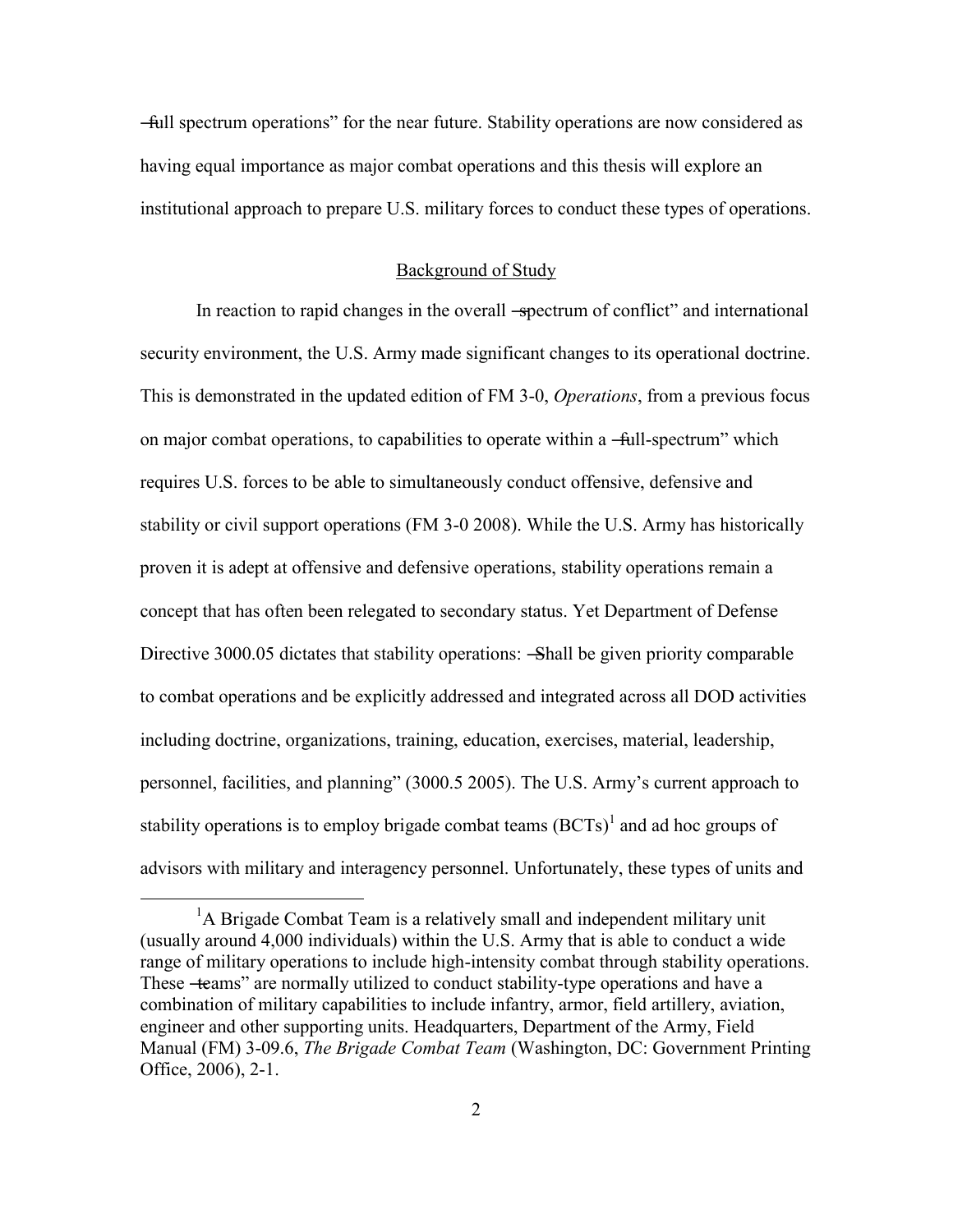the U.S. Army itself have struggled with stability-type operations in Iraq and Afghanistan and will most likely continue to do so without significant institutional change.

Stability operations are complex, usually lasting much longer than major combat operations and require the effective integration of U.S. military and civilian capabilities. Recent efforts between the various U.S. agencies involved in stability operations thus far have been plagued by cultural differences and other bureaucratic issues. For the entire U.S. government, achieving effective stability operations capabilities remains a —work in progress."

As the U.S. Army adapts to the complexities of the international security environment, its Chief of Staff, General George Casey admits that the U.S. faces a difficult future. He stated, ―The United States will confront complex, dynamic and unanticipated challenges to our national security and to the collective security of our friends and allies" (2009, 25). The most complex challenge for the U.S. government is stability operations and Army doctrine has had to change in order to reflect the emerging importance of successful stability operations. In reaction to the increased importance of stability operations, the U.S. Army is confronted with a number of questions it must answer. For example, where does the U.S. Army train for stability operations and does it have the right personnel with which to conduct stability operations? How does the U.S. Army currently help other nations build stability capacity? Will future conflicts involve civilian populations (as well as armies or irregular combatants)? With the examples of Iraq and Afghanistan in mind, the U.S. Army must have institutions that can prepare leaders for the complex challenges of the future, which will surely include interactions with civilian populations.

3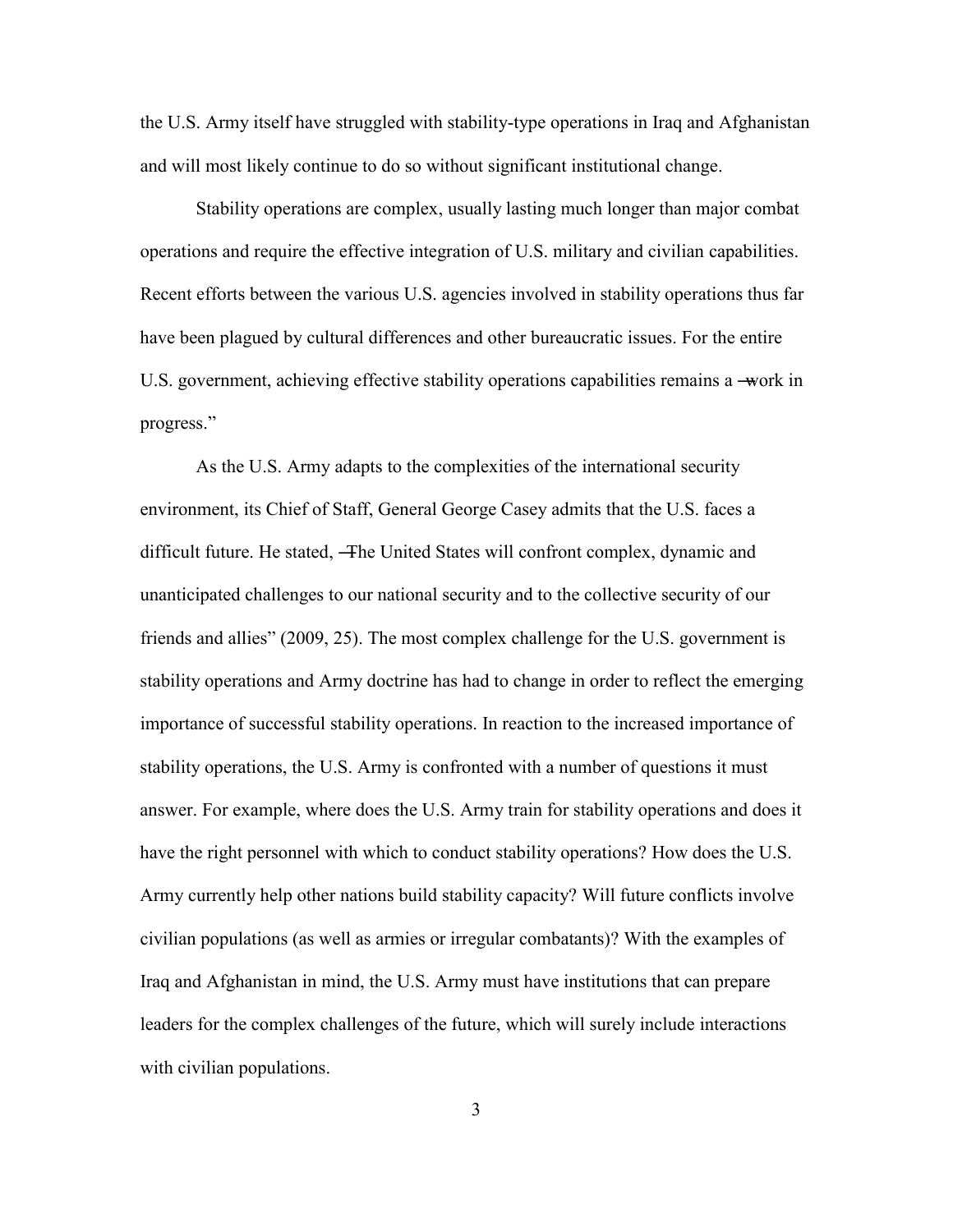Perhaps the biggest challenge is how to prepare Army leaders for this evolving operating environment. The 21st century soldier will operate within civilian populations and requires the ability be culturally astute and communicate in the local language to conduct successful stability and security operations. These types of skills will lead to better intelligence, less confusion and will help foster positive relationships with the host nation's citizens. Currently, most U.S. Army officers in Iraq and Afghanistan have rudimentary knowledge of the language and culture of their current operational environment. Yet these leaders' actions in these complex environments can often dictate whether the host population will support the adversary or U.S. forces and objectives within the host country.

### Primary Research and Secondary Questions

The primary research question was —How can the U.S. military more effectively train its officers for stability and security operations?" In particular, this effort explored whether there is a need for an institution that can fuse its advisory functions, teach language skills and prepare soldiers to operate in a complex environment. The argument of this paper is that there is a need for a new stability-focused training organization, the Stability and Security Center of Excellence (SSCOE). Additionally, this thesis proposes a conceptual design for the SSCOE, centered on preparing the leaders of the 21st century to conduct stability operations in an —era of persistent conflict."

Four secondary questions were explored ̶ all focused on the foundational aspects of how the U.S. prepares for and conducts stability and security operations. These questions examined the following issues: (1) How have U.S. military leaders publically approached stability and security operations? (2) What is the role of the conventional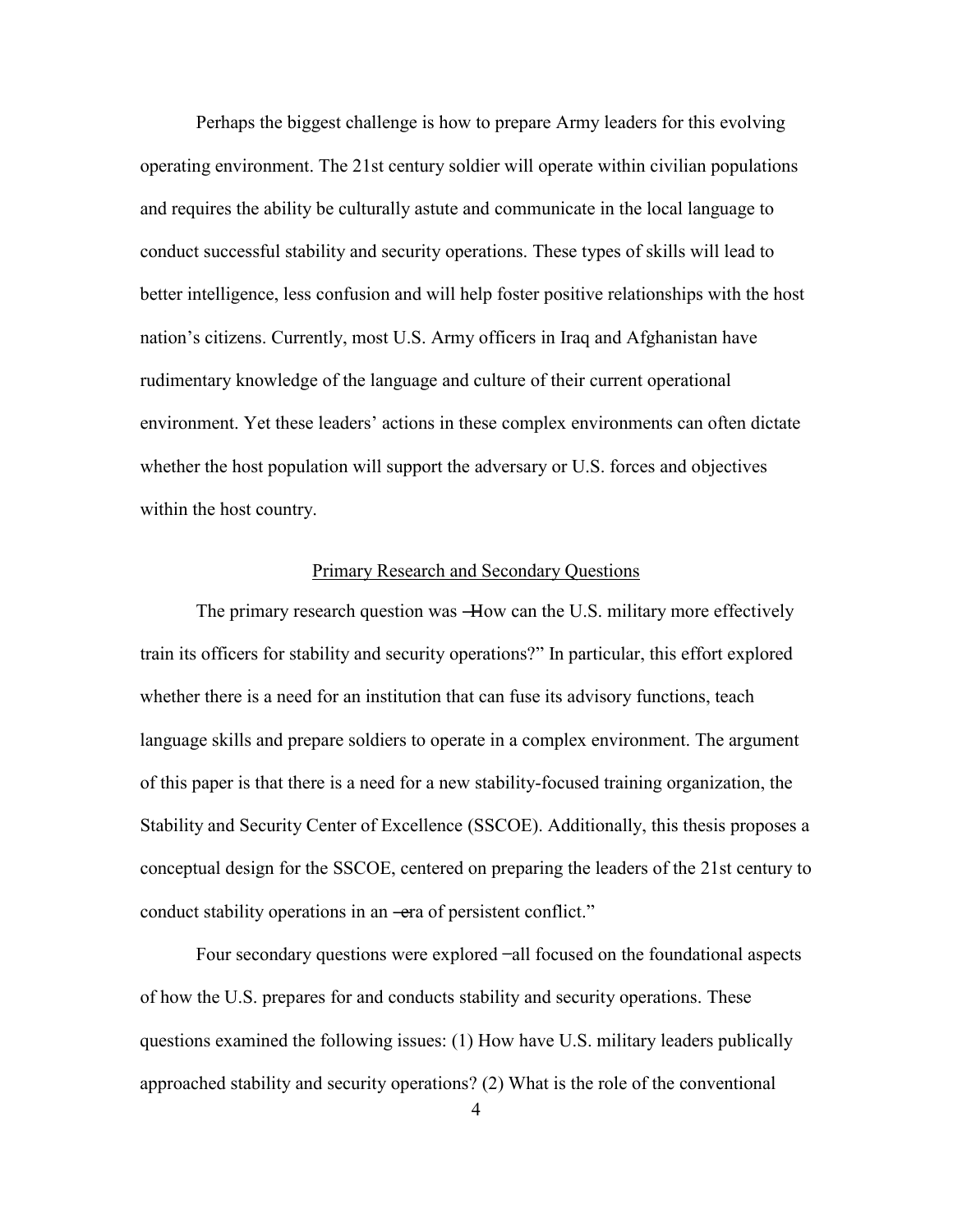forces for future stability operations? (3) How is the U.S. currently institutionalizing stability operations? and (4) What is an example of a past institution created by the U.S. in response to an international security threat?

The study is limited in focus to the concept of an institution to more effectively train its officers for stability and security operations. In addition, while the funding for such an institution is certainly a key component, the study does not address the costs involved in order to limit the scope of the paper to a manageable size. Lastly, while enlisted soldiers and non-commissioned officers fulfill essential roles in stability operations, this study focuses on the key leaders (commissioned officers) and the preparation for their roles within these types of mission.

#### Significance of the Study

This study seeks to contribute to U.S. Army efforts to better train its forces and leaders for full spectrum operations. The author has served two tours in Iraq as a rifle company executive officer and rifle company commander, witnessing many struggles with advisory functions and stability operations. Additionally, the author has also served at the U.S. Army's Human Resource Command (HRC) as an assignments officer, charged with the daily challenges of assigning U.S. Army personnel to advisory teams. Based on these experiences, the purpose for undertaking this study is an effort to provide a viable option for the Army's leadership as it looks to better prepare future leaders for stability and security missions.

5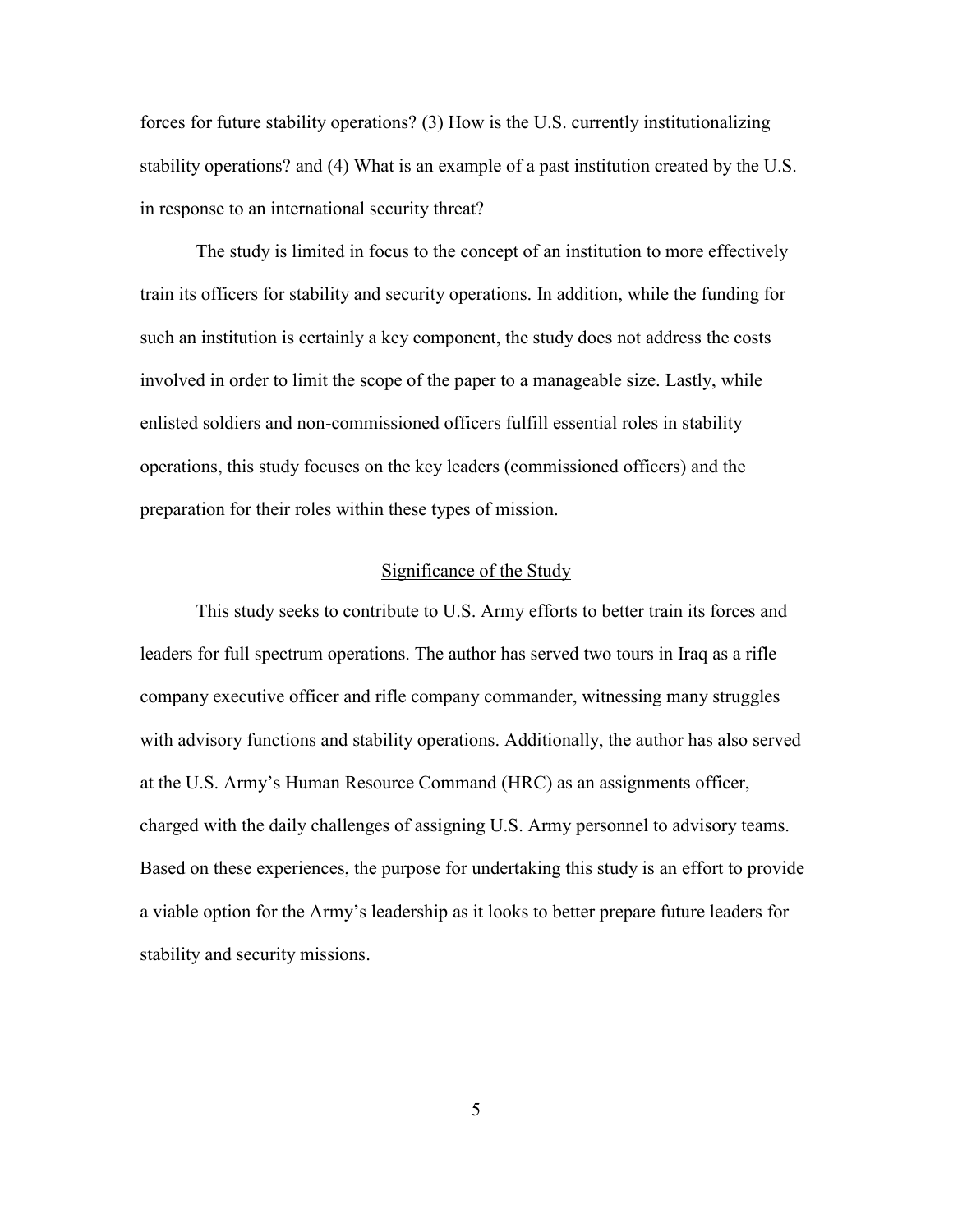#### CHAPTER 2

#### LITERATURE REVIEW

This chapter discusses the overall basis for this research to include U.S. defense policy, doctrine, case studies, and contemporary research on stability and security operations focused on both current and future operating environments. In order to conceptually design an institution that can prepare future leaders which fuses training of advisory forces, language skills, and stability operations capabilities, an awareness of the current problem and what organizations have been created in the past to answer to an unknown threat is important. A review of the relevant literature on the current problems involved with how the U.S. Army both employs advisory forces and conducts stability operations provides the basis for this research effort.

Currently, the United States is still at war with troops deployed to Iraq and Afghanistan for almost nine years. During this time, combat operations have repeatedly transitioned from major combat operations to stability operations and the U.S. (quite capable in major combat operations) continues to struggle with stability operations. To address challenges involved in stability operations, the U.S. government has employed provincial reconstruction teams (PRTs), advisory teams such as military transition teams (MiTTs), embedded training teams (ETTs), and stability transition teams  $(S-TTs)$ . Information about the manning requirements and the process of how these transition

 $\overline{a}$ 

 $2$ The numerous stability teams that operate in Afghanistan and Iraq include Military transition teams (MiTTs), embedded training teams (ETTs) and stability transition teams (S-TTs). These teams are also referred to as transition teams (TTs) throughout the text.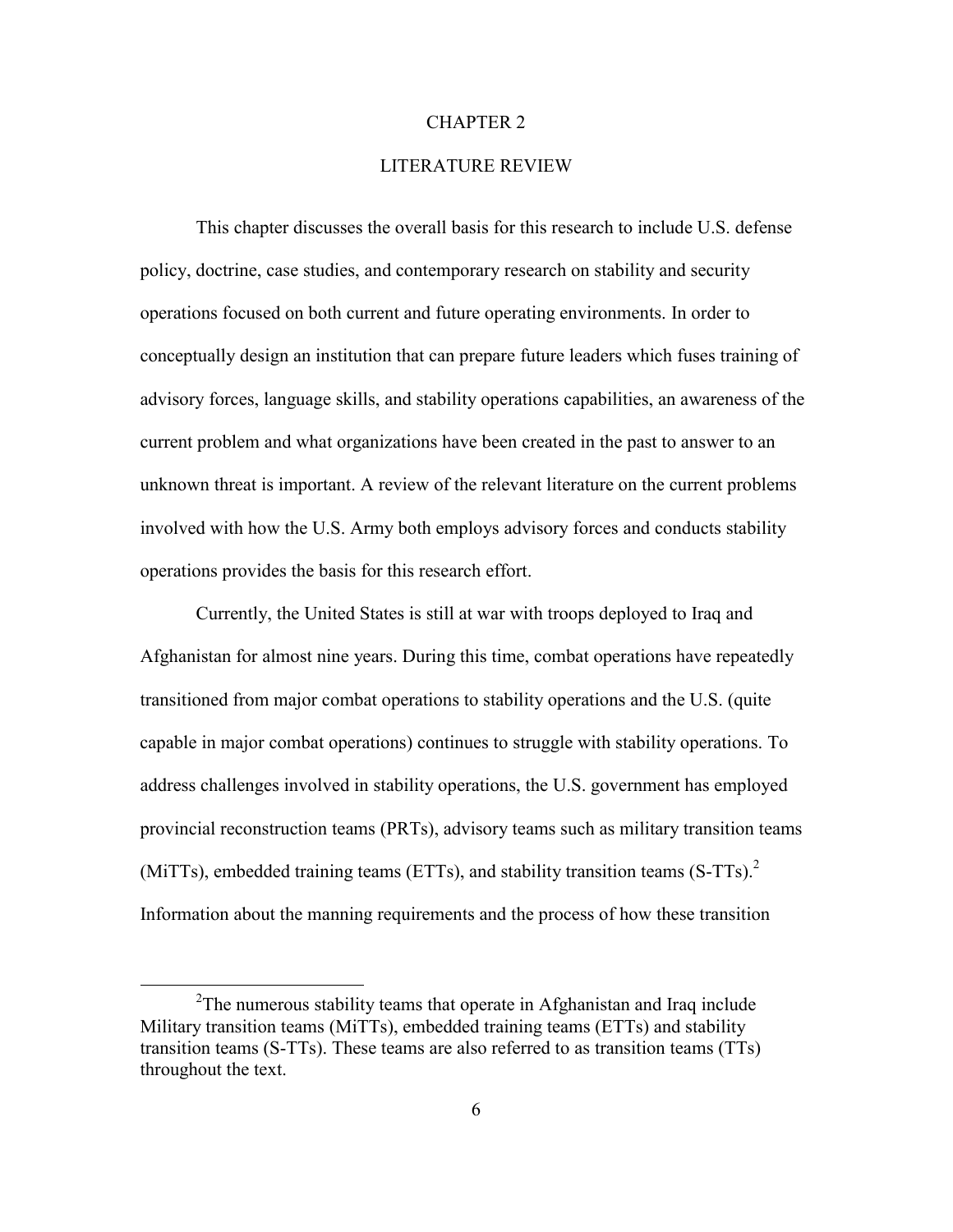teams (TTs) are manned will come from the author's experience as an assignments officer at HRC.

Provincial reconstruction teams were designed to serve as civil-military organizations focused on rebuilding tasks which combat forces were normally not trained or manned. The purposes of the PRTs are to provide assistance with rule of law, local government functions and essential services as shown in figure 1.



Figure 1. Provincial Reconstruction Team Focus *Source:* CALL, *PRT Playbook* (Fort Leavenworth, KS: U.S. Army, September 2007), 3.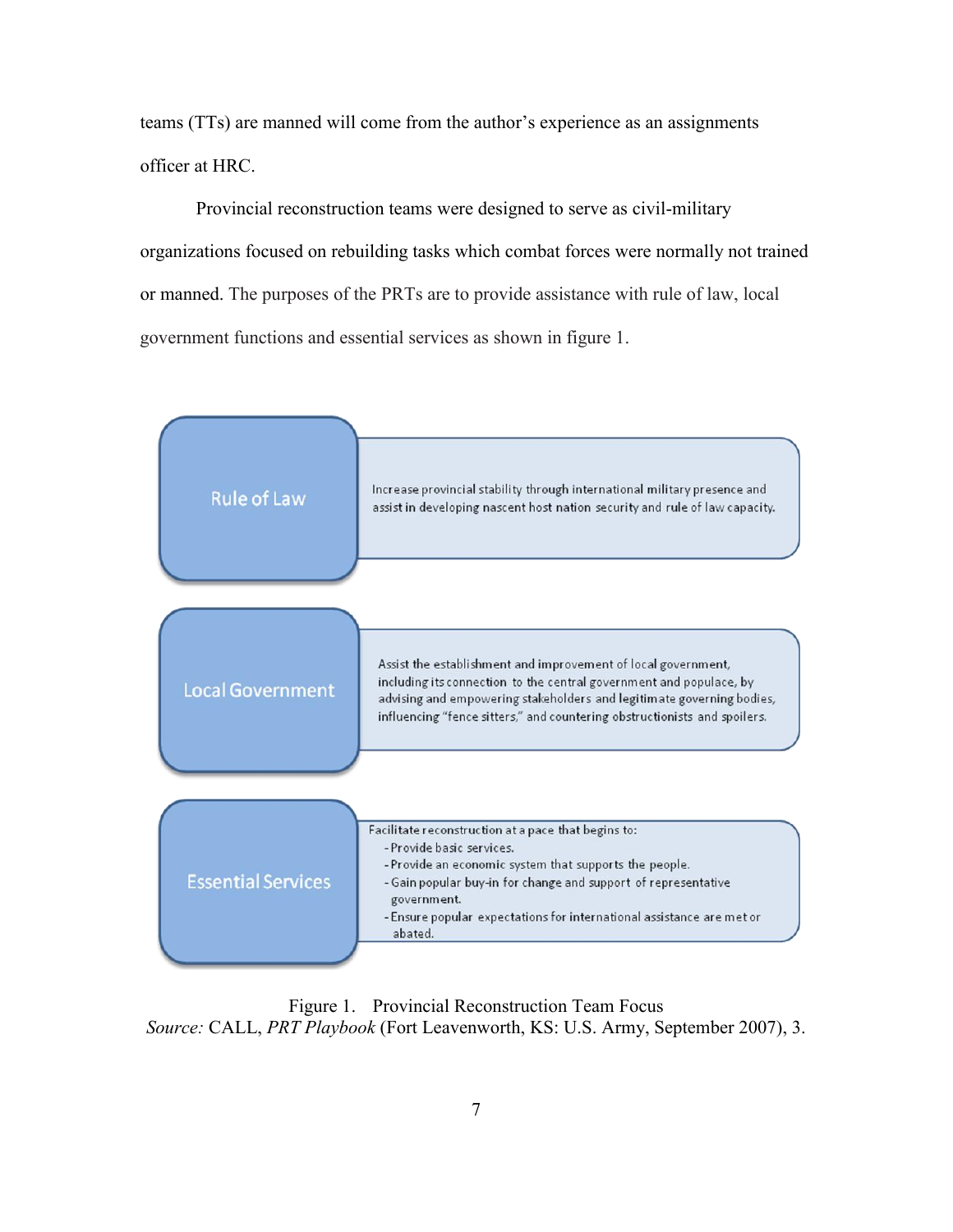As of December 2009, there were 26 of these teams in Afghanistan and 31 in Iraq. In Afghanistan, the U.S. leads 12 PRTs, while the other 14 are manned and controlled by other nations. In Afghanistan, a U.S.-led PRT can range from 60-100 individuals, mostly military personnel, with the commanding officer from the Army, Marines, Navy or Air Force (Malkasian and Meyerle 2009, 5). Other military personnel on the team come from a variety of active military units or from the U.S. Army Reserve. Civilian personnel are generally from the U.S. Department of State (DoS), the United States Agency for International Development (USAID) or other government agencies. The PRTs in Afghanistan operate under the International Security Assistance Force (ISAF) command while the PRTs in Iraq are led by the DoS (GAO-09-86R Provincial Reconstruction Teams 2008, 2). The U.S. government views these teams as vital for achieving its national objectives in both Iraq and Afghanistan. The United States and other governments will continue to use these types of organizations for stability operations, yet since the time of their inception, these teams have continued to be plagued by a number of recurring difficulties in how they are both employed and manned.

These challenges are evident in the area of security force assistance (SFA) and its relationship to conventional forces. Security force assistance is defined by FM 3-07.1 as ―the unified action to generate, employ, and sustain local, host-nation or regional security forces in support of a legitimate authority" (2009, 1-1). Traditionally, these types of missions have been conducted by Special Forces units, but the demands placed on those organizations in counterinsurgency environments in Iraq and Afghanistan has gradually moved SFA over to the conventional forces. Security force missions can be conducted across the spectrum of conflict ranging from stable peace to general war. As operations

8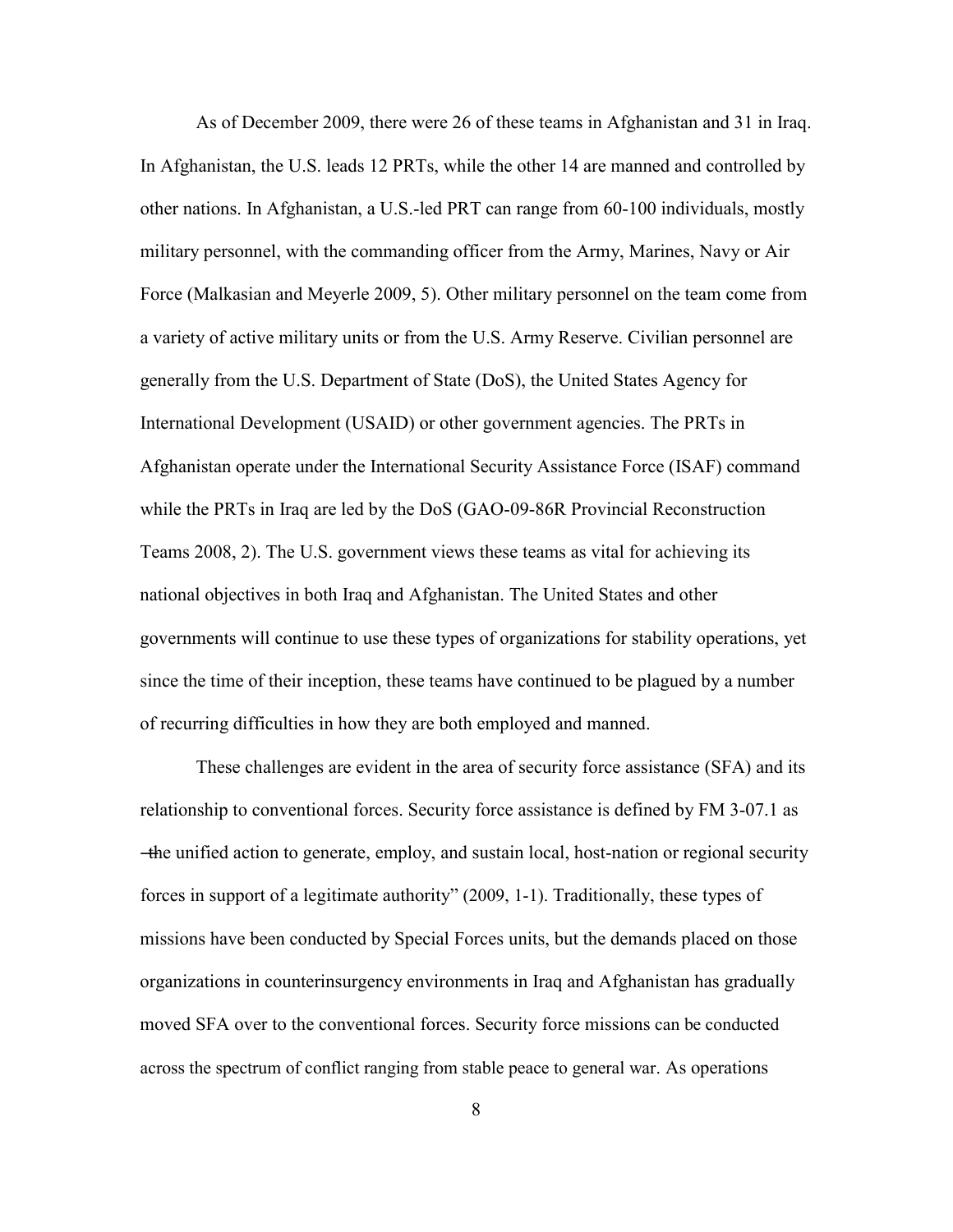continue in this new era of conflict, security force assistance tasks will continue to require the participation of the conventional force.

The United States' use of transition teams in Afghanistan and Iraq provide a recent example of security force efforts. In Iraq, the U.S. uses advisor teams to train both the Iraqi Army (military transition teams) and the Afghanistan National Army (embedded training teams). In Iraq, the U.S. military uses a brigade combat team in a security assistance role, designated as an -advise and assist brigade" (AAB). The typical SFA advisor, generally an officer or a senior non-commissioned officer (NCO), and often have previous experience as small unit leaders in combat.

Currently, HRC assignment officers assign military members to transition team positions. The assignment officer determines who serves on a team based on the officer's previous experiences and amount of time spent in a garrison environment. Once selected, the officer will attend an advisory training course at Fort Polk (Louisiana) for approximately 90 days prior to fulfilling his role in Iraq or Afghanistan. During this three-month period, the officer will learn the role of an advisor and meet the other team members with whom he will deploy. Upon completion of the training period, the individual on the transition team will collectively deploy for a one-year deployment to their assigned country. At the conclusion of the advisory mission and one-year deployment, the individual will redeploy together back to Fort Polk. There, the officer will participate in debriefings and then prepare to move to their new individual duty assignment, usually within two to three weeks after returning from their deployment.

Because of this ad hoc approach to security force assistance, issues have arisen to include inadequate advisor training, command relationships and individual evaluations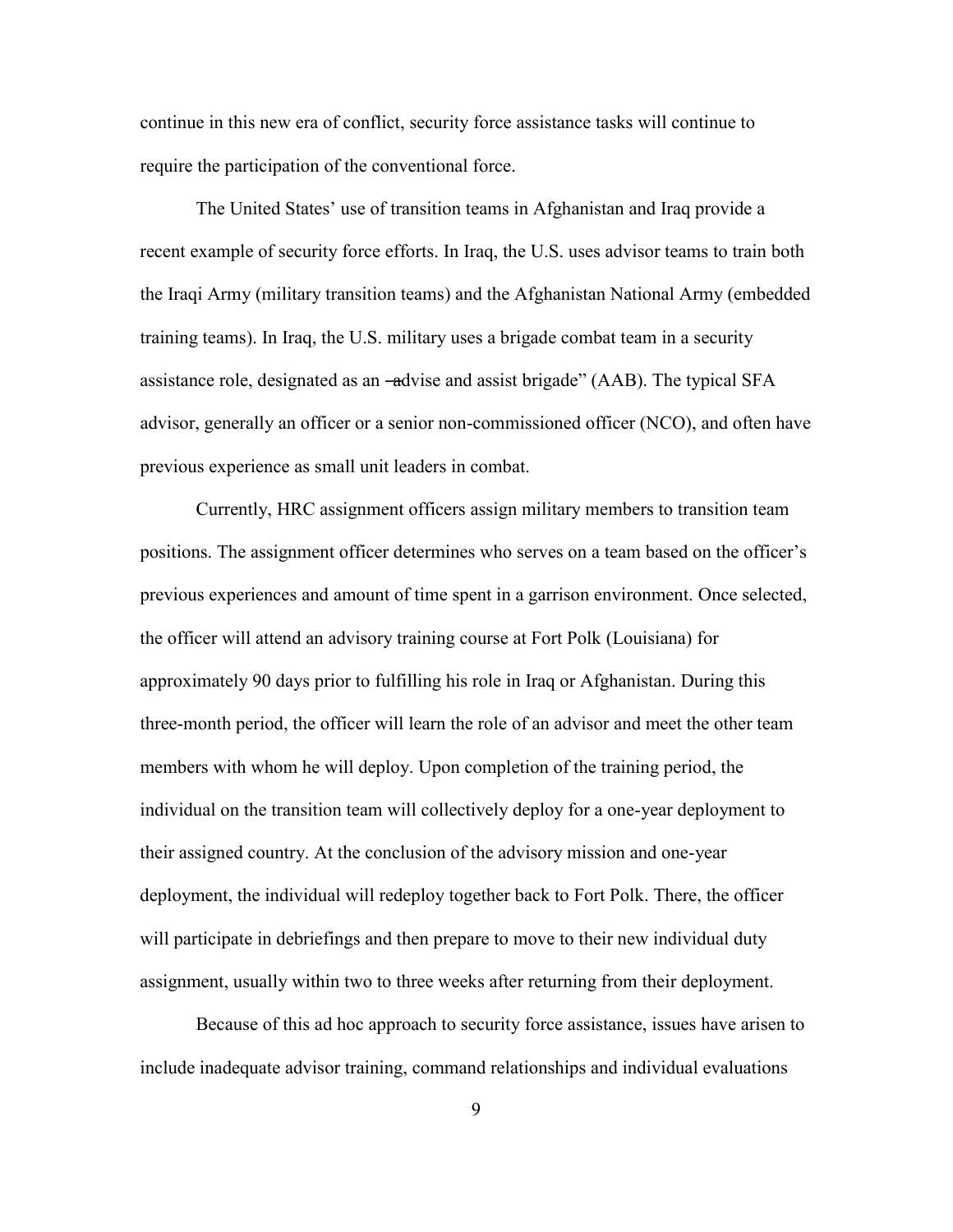among units in sector, and failure to capture lessons learned for future operations. As previously mentioned, training for transition teams is completed during the 3 months prior to the deployment, a significantly compressed timeline for team-building and unit training. Unfortunately, the team members must continue to learn and train during the initial months of the deployment, rather than providing advice and mentoring to the host nation<sup>3</sup> security forces. The disadvantage of the limited training times is the lack of preparation prior for the upcoming deployment. Additionally, individual evaluation reports have also been an issue, as rating chains for transition teams are not often formally established. Normally, the unit to which the team is assigned to during the deployment is the unit responsible for writing the evaluation report. This implies that a BCT commander who is also responsible for writing the evaluation reports for his own subordinates is also responsible for rating the transition team officers and NCOs. Inherently, the BCT commander may write an evaluation report differently (often resulting in a lower rating) for the team member due to the lack of an established working relationship.

Additionally, if the transition team members trained for an extended period prior to the deployment, relationships would be established to reduce confusion and better understand both the mission and military commander's guidance during the initial phases of the deployment. Lastly, when the transition team returns from the deployment, they are afforded little time to capture their lessons learned during their brief stay at Fort Polk. If there were opportunities for the members to spend some additional time in order to

 $\overline{a}$ 

 $3<sup>3</sup>A$  —host nation" is an overseas state in which the U.S. government is operating and assisting.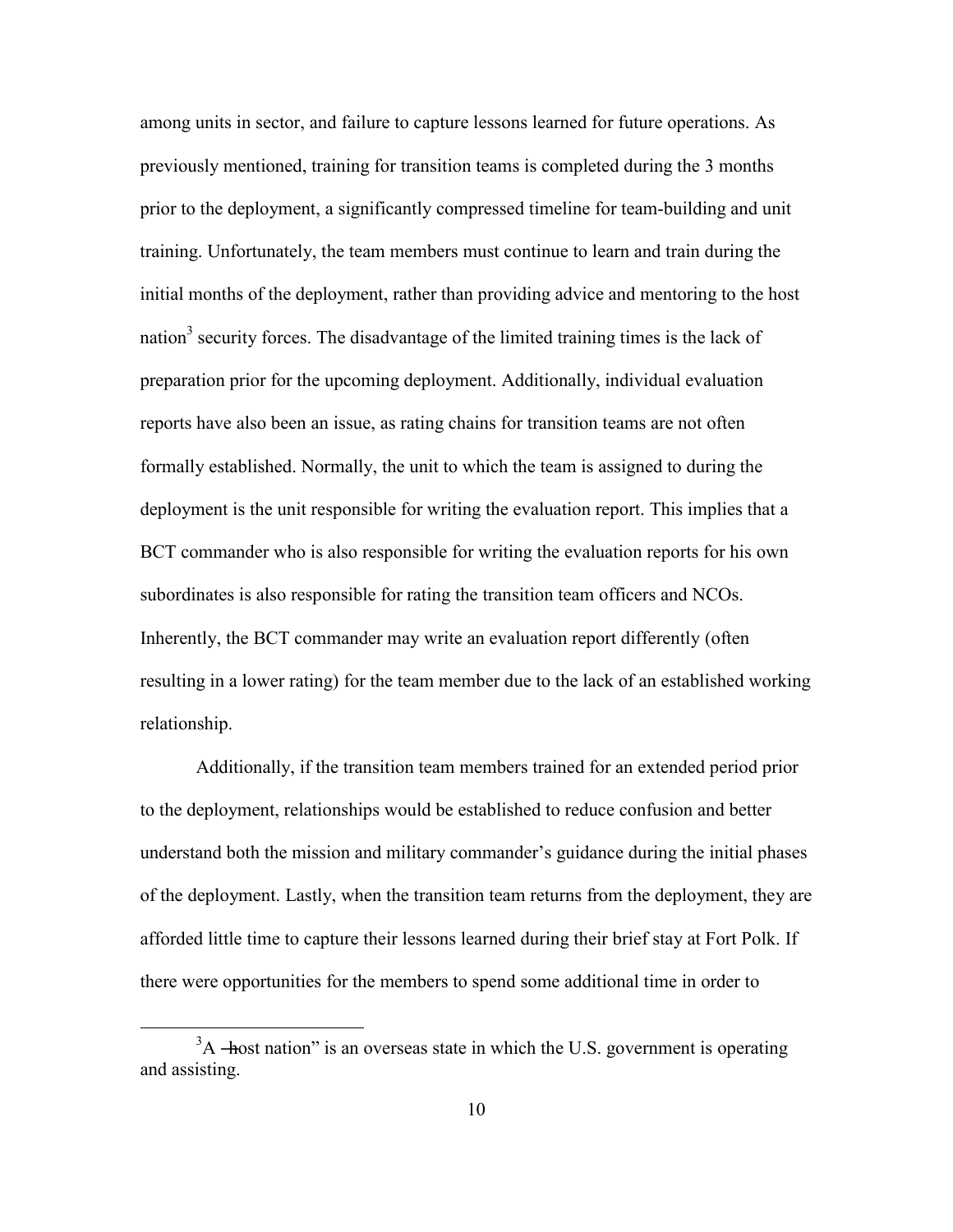capture lessons learned, the training and preparation of the following transition team members would be greatly enhanced.

The DoD addressed the changing international environment in its *2010 Quadrennial Defense Review* (*QDR*). Some of the key issues identified in the *2010 QDR* include the need to increase the competency and capacity of general-purpose forces (GPF) in stability operations (QDR 2010, 24). It also proposes to strengthen and institutionalize the GPF capability for security force missions (QDR 2010, 28). By addressing these issues, the *QDR* has validated the importance of institutionalizing U.S. capabilities with security forces and stability operations. Additionally, the requirement for language and regional experience is also addressed in the *QDR* (QDR 2010, 29). These three essential issues could be addressed through the creation of a single institution to fuse both stability expertise and training capacity, conforming to the concept of *unity of effort*. Joint Publication 1-02 defines unity of effort as the -eoordination and cooperation toward common objectives" and notes that this —unity" does not necessarily have to involve units in the same chain of command (2009, 570).

Given the issues identified in the *2010 QDR*, it appears that military leaders are advocating some sort of new institution that could train and expand capabilities for security force and stability operations; however, the design for this institution has not yet been specified. Meanwhile, even though the Army will continue to train and expand its capabilities in stability operations and security assistance, it will most likely not combine its stability training efforts with other services or interagency organizations unless directed to do so. Thus, if there were an institution that could bring together the interagency and military organizations involved in stability operations, there would be

11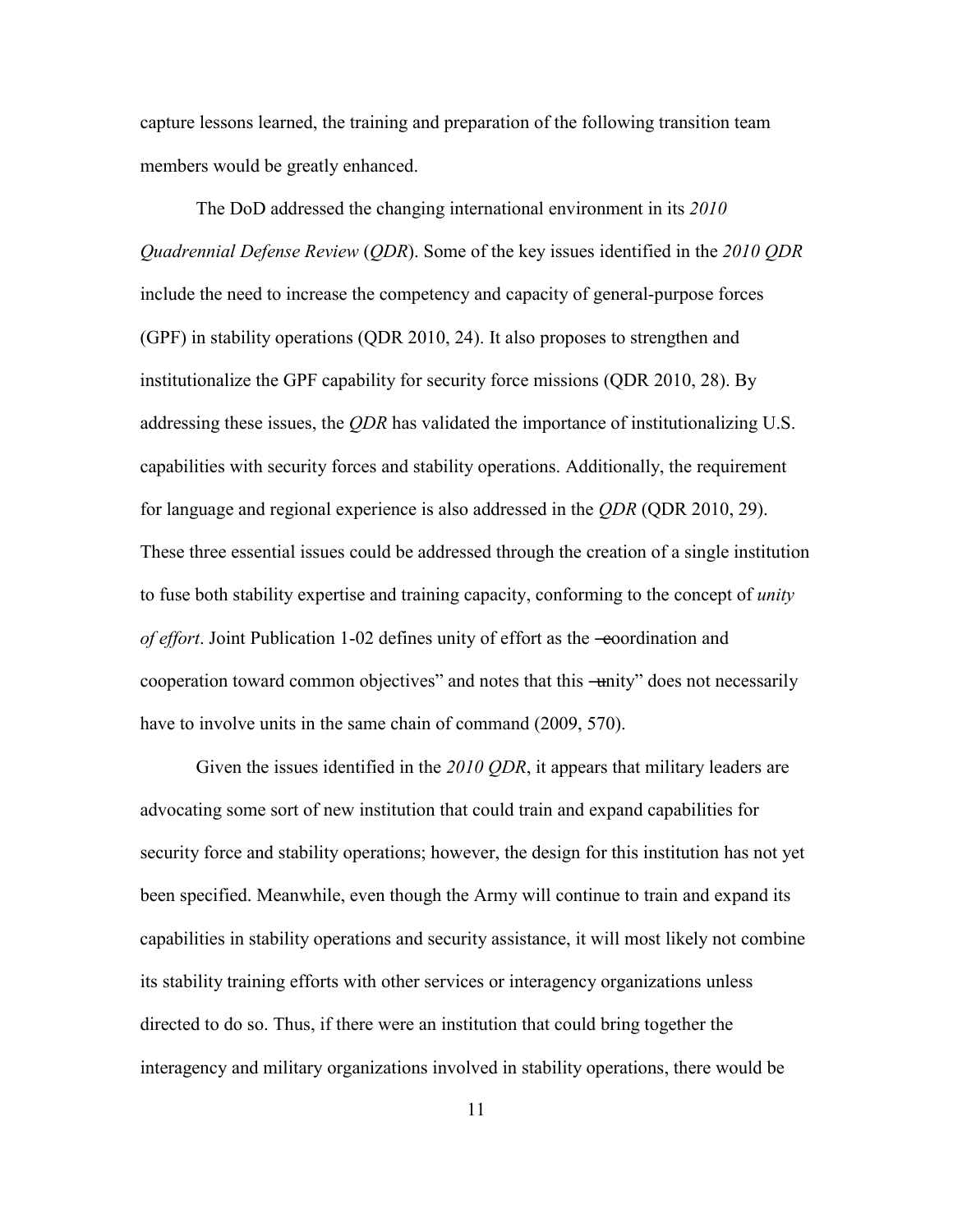less duplications of effort and all could potentially benefit from a single stability-focused institution.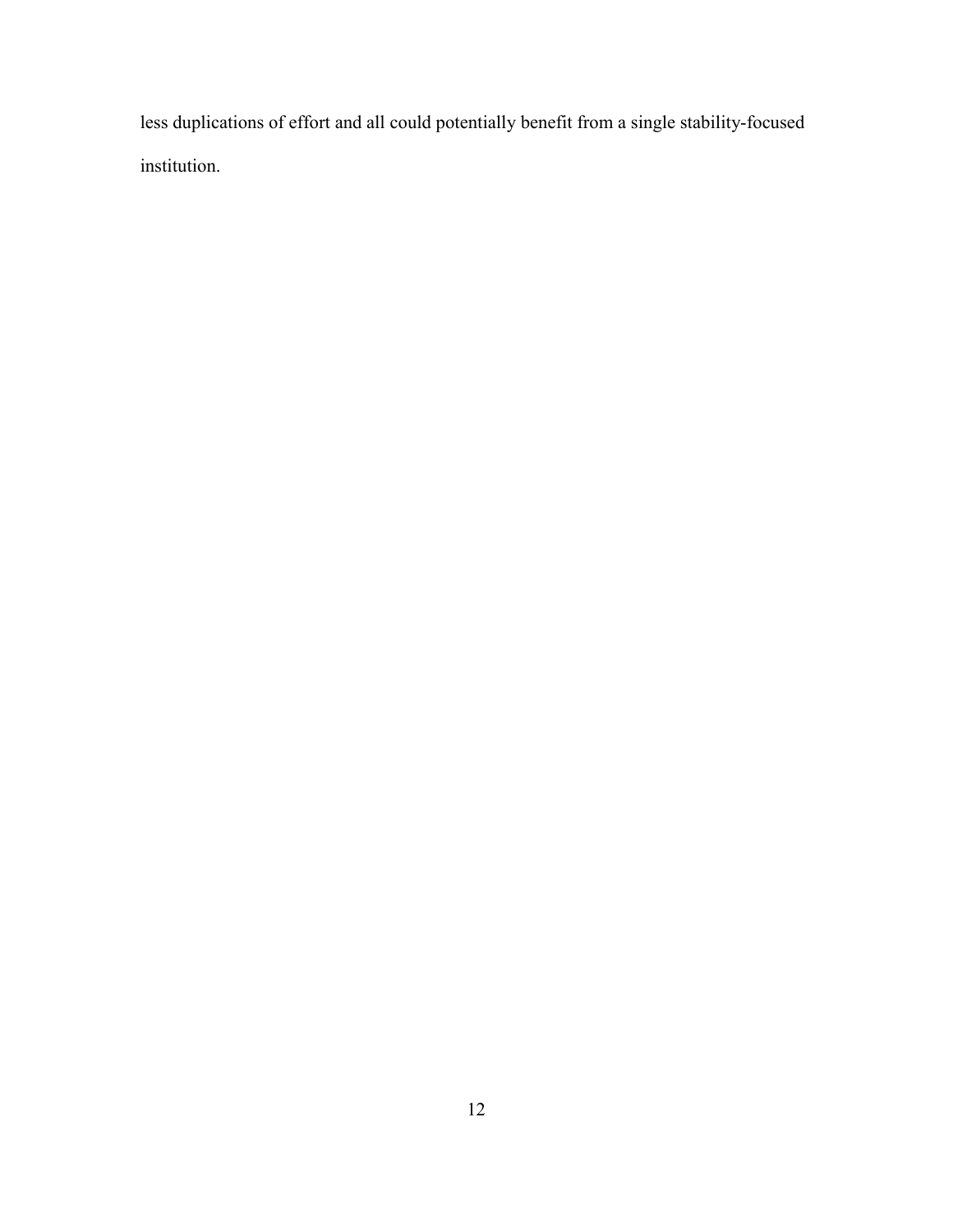#### CHAPTER 3

#### RESEARCH METHODOLOGY

The purpose of this chapter is to discuss the methodology in which the primary and secondary questions are analyzed in this thesis. The primary question posed is: How can the U.S. military more effectively train its officers for stability and security operations? This is a monumental question and the purpose herein is to research whether the current operating environment even requires such an institution, and if so, what would such an institution look like? Thus, both the primary and secondary questions must be answered and appropriate methodologies applied to each.

Jack Kem's article entitled *Military Transformation* provides the model which best supports the methodologies used to answer both the primary and secondary questions. In his article, Kem states that transformations in organizations require four specific considerations: the strategic context, the ends, the ways, and the means (Kem 2006, 3). The following secondary questions are discussed using Kem's premises:

Secondary Question #1: What has the leadership of the U.S. government and military discussed concerning the future of stability and security operations?

First (following Jack Kem's model), the -strategic context" includes determining what the leadership of the United States and military has discussed concerning future operations. The purpose of this question is to determine the leadership's concept of the necessary force structure to allow for effective full-spectrum operations. One way to measure the future force structure is to examine the content of the U.S. administration's speeches and articles. The Departments of State and Defense websites are the means by which transcripts from speeches and other relevant articles can be accessed.

13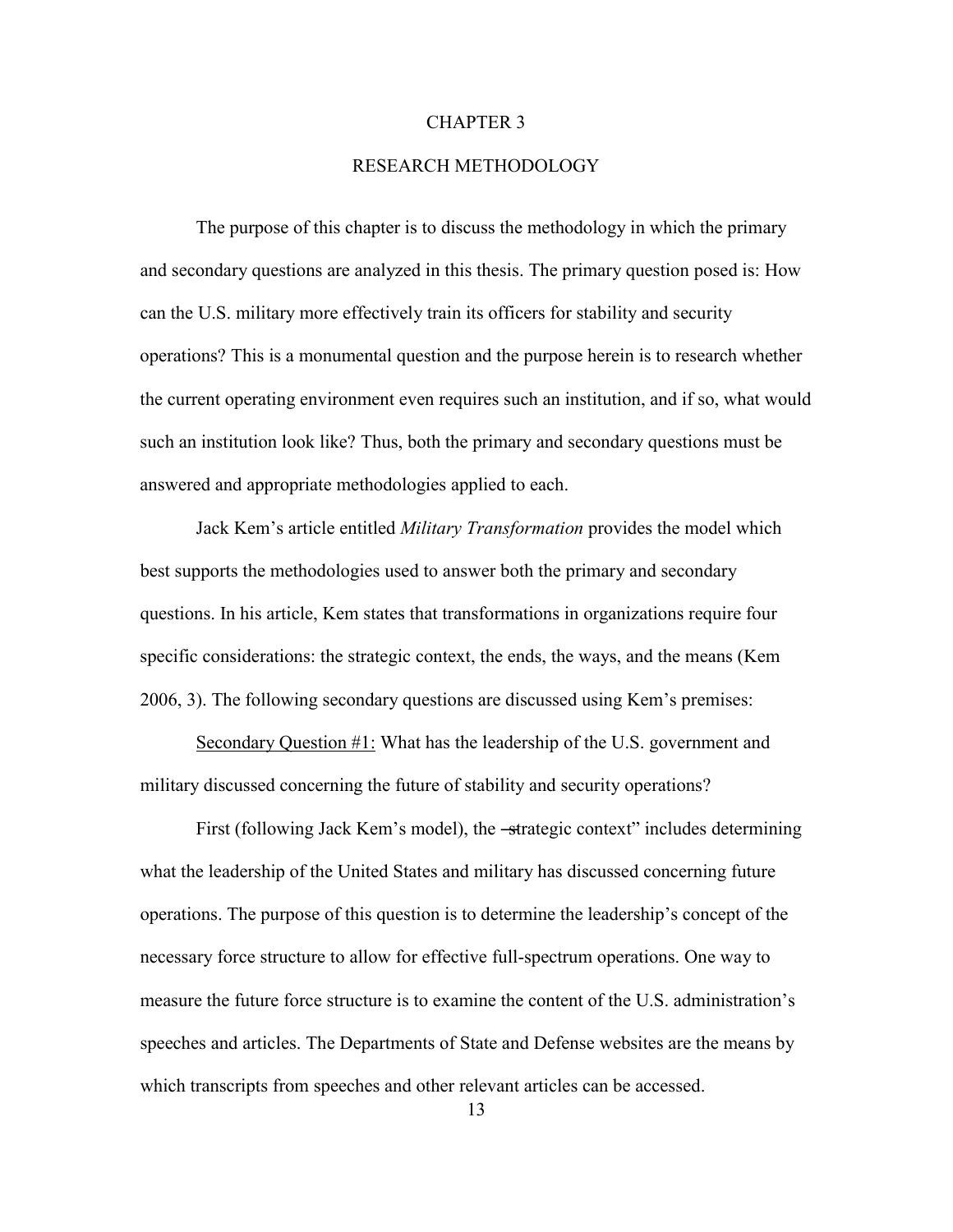Secondary Question #2: Will the conventional force have a larger role in the future for stability and security operations?

The strategic context (in relation to Kem's model) surrounds the notion of whether the current operating environment, dubbed an —era of persistent conflict" by the U.S. Army's leadership, will occur over the next few years. If this atmosphere continues to characterize the international environment, it will require that U.S. forces can conduct stability and security operations just as capably as major combat operations. The ends will require that conventional forces conduct some of these operations traditionally belonging to the special operations communities. The Army's  $\equiv$  Capstone Concept''(ACC) is one way of measuring future threats, challenges, and opportunities, and then determines how best to meet them. The document *The Army Capstone Concept– Operational Adaptability: Operating Under Conditions of Uncertainty and Complexity in an Era of Persistent Conflict* (TRADOC Pam 525-3-0) indicates how the U.S. Army foresees and plans for future conflicts. Two other documents serve as references for understanding the future role of the conventional force: *Army Leadership Strategy of the 21st Century* and *Keeping the Edge: Revitalizing America's Military Officer Corps.*

Secondary Question #3: What is currently being done to institutionalize stability and security operations?

The strategic context for this question involves determining what is being accomplished today with regard to stability and security operations. This leads to many issues, such as the appropriateness of the current ad hoc approach of utilizing PRTs and AABs for stability and security operations the correct method for achieving the nation's future strategic goals and desired ends. The way in which to measure the success or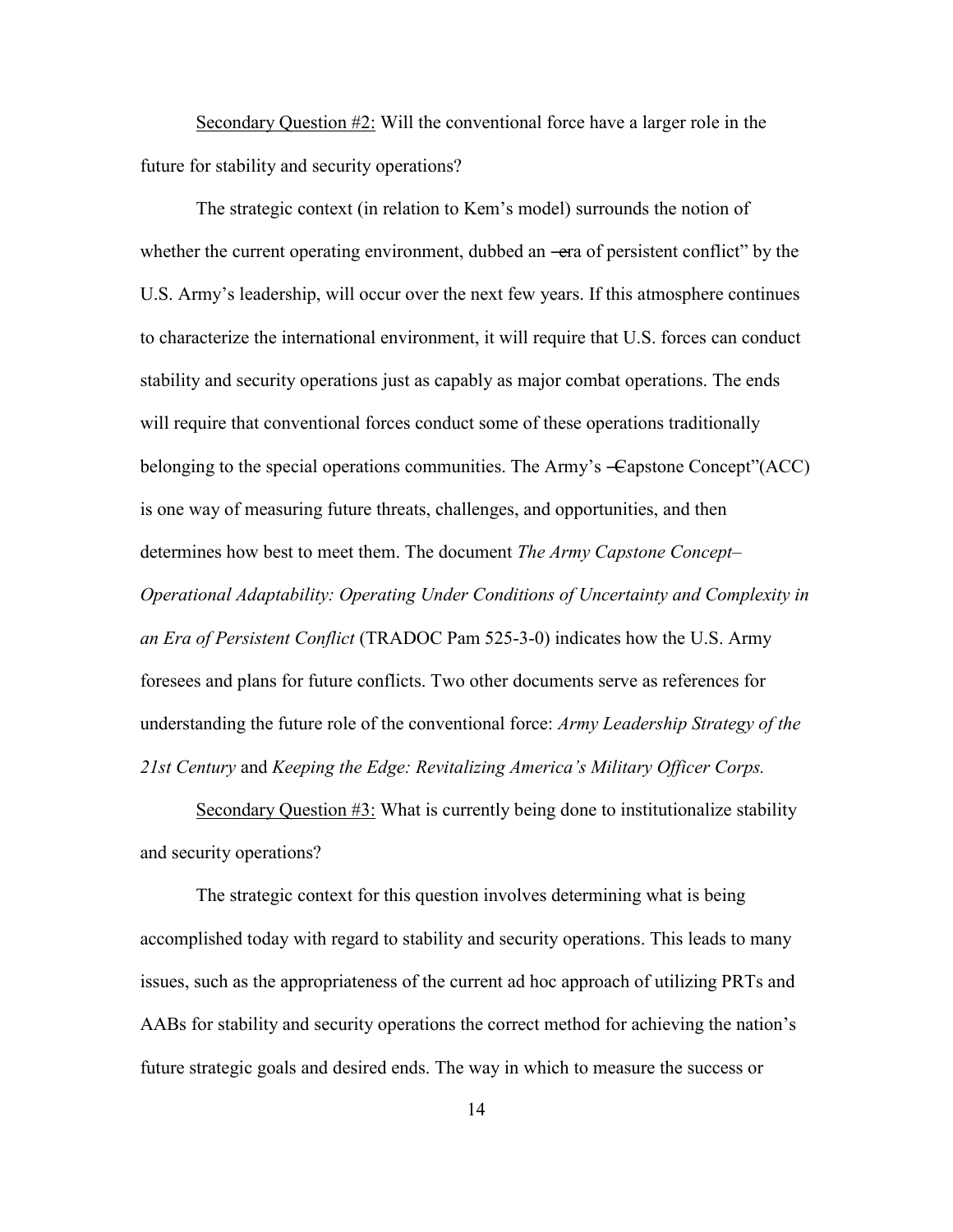failure of the current practices is to review recent literature and reports on stability and security operations and highlight the strengths and weaknesses (using Kem's model) noted in the literature. The means for researching the answers to this question will be through the review of a variety of articles and reports, which focus on stability and security operations.

Secondary Question #4: What U.S. institutions have been created in the past in reaction to threats or challenges in the strategic environment?

The U.S. Army's Ranger Regiment and the Army's Delta Force occurred in response to strategic threats posed by the international security environment, which required specialized units to conduct overt and covert military operations. The formation of these two organizations resulted from failed practices of using ad hoc conventional forces for clandestine and highly specialized operations. A historical case study, such as Operation Eagle Claw, provides a way by which to measure the success and necessity of these forces. The Army's Center for Army Lessons Learned (CALL) repository contains after action reports (AARs) for the aforementioned military operations, which provide the means of capturing lessons learned for these organizations as they relate to secondary question #3.

#### Summary

Chapter 3 discussed the methodologies that will be used to answer the secondary questions in chapter 4. The methodologies address the strategic context for each question, and then to apply the ends, ways, and means in order to properly analyze and answer the secondary questions to be addressed (Escandon 2008, 31). Chapter 4 will focus on analyzing the secondary questions in order to draw a fundamental conclusion. The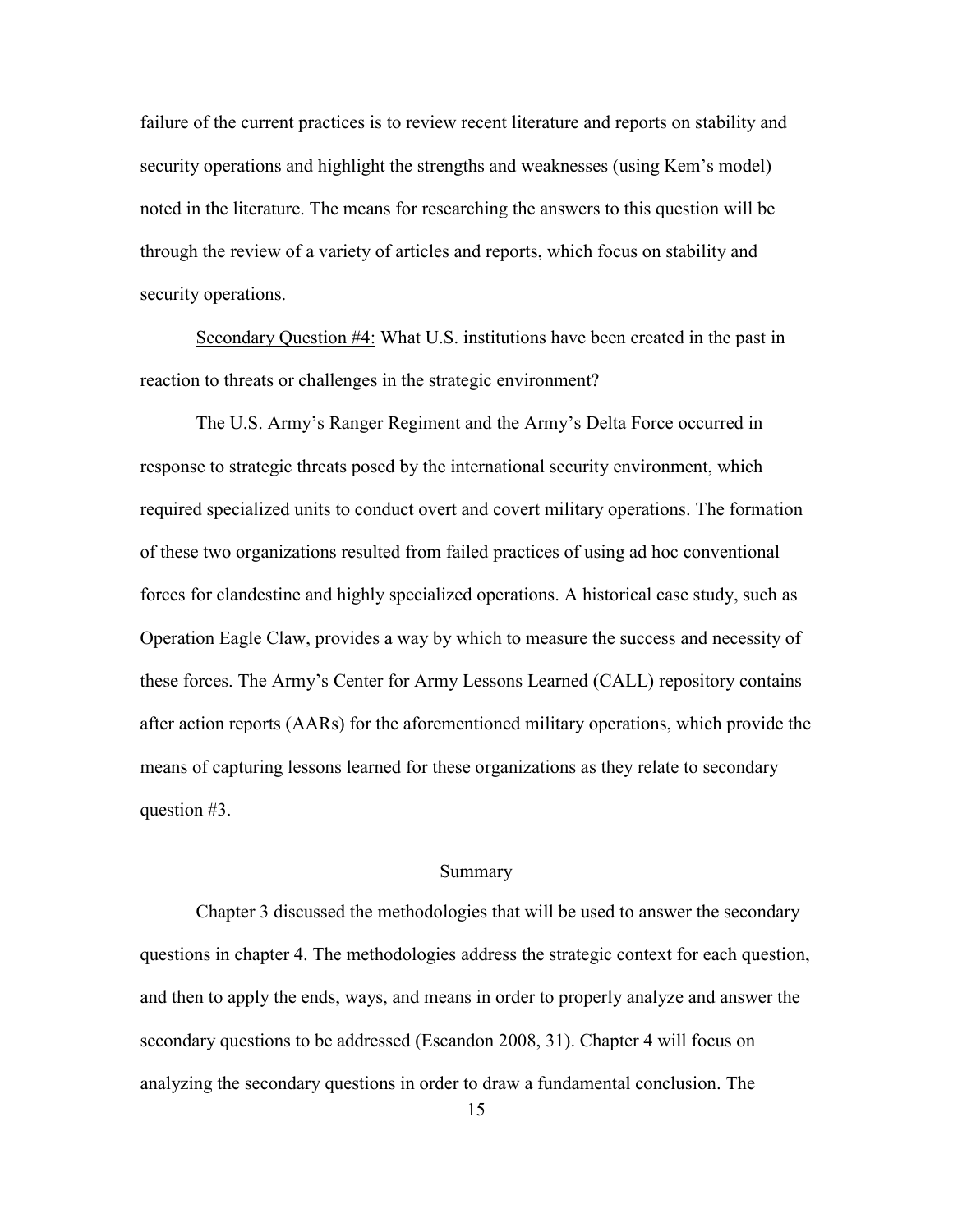conclusion will help answer the primary research question. Once the conclusion has been addressed in chapter 4, a recommendation and concept will follow in chapter 5. Table 1 provides references for the secondary questions being researched and the methodologies being applied.

| <b>Question</b>                                                                                                                                           | <b>Strategic</b><br><b>Context</b>                                                                                       | <b>Ends</b>                                                                                                                                        | <b>Ways</b>                                                                                                                                            | <b>Means</b>                                                                    |
|-----------------------------------------------------------------------------------------------------------------------------------------------------------|--------------------------------------------------------------------------------------------------------------------------|----------------------------------------------------------------------------------------------------------------------------------------------------|--------------------------------------------------------------------------------------------------------------------------------------------------------|---------------------------------------------------------------------------------|
| What has the<br>leadership of the<br>U.S. government<br>and military<br>discussed<br>concerning the<br>future of stability<br>and security<br>operations? | Determine what<br>the leadership of<br>the U.S. and<br>military have<br>discussed<br>concerning<br>future<br>operations. | What is the<br>necessary force<br>structure to<br>engage the<br>future's<br>operational<br>environment?                                            | Examine<br>speeches and<br>articles<br>pertaining to<br>transformation.                                                                                | DoD and DoS<br>websites.                                                        |
| Will the<br>conventional force<br>have a larger role in<br>the future for<br>stability and<br>security operations?                                        | Will the future<br>operating<br>environment be<br>an era of<br>persistent<br>Conflict in the<br>foreseeable<br>future?   | Conventional<br>forces may have<br>to conduct<br>operations that<br>have traditionally<br>belonged to the<br>special<br>operations<br>communities. | The ACC is<br>the way by<br>which to<br>measure the<br>future threats,<br>and<br>opportunities,<br>and then<br>determines<br>how best to<br>meet them. | Army<br><b>TRADOC Pam</b><br>$525 - 3 - 0$ .                                    |
| What is currently<br>being done to<br>institutionalize<br>stability and<br>security operations?                                                           | Current setting<br>is that manning<br>for forces<br>engaged in<br>stability<br>operations is ad<br>hoc.                  | Is the current<br>employment of<br>ad hoc forces<br>sufficient to<br>accomplish the<br>desired ends?                                               | Review and<br>analyze recent<br>and past<br>literature on<br>stability ops<br>and highlight<br>strengths and<br>weaknesses of<br>current<br>practices. | Articles found<br>in military<br>journals and<br>other relevant<br>publications |

Table 1. Research Methodology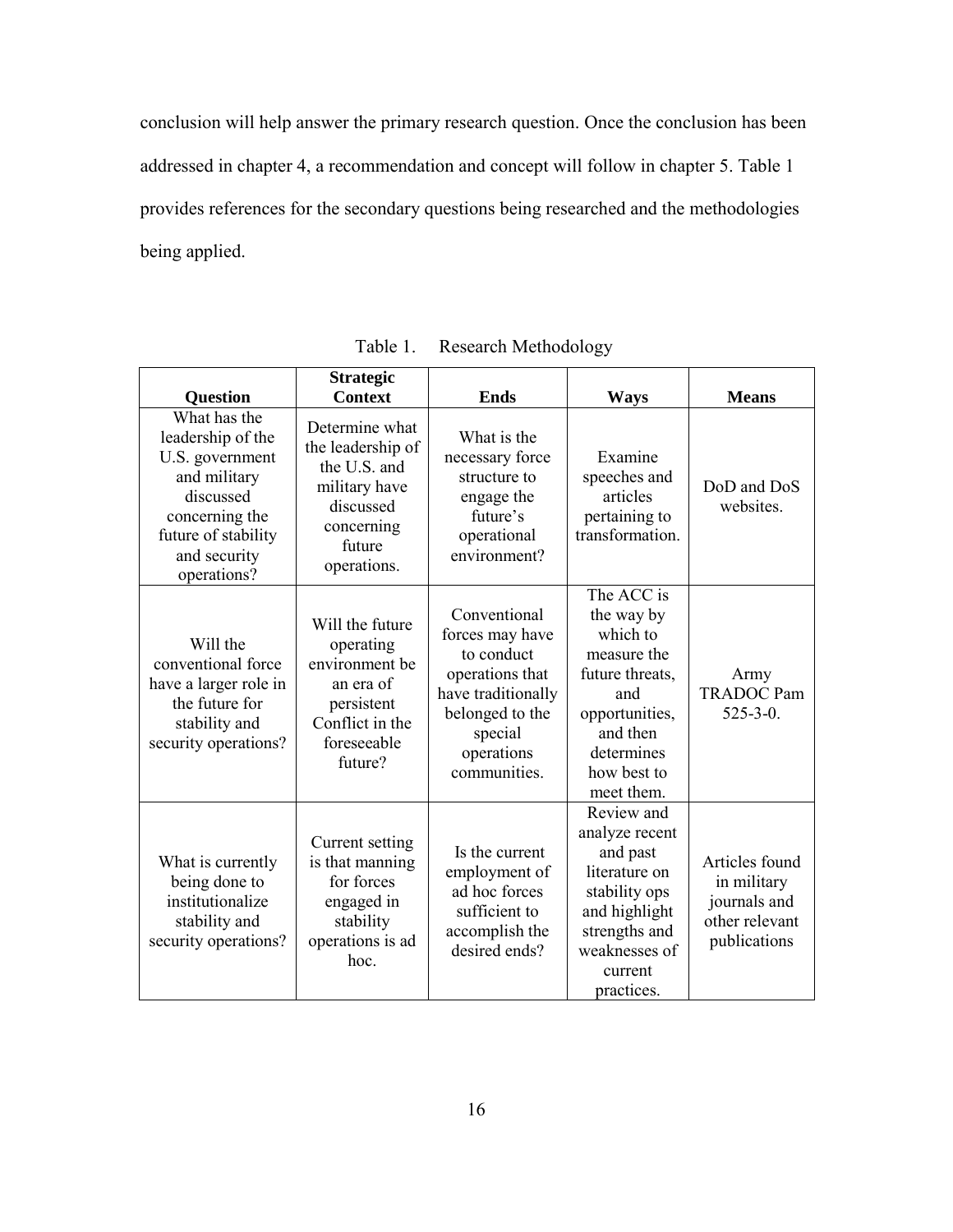| What U.S.<br>institutions have<br>been created in the<br>past in reaction to<br>threats or<br>challenges in the<br>strategic<br>environment? | Formation of the<br>Ranger<br>Regiment and<br>the Army's<br>Delta Force<br>came about in<br>response to the<br>strategic threats<br>in the<br>international<br>security<br>environment. | Formation of<br>these<br>organizations<br>followed the<br>failed practice of<br>using ad hoc<br>conventional<br>forces in covert<br>and highly<br>specialized<br>operations. | Historical case<br>studies such as<br>Operation<br>Eagle Claw,<br>measure the<br>necessity and<br>success of<br>these forces. | <b>CALL AARs</b><br>provide lessons<br>learned for<br>each historical<br>case study. |
|----------------------------------------------------------------------------------------------------------------------------------------------|-----------------------------------------------------------------------------------------------------------------------------------------------------------------------------------------|------------------------------------------------------------------------------------------------------------------------------------------------------------------------------|-------------------------------------------------------------------------------------------------------------------------------|--------------------------------------------------------------------------------------|
|----------------------------------------------------------------------------------------------------------------------------------------------|-----------------------------------------------------------------------------------------------------------------------------------------------------------------------------------------|------------------------------------------------------------------------------------------------------------------------------------------------------------------------------|-------------------------------------------------------------------------------------------------------------------------------|--------------------------------------------------------------------------------------|

*Source*: Created by author, based on Jack Kem's methodology.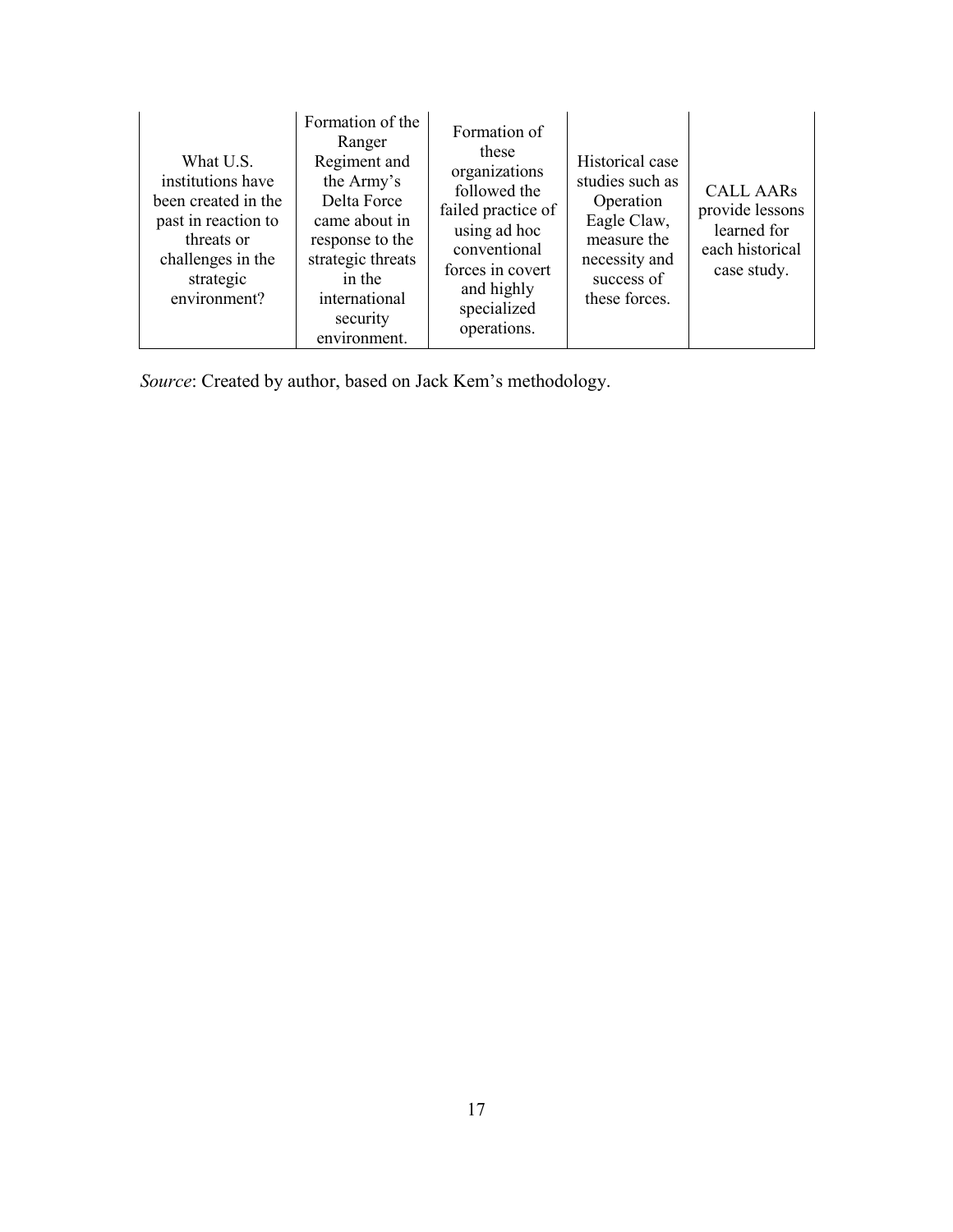#### CHAPTER 4

#### ANALYSIS

This chapter analyzes U.S. defense policy, doctrine, case studies, and contemporary research on stability and security operations focused on both current and future operating environments. Specifically, I address five topic areas to identify, capture, and understand the current trends and gaps within stability and security operations and to answer the primary and secondary research questions. The chapter begins with a discussion centered on the thoughts and remarks of the U.S. Secretary of Defense (Robert M. Gates) and the U.S. Army Chief of Staff (General George W. Casey) as their policies will have a lasting impact on the future employment of U.S. defense. Secretary Gates' public speeches and General Casey's article, —The Army of the 21st Century" (2009) help understand their predictions for stability operations within the future operating environment and how they envision the United States' role.

The next section examines the impact of future stability operations on the on the U.S. Army leadership, specifically the officer corps. Three key documents were recently published emphasizing how the leadership of the U.S. Army will have to adapt to meet the challenges of the changing international operating environment. The first, entitled ―The Army Capstone Concept–Operational Adaptability: Operating under Conditions of Uncertainty and Complexity in an Era of Persistent Conflict 2016-2028" (ACC), describes the complex future operating environment and identifies required changes for U.S. Army leaders. The second document, *The 21st Century Army Leader Development Strategy* (ALDS) examines proposals that call for a change in the way the U.S. Army develops its leaders. The final article, *Keeping the Edge: Revitalizing America's Military*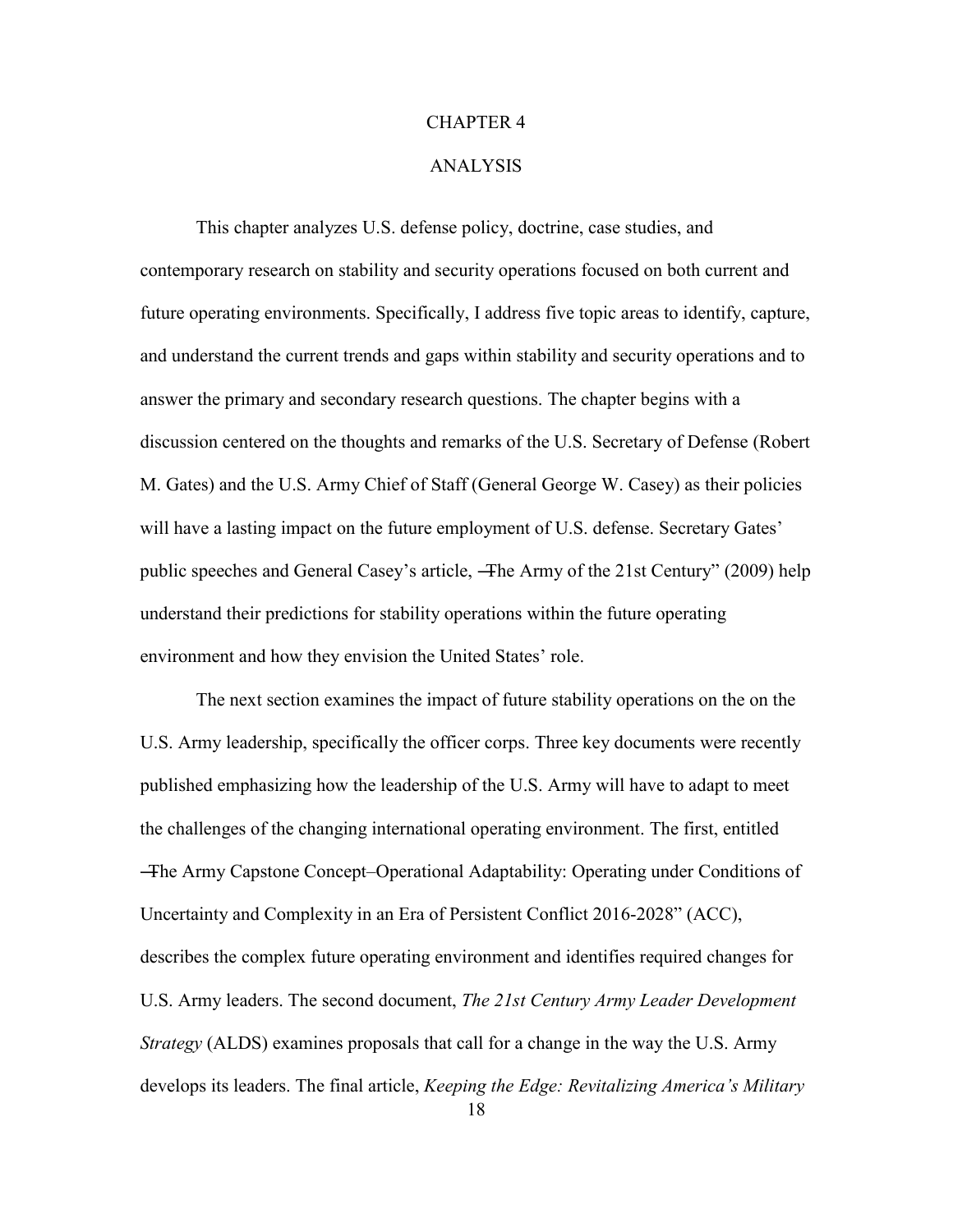*Officer Corps*, published in February 2010, addresses the shortfalls of the current officer corps, recommended fixes, and a transition to focused preparations for increased stability and security missions rather than major combat operations.

The third section examines the current doctrine and types of specialized teams being employed for stability and security operations to include current U.S. Army doctrine described in FM 3-07, *Stability Operations*. Additionally, this section describes and scrutinizes the current types of specialized organizations and teams used for stability operations to include PRTs, Transition Teams, and the Afghanistan Pakistan Hands Program (AFPAK). This helps to identify common trends and issues preventing these teams from achieving optimal results in their conduct of stability and security operations, whose success or failure often have strategic-level implications.

The chapter concludes with an examination of Operation Eagle Claw and its aftermath as well as a comparison of the challenges encountered by U.S. military Special Forces with current trends and issues now faced by specialized teams in their conduct of stability and security operations. The case study of Operation Eagle Claw helps demonstrate how the U.S. and its military responded to an emerging terrorist threat during the 1970's, one for which it was not prepared, similar to United States' current institutional and practical challenges in the employment of conventional forces conducting stability and security operations.

#### U.S. Views on Future Stability and Security Operations

In May 2003, U.S. President George Bush stood aboard the carrier U.S.S. *Abraham Lincoln* and declared that major combat operations had ended in Iraq and that coalition forces would soon begin security and reconstruction efforts. He also declared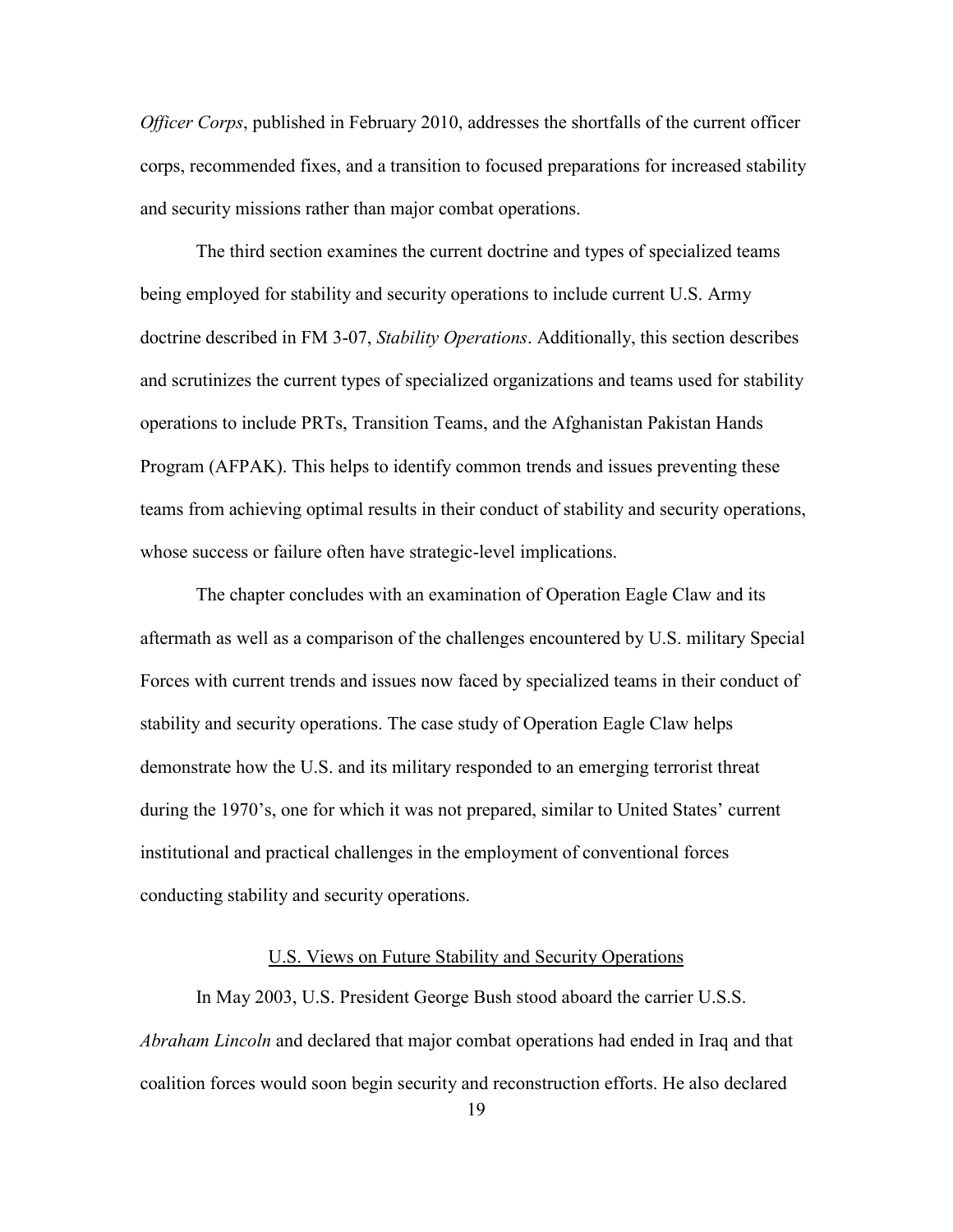that new tactics and precise weapons could achieve military objectives while protecting the civilian population (Bush 2003). Unfortunately for the American public (and President Bush), a regional insurgency would soon create chaos, stalling U.S. reconstruction plans and efforts to establish democracy in Iraq. It would not be until 2007 that the United States would acknowledge the presence and effectiveness of this detrimental insurgency. This resulted in President Bush's new strategy ―The New Way Forward" which extended the tours of soldiers in Iraq and deployed an additional 20,000 soldiers to the region (Bush 2007). Bush acknowledged that America had entered into a new type of warfare where the -spectrum of conflict" could range from major combat operations to stability operations in a relatively short period and other requirements that the U.S. was ill prepared for.

Figure 2 shows the U.S. doctrinal view of the -spectrum of conflict" and the relationship between the different types of military operations it conducts. According to this model, after major combat operations approach conclusion, effective reconstruction efforts can begin only after an environment relatively free from an insurgency is established. Many scholars have concluded that a new type of warfare has emerged from the conflicts of Iraq and Afghanistan. For example, Thomas X. Hammes described the recent conflicts in Afghanistan and Iraq as an evolution of warfare which he describes as a -fourth-generation war" which includes insurgent forces, long term strategies, and the use of all means available (political, economic, social, and military) to defeat an aggressor (Hammes 2004, 6). Additionally, the U.S. Army Chief of Staff stated that in the early stages of the 21st Century, the future is defined by an —era of persistent conflict", in which U.S. forces will have to contend with a multitude of threats, which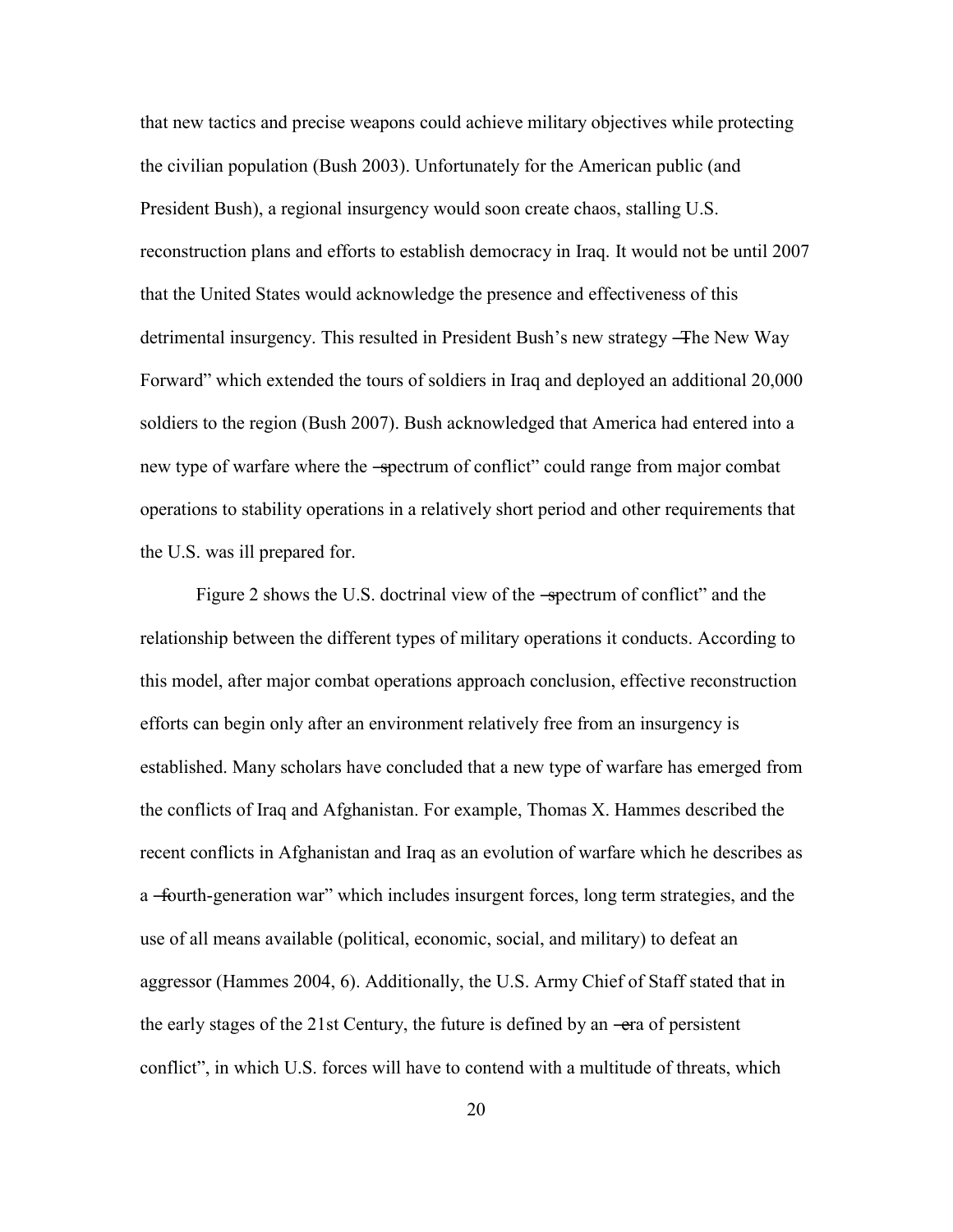will include major combat operations, insurgencies, stability, and humanitarian operations (Casey 2009, 25). Due to the current evolution of contemporary warfare, which will require a much larger role for stability and security operations, U.S. national and military leaders have responded with a variety of statements and subsequent policies.



Figure 2. The Spectrum of Conflict and Operational Themes *Source:* Headquarters Department of the Army, Field Manual (FM) 3-0, *Operations*  (Washington, DC: Government Printing Office, 27 February 2008), 2-5.

U.S. Secretary of Defense Robert M. Gates has had to contend with two wars (one in Afghanistan and one in Iraq), two presidencies and a military in transformation. As the principal advisor to the President of the U.S. for military matters, Secretary Gates' views on the contemporary and future operating environment shapes how the U.S. military prepares for future operations and his 2010 speeches serve as a comprehensible gauge for this vision. At the Pakistan National Defense University, Secretary Gates stated,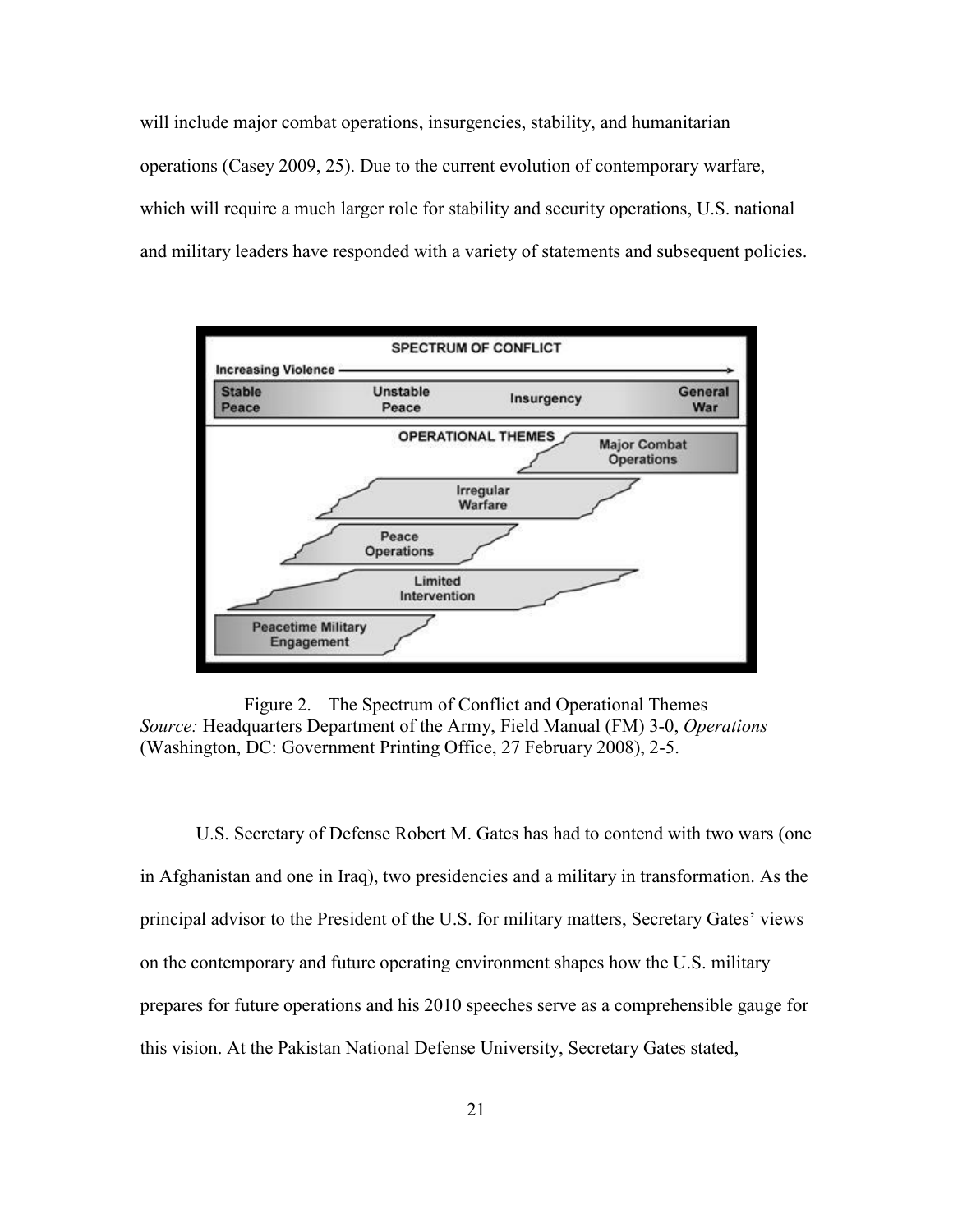I have characterized the central challenge for our Defense Department as one of finding the right *balance*–between training for conventional wars, and training for counterinsurgency and stability operations; between funding weapons programs that take decades to develop, and getting our troops the equipment they need for today's wars. (Gates 2010d)

Budgeting priorities and policies are also vital to Secretary Gates' vision for the future and in February 2010, he addressed key military issues and required improvements for the future. In discussing the 2010 Quadrennial Defense Review and the defense budget request for 2011, Secretary Gates stressed that one of his objectives was to ―Rebalance our programs in order to institutionalize and enhance our ability to fight the wars we are in today, while at the same time providing a hedge against current and future risks and contingencies" (Gates 2010b). This indicates that the U.S. military is not adequately training for current and future operations. Regrettably, at least in this case, Secretary Gates is not clear on the type of programs he has in mind and how he plans to ensure current programs will be successful in preparing for the future operating environment. Additionally, in his Quadrennial Defense Review announcement (February 2010), Secretary Gates stated that one of the major U.S. objectives was to prevent and deter conflict:

And in a world where arguably the most likely and lethal threats will emanate from failed or fractured states, building the security capacity of partners has emerged as a key capability for this department – one that reduces the need for direct U.S. military intervention, with all of its attendant political, financial, and human costs. (Gates 2010f)

In order to achieve the objectives mentioned by the Secretary of Defense, one of the key requirements will be for the U.S. to have the ability to build the security capacity required by a host nation. This task will most likely be given to the land forces of the U.S. military–Army or Marine Corps. Unfortunately, both of these organizations have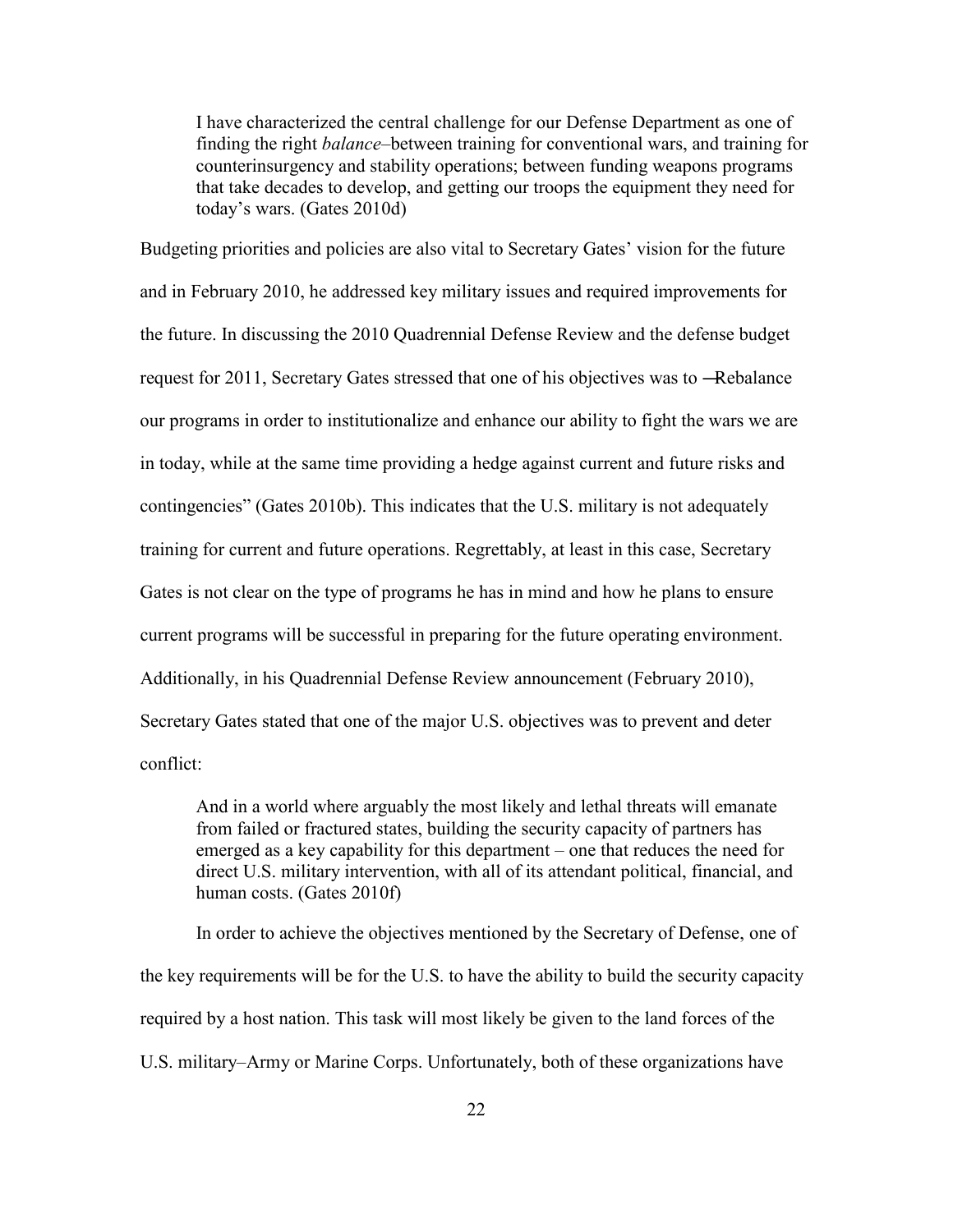limited institutional capacities by which to train other nations in order to enhance security structures. Yet, these types of tasks will undoubtedly fall upon the combat units of these two organizations with the officers using their individual real world experiences and ad hoc training as their only foundation for security training missions. Although they will be required by the U.S. leadership to conduct these types of tasks, military officers will continue to encounter training difficulties due to the lack of a comprehensive U.S. institution focused on the key requirements for stability and security operations such as cultural, language, and operational art.

Another key U.S. military leader, Army Chief of Staff General George Casey published an article entitled —The Army of the 21st Century" in which he identifies the impending stability challenges the U.S. will face in the contemporary environment (Casey 2009, 26). General Casey called for a number changes required for the U.S. Army, to include his support of Secretary Gates' concept of  $-\theta$ alance." General Casey noted that the U.S. must apply this concept to all of its operations to include training management of forces in both conventional and unconventional environments, unit deployment predictability, and the amount of time that unit will rest and train prior to its next deployment. This viewpoint supports the Army's overall doctrinal focus on full spectrum operations. General Casey's article intends to provide a roadmap for the U.S. Army through an unpredictable future and states that U.S. land forces (as part of both joint and interagency efforts) should be prepared to: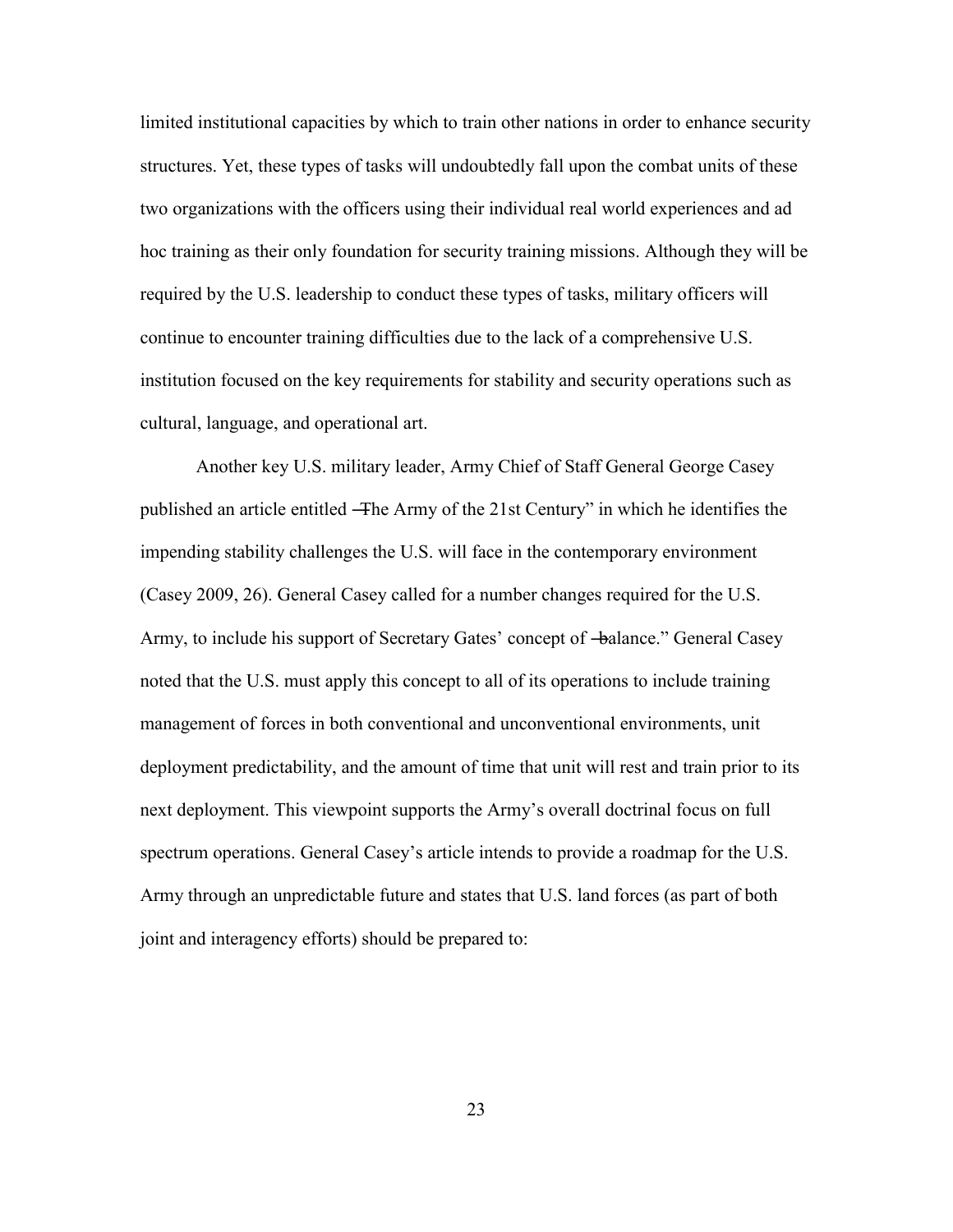1. Prevail–prevail in protracted counterinsurgency campaigns.

2. Engage–engage to help other nations build capacity to assure friends and allies.

3. Support–support civil authorities at home and abroad.

4. Deter and Defeat-deter and defeat hybrid<sup>4</sup> threats and hostile state actors. (Casey 2009, 30)

For stability and security operations, the objectives of these four domains can be interpreted as follows:

1. Prevail–The U.S. must understand that a victory against an insurgency will most likely not happen rapidly and therefore must tailor its forces to be able to counter the threats that an insurgency brings.

2. Engage–The U.S. must provide the resources and capacity to help other nations train their security forces and provide the support necessary to prevent an impending conflict within that nation.

3. Support– he likelihood of multiple government agencies operating in conflict areas is far greater now (and in the future) than it has been in the past. The U.S. Army will have to relook at how it operates with civilian counterparts, as the spectrum of combat requires both military and civilian forces to work in cohesion for operations to achieve —unity of effort."

4. Deter and Defeat–While the likelihood of hybrid threats will be greater than past conventional threats, the U.S. must be capable of fighting against one or the other, or both simultaneously.

Consequently, to perform any of General Casey's four roles, the U.S. Army will have to train for operations within a full spectrum environment. The initial operations in

 $\overline{a}$ 

 ${}^{4}A$  -hybrid" threat is a -diverse, dynamic combinations of conventional, irregular, terrorist and criminal capabilities" (Casey 2008, 24).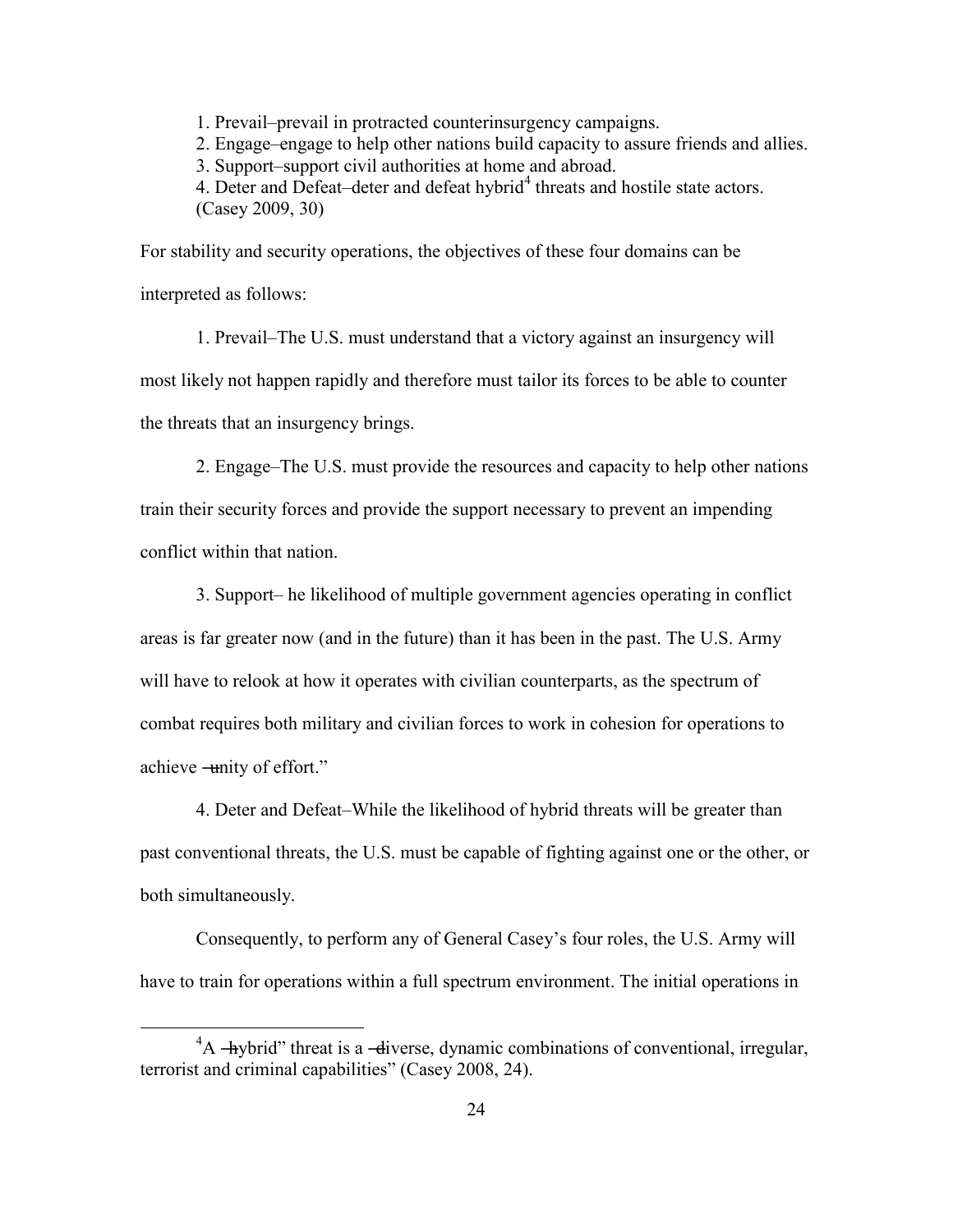Iraq (2003) and Afghanistan (2001) demonstrated that U.S. forces are capable of successful *offensive* military operations, but much less proficient in stability operations. Stability operations contribute to all four roles mentioned above, are long-term and often lacking immediate visible results. If the U.S. chooses to perform these roles, the Department of Defense's training institutions must be changed in order better train and equip its forces to match the prolonged requirements of stability and security operations.

The remarks by the Secretary Gates and the article published by General Casey illustrate common areas of concern identified by U.S. military leaders, which include flexibility, adaptability, greater institutional knowledge and the need for language and cultural skills. Flexibility pertains specifically to the officer career model, which does not encourage officers to seek non-traditional (i.e. stability-focused) as a prerequisite for promotion and selection for command-position assignments. For the U.S. military to achieve adaptability in stability operations, its members must be trained to deal with and solve complex problems through an institution-oriented approach that includes instruction in difficult problems such those encountered in stability and security operations. Increasing institutional capabilities will be a challenge as the U.S. Army officer corps (which often bears the brunt of stability operations) remains fully engaged with current operations in Iraq and Afghanistan.

One of the solutions the U.S. Army presents in order to address the need for language and cultural skills is the use of distance education and self-study. Unfortunately, language and cultural skills education normally requires off-duty or distance education. This results in a doubling of the burden on these individuals, who are still expected to do their —normal jobs" while completing additional training requirements. The U.S. Army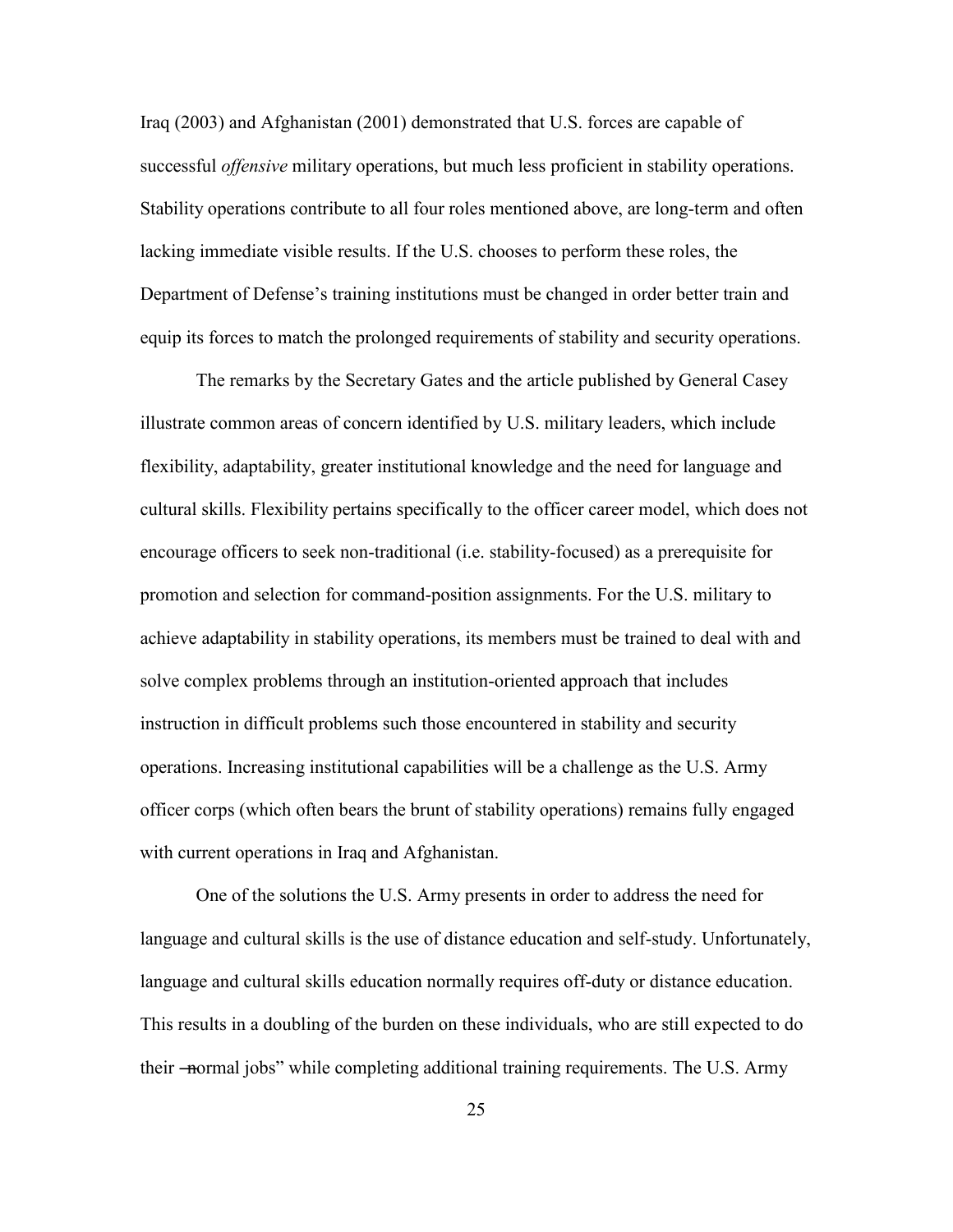will have to make fundamental changes at the institutional level to educate its officers in language and cultural skills and other skills required to be successful in stability operations. In summary, the four domains identified by General Casey involve complex issues, however a viable solution, as described in Chapter 5, may be to deal with these challenges within the context of a single U.S. government institution dedicated to stability and security operations.

# The Conventional Force Role in Future Stability and Security Operations

In reaction to the threats caused by international instability, the U.S. Army published its new vision for understanding the emerging operational environment in a manual entitled *The Army Capstone Concept (ACC)–Operational Adaptability: Operating under Conditions of Uncertainty and Complexity in an Era of Persistent Conflict 2016-2028* (December 2009). This document provides a projection of what the near-term operational environment will look like and how the U.S. Army intends to engage the complex problems it envisions.

The *Army Capstone Concept* examines recent conflicts in Iraq, Afghanistan and the Second Lebanon War (2006) to determine common trends that apply to future U.S. military operations. . One trend that was identified as critical to operational success was information superiority. Information superiority is defined as, —the ability to collect, process, and disseminate an uninterrupted flow of information while exploiting or denying an adversary's ability to do the same" (JP 3-13 2006, I-5). While the concept of ―information superiority‖ was previously achieved by dominating technology and networks, the ACC argues that it is now achieved by understanding the language and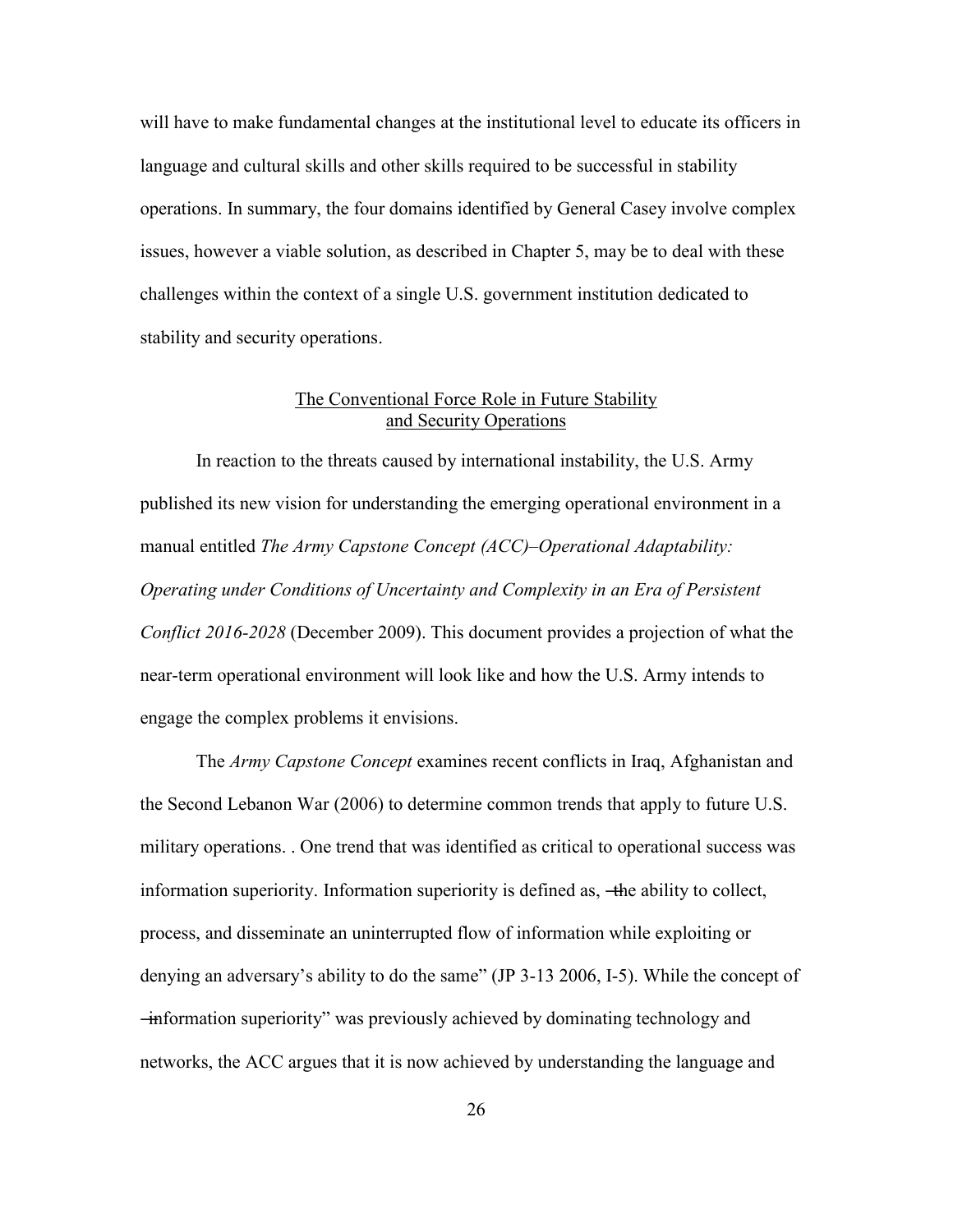culture and by establishing a working relationship with the local population. A major theme of the ACC is the concept of operational adaptability, defined as —the ability to shape conditions and respond effectively to changing threats and situations with appropriate, flexible, and timely actions" (TRADOC Pam 525-3-0 2009, 51). This concept requires that U.S. Army leaders be trained in solving ambiguous problems, decentralization, rapid decision-making skills, and to be able to assess the situation and understand the overall effects of U.S. military or government actions at all levels. To support the concept of operational adaptability, there are six supporting ideas that are applied where operational adaptability can be used for future operations (TRADOC Pam 525-3-0 2009, 17). These include: ―develop the situation through action, conduct combined arms operations, employ a combination of defeat and stability mechanisms, integrate joint capabilities, cooperate with partners, and exert a psychological and technical influence" (TRADOC Pam 525-3-0 2009, 17-23). Two of the concepts mentioned (—employ a combination of defeat and stability mechanisms" and —integrate joint capabilities") are especially important with regards to stability and security operations for the future as stated by the ACC. Specifically,

Experience in Afghanistan–like those in Iraq–highlighted the need for the Army, in cooperation with the joint force and other departments within the U.S. government, to develop capabilities in the areas of security force assistance, establishing governance, and rule of law, developing police forces, improving basic services, building institutional capacity, and setting conditions for economic growth and development. (TRADOC Pam 525-3-0 2009, 13)

The concept of —employ a combination of defeat and stability mechanisms" pertains directly to the U.S. Army's ability to use its maneuver forces to both defeat an enemy through combined arms warfare and to secure the population in order to establish a stable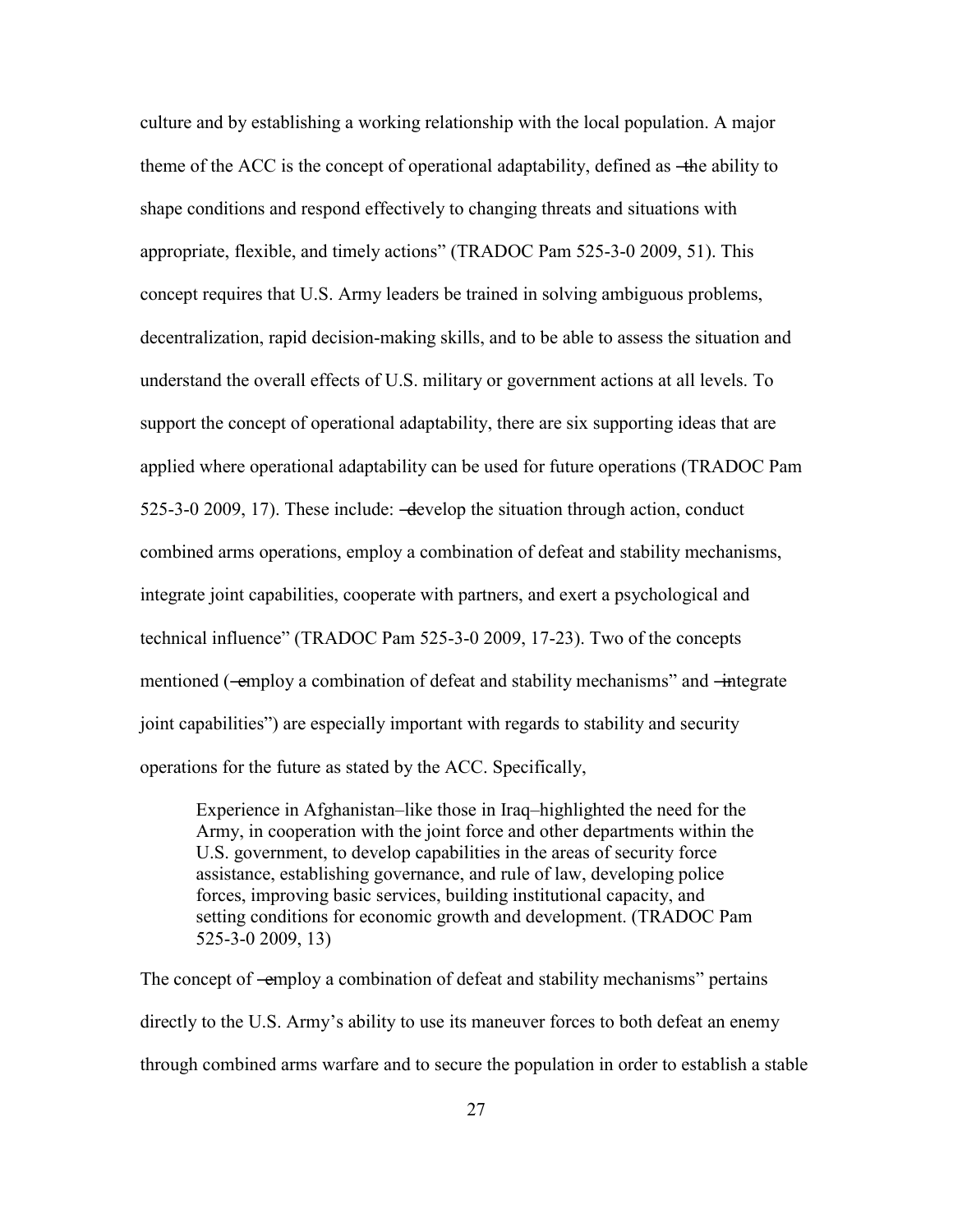environment. Future U.S. military operations will require forces that are able to operate in a full spectrum environment and be able to rapidly transition between offensive, defensive, and stability operations. The U.S. Army must adapt to this future environment and develop ways to institutionalize training for stability and security operations to ensure competence at the same level as major combat missions.

In conjunction with the concept of integrating joint capabilities, the ACC acknowledges that within a changing environment populated by an adaptive adversary, it will require more than just the Army to accomplish the U.S. objectives. The other military services as well as civilian agencies must be involved. Establishing stability and security within an operational environment requires elements and expertise from a broad range of U.S. government agencies. And by increasing the number of actors (agencies) and other organizations operating within a given area, the principle of unity of effort becomes paramount in order to maximize the best possible results. The ACC states, ―Achieving unity of effort will require Army leaders to have a high degree of cultural understanding and social skills to mediate and collaborate with diverse partners to help direct efforts towards mission accomplishment" (TRADOC Pam 525-3-0 2009, 21).

As a result, the challenges formulated by ACC provide a clear framework of the *type* of military officers the U.S. Army must be capable of producing to achieve success in stability and security operations. With its -blueprint" for the future, the ACC emphasizes the idea that change will be required within both the Army's institutions and how it procures equipment. An enormous challenge lies ahead for these departments within the U.S. Army, as they will have to embrace the idea of operational adaptability and achieving unity of effort proposed by the ACC. To conform to the conditions and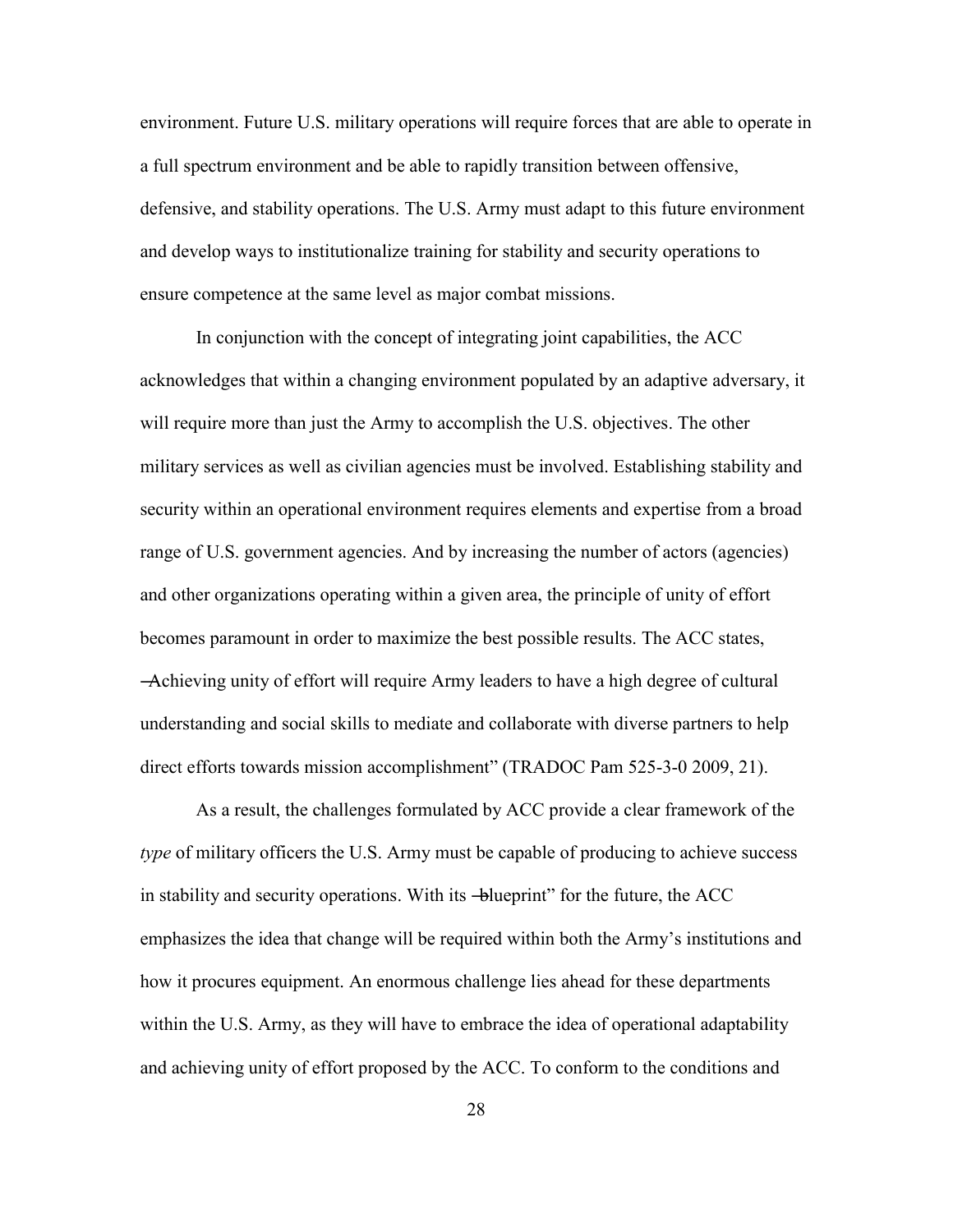requirements within this document, the U.S. Army will have to create and further refine its institutions through changes in doctrine, training and material procurement.

In addition to the ACC, *A Leader Development Strategy for a 21st Century Army* (the ―ALDS‖ mentioned above) identified three major paradigm shifts in leader development and eight leadership imperatives (ALDS 2009). In January 2010, Secretary of the Army John McHugh and General Casey endorsed the ALDS under the *Calendar Year (CY) 2010 Objectives* memorandum sent to all U.S. Army subordinate commands. The memorandum stated that, —We want to develop leaders that are competent in their core competencies yet broad enough to succeed at operations across the spectrum of conflict" (Casey and McHugh 2010). Having received Secretary McHugh's and General Casey's endorsement, the U.S. Army leadership has been charged with determining how it will employ this new leadership strategy.

The ALDS strategy's three major paradigm shifts are: (1) the effect of complexity and time, (2) the effect of decentralization, and (3) the need to frame ill-structured problems (ALDS 2009, 4). The *21st Century Strategy* document states that these are responses to the changing contemporary environment and that past military officer training revolved around employing mass and solving problems with as little time as possible. During major combat operations, decisions have to be made very quickly and mass employed at the proper place to ensure that the decisive point is achieved to achieve victory. In contrast, the stability operations within the contemporary environment revolve around population centers. In these situations, the ability to mass forces and technology are not necessarily as vital as compared to cultural awareness, language skills and the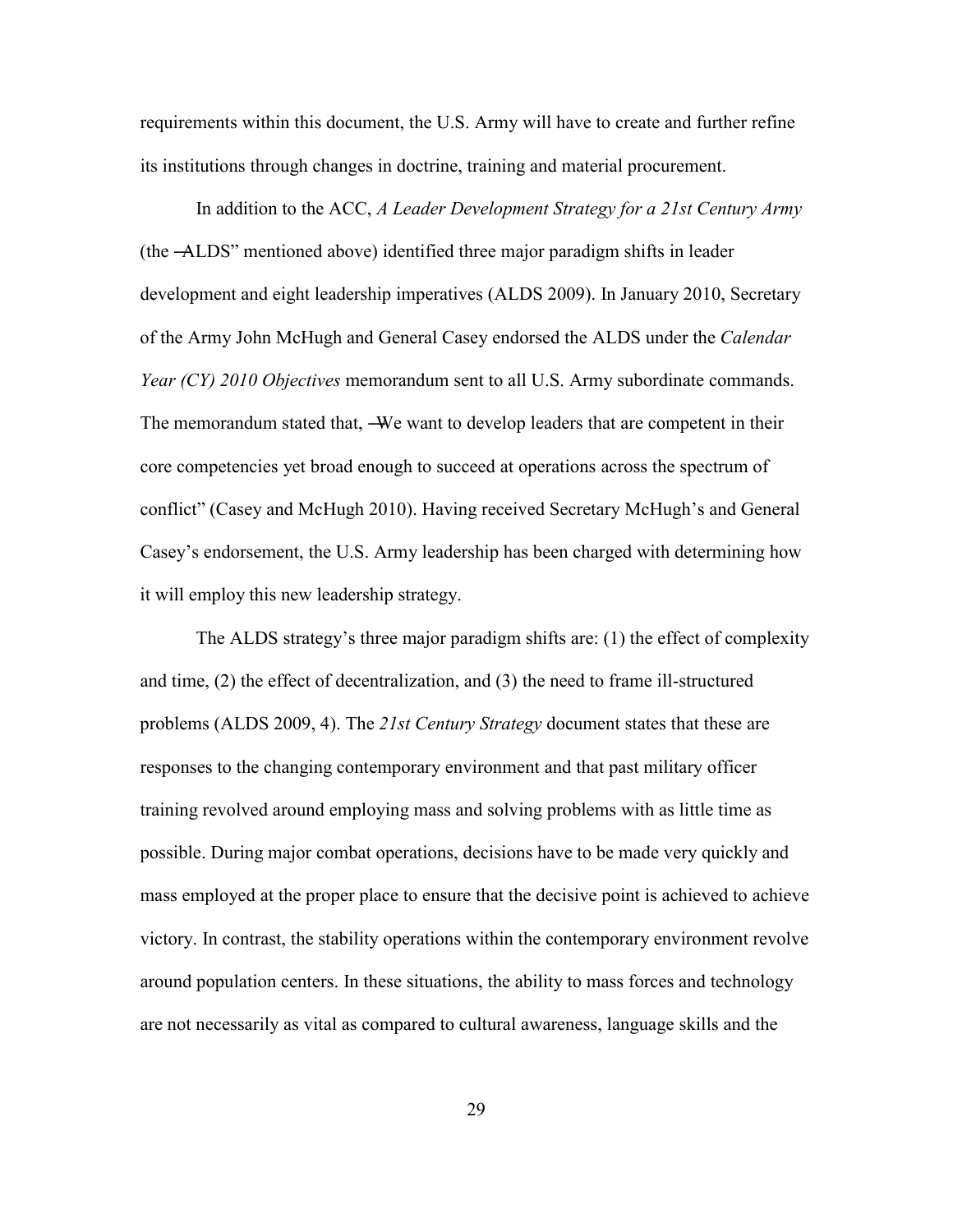ability of individuals to be comfortable with solving complex problems (FM 3-07 2008,  $3-1$ ).

The first paradigm shift, —the effect of complexity and time," is a response to ambiguous and complex problems with many solutions available. This is vastly different from conventional military operations of the past where the problem at hand is typically clear and there is only viable one solution. Additionally, the concept of time takes on a new meaning in the contemporary operating environment as there may not be a clear timeline of when the problem needs to be solved and when it is most advantageous to employ available means to accomplish the task. Recognizing the effect of complexity and time, the ALDS intends for the U.S. Army to relook its training curriculum and to develop leaders that are comfortable with ambiguous problems with unclear timelines (ALDS 2009, 5).

The second paradigm shift, —the effect of decentralization," describes how military leadership in the future will have to be redistributed due to the many decisions that have to be made by various key individuals throughout an area of operations. It also states that decisions will have to be made at the lower ranks (i.e. platoon sized operations will provide intelligence through the bottom-up process rather than the traditional topdown process) in order for the higher-level decision-makers to understand the problem at hand. During decentralized operations, decisions made at the lower levels require little input from the higher leadership and leaders must trust and be comfortable with their subordinates to make the right decisions with little guidance. The ALDS states, —we must develop military and civilian leaders who can create an environment of collaboration and trust to promote adaptation and innovation" (2009, 5). In order to accomplish this goal,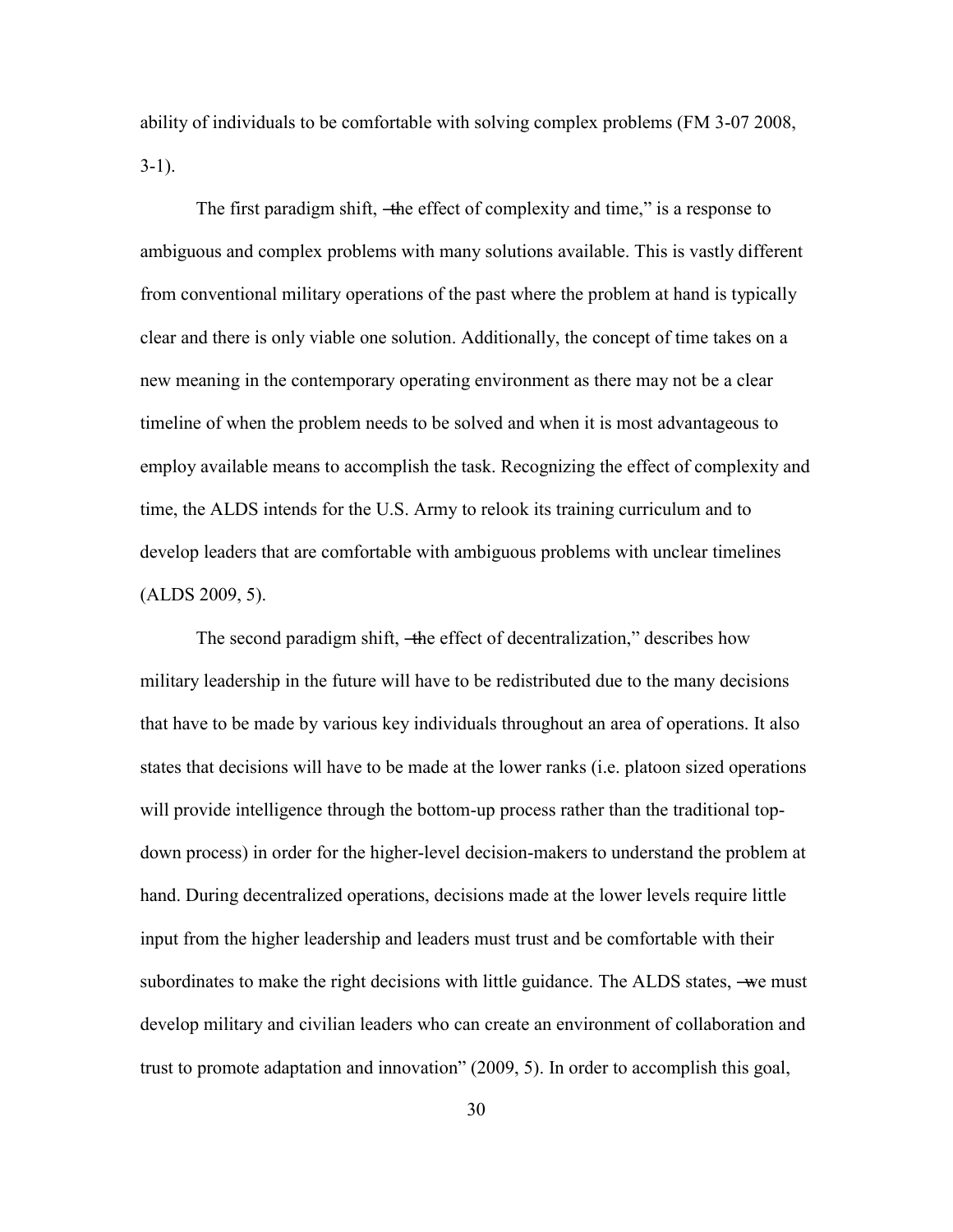the U.S. Army will have to increase its institutional capacity to develop the types of leaders (at all levels) that are able to operate in situations involving multiple organizations and are able foster both unity of effort and unity of command within those environments.

The third and final paradigm shift, —the need to frame ill-structured problems," addresses the need to develop leaders who can navigate challenges lacking clear solutions and who can effectively collaborative with other agencies in order to solve these problems. To train officers to deal with these types of issues, the ALDS advocates the addition of —Design" concepts to planning efforts for military units. This strategy notes ―Design is a methodology that provides leaders with the cognitive tools to understand a problem and appreciate its complexities before seeking to solve it" (2009, 6). This methodology is not intended to replace other decision making processes such as the —Military Decision Making Process" or the —Troop Leading Procedures," but to complement these processes to assist leaders at all levels with their decision making process. The result is that the addition of the concept of Design provides more mechanisms for leaders to solve complex problems in hopes of reducing mistakes or misguided solutions (ALDS 2009, 6).

Along with the three major leadership paradigm shifts, the ALDS also identified eight imperatives for leaders to better prepare them for both present and future operations. Two of these, ―Prepare leaders for hybrid threats and full spectrum operations through outcomes based training and education" and —Prepare our leaders by replicating the complexity of the operational environment in the classroom and at home station" (ALDS 2009, 10-11) pertain directly to stability and security operations. These are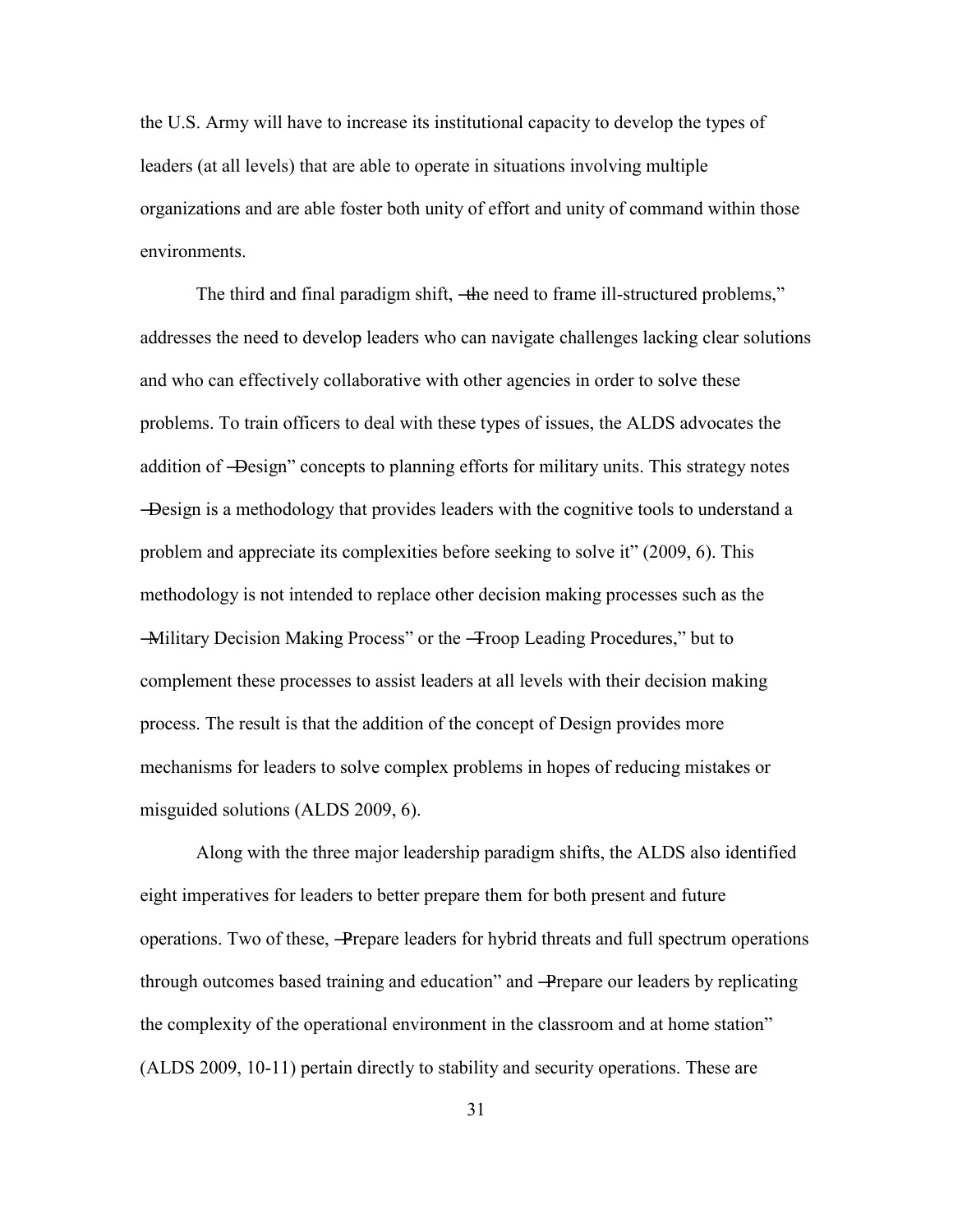focused on hybrid threats and full spectrum operations through outcomes-based training and education to prepare leaders by replicating the complexity of the operational environment in academic and real world training environments. Additionally these imperatives emphasize that the U.S. needs to address on how it trains and educates for full spectrum operations (ALDS, 2009, 13).

In sum, the ALDS addresses the challenges that face the U.S. Army leadership and provides solutions to enhance the quality of leadership in both the contemporary and future operating environments. Among the changes proposed by the ALDS, stability operations (within the full spectrum framework) could be among the most difficult in which to train officers. Within the U.S. government, there is no institution that specifically trains military officers for stability operations. Officers have to rely on real world experiences in Iraq, Afghanistan and other areas to guide their understanding of how to conduct stability and security operations. Although there is limited educational exposure to the doctrinal facets of these operations at the U.S. Army's institutional level (for example, at the U.S. Army's Command and General Staff College), an officer's comprehensive understanding comes later in his career only after a deployment to a stability and security mission. Thus, it is important that a solution be found that can implement the key recommendations described in the ALDS.

In another key research effort, the Center for a New American Security (CNAS) published *Keeping the Edge: Revitalizing America's Military Officer Corps* in February 2010. This study focuses on the current officer corps and identifies changes that need to be made within institutions, promotion systems, and other officer skills and knowledge in order for the current and future officer corps to adapt to the changing environment. In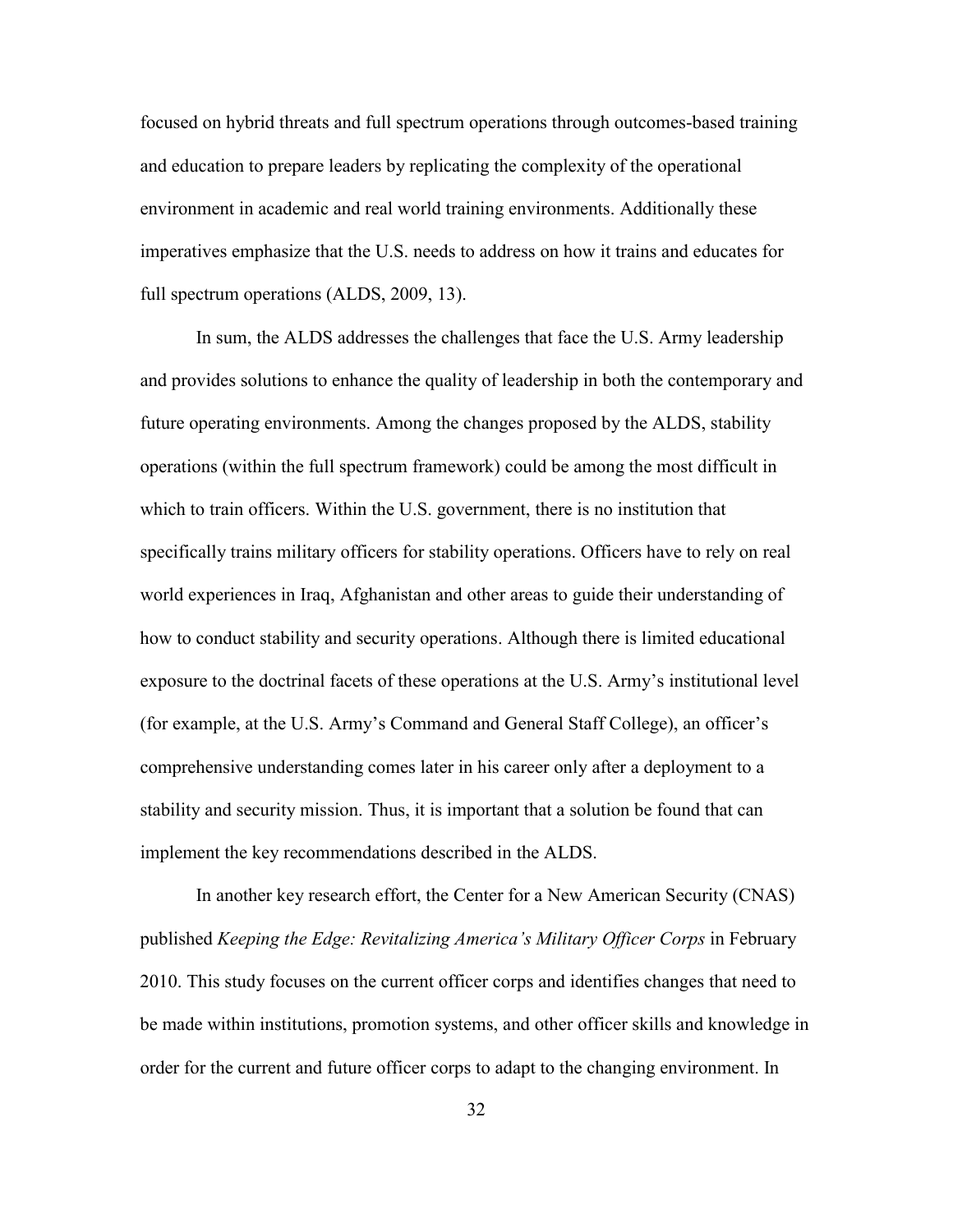February 2010, General James Mattis (Commander, U.S. Joint Forces Command) delivered the keynote address during the public launching of this document to endorse its validity and importance, demonstrating that the U.S. military hierarchy is addressing the problems identified in the document.

The CNAS study identifies four distinct trends that will affect the current and future officer corps and recommends that the current range of officer skills and knowledge be adjusted in response (CNAS 2010, 5). The four trends that are articulated in the CNAS document are  $(1)$  increased incidence of —wars amongst the people";  $(2)$ likelihood of humanitarian and peacekeeping missions in parts of the world with which the U.S. has little experience; (3) widespread access to highly destructive weapons; and (4) 24-hour global media environment (CNAS 2010, 5). This study notes that military operations in the past did not necessarily need to address these four trends; however, operations in Iraq and Afghanistan have proven that these are valid modern developments. Unfortunately, the current officer career and training models *continue* to reflect an emphasis on a conventional style of warfare rather than adapting to these changes. The CNAS report states that in order to meet these emerging challenges, the officer corps must change how it manages its officer career model, education, joint/interagency experience, and its efforts to instill linguistic and cultural abilities (CNAS, 2010, 7).

In summary, the military will have to make a significant number of changes to its traditional training organizations in order to adopt the CNAS recommendations. As of now, the U.S. Army leadership's response is that it has increased language proficiency opportunities for the Reserve Officer Training Corps and United States Military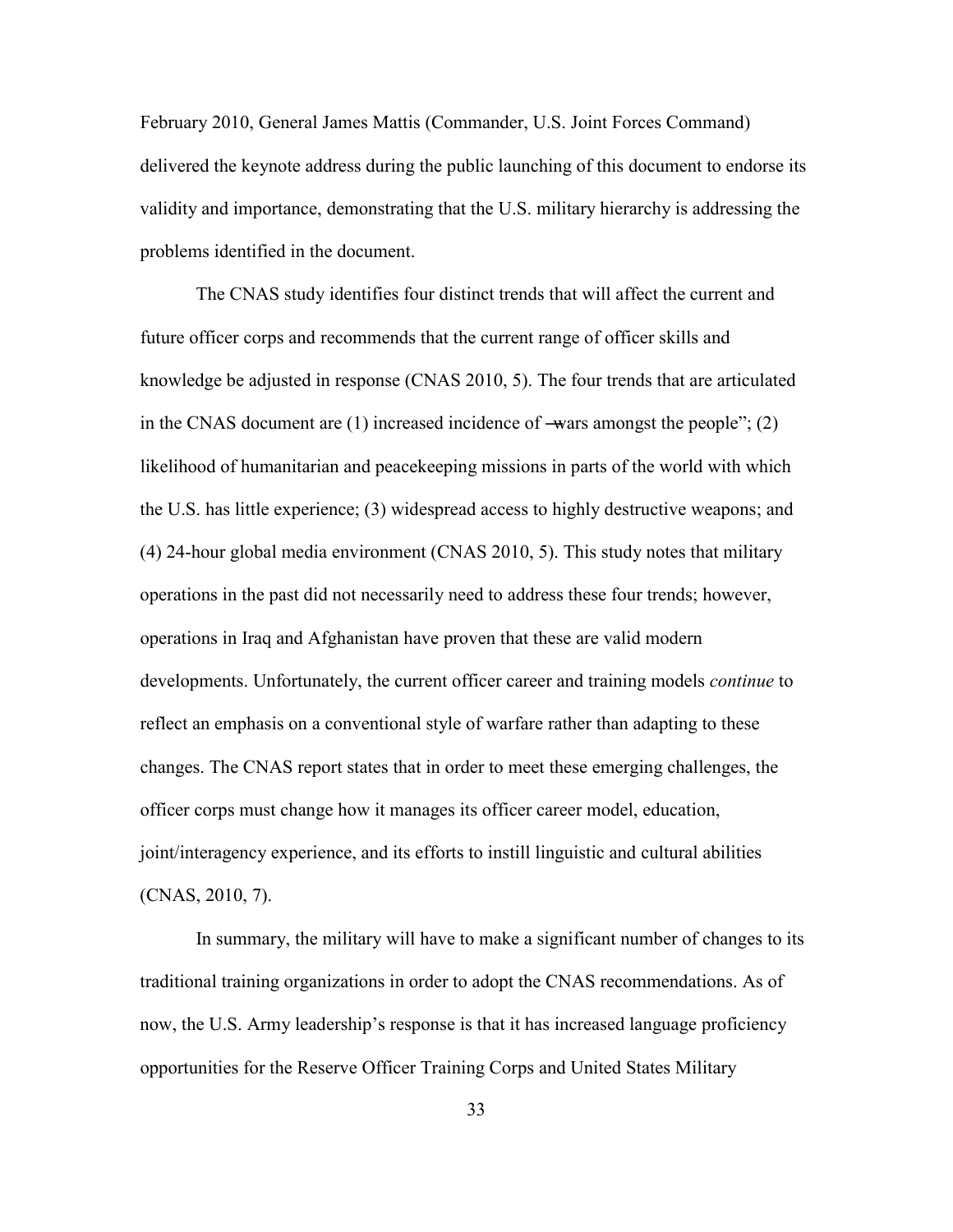Academy cadets who study foreign languages and cultural disciplines while in their commissioning programs. However, this effort does not address the larger problem of educating the mid-grade and senior level Army officers. Though there are a limited number of courses available on stability and security operations through distance education and as elective courses at the Command General Staff College, no comprehensive program exists within the U.S. Army at large. Additionally, based on the current officer career model, there is little time for an officer to receive quality instruction in a foreign language, despite the requirements that these same officers that these same officers need foreign language skills in order to serve in numerous overseas tours. As expressed by the CNAS report, —Our training and education programs must accurately reflect the situations, environments and peoples that service members will face and interact with" (CNAS 2010, 34). This study clearly reflects that the U.S. military needs to address these training shortfalls for officers in both language instruction and overall cultural education.

#### Current Efforts to Institutionalize Stability and Security Operations

Since the implementation of the Defense of Defense Directive 3000.05, the U.S. Army has begun the process of treating stability operations with the same amount of emphasis as major combat operations. The U.S. Army recognizes that the complexity of stability operations require agile and adaptive leaders. In response to the changing environment, the U.S. Army updated its FM 3-0, *Operations*, in 2008 to reflect the requirements for leaders and types of operations, to include stability missions, now required. Stability operations are now categorized as key components of full spectrum operations. In fact, Army doctrine now states that full spectrum operations now consist of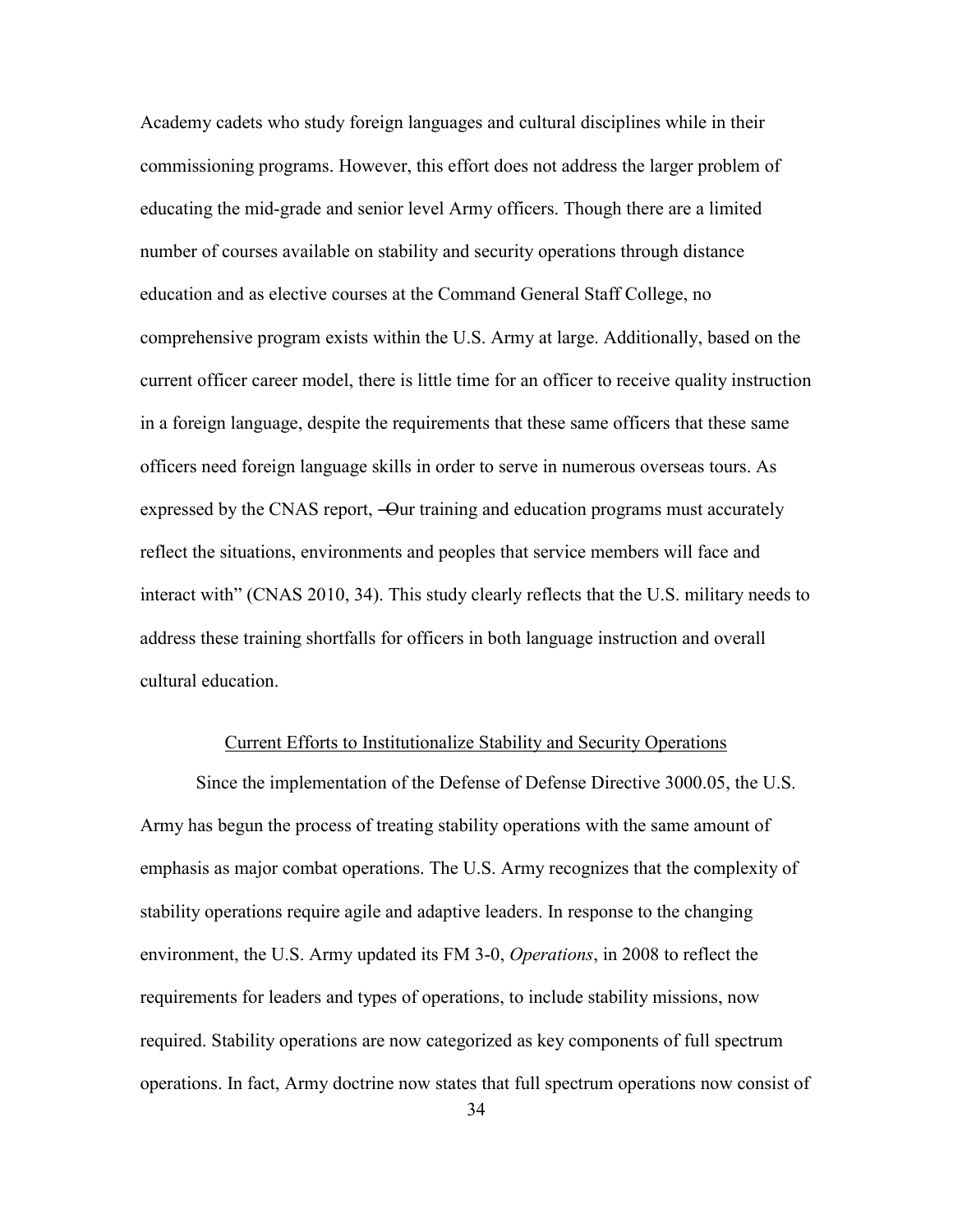elements of offensive, defensive, stability or civil support tasks in order to be successful (FM 3-0 2008, 3-7). Although offensive and defensive operations have been historically viewed as more important in achieving victory, stability requirements are now on par with these traditional types of military tasks.

In addition, the U.S. Army recently published FM 3-07, *Stability Operations* to serve as a guide for land forces who train and operate in an environment requiring the application of stability operations. This field manual focuses on planning for and understanding the framework of stability operations, and the requirements for other government and nongovernment agencies that operate in a post-hostilities environment. This document is significant as it establishes official doctrine for stability operations and provides a framework for military planning and operations, which involve these types of tasks.

In conclusion, both of these Army field manuals (FM 3-0 and FM 3-07) share the common theme that complexity and unpredictability will be the dominant factor in operating in an environment involving stability operations. Another trend revealed is the importance of the individual mindset and the ability of government (especially military) organizations to change and adapt when faced with the challenges of stability missions. Additionally, this new doctrine requires leaders to demonstrate patience (as success is often not apparent or delayed) and to collaborate with the civilian agencies. The latter can be difficult as the U.S. Army and civilian organizational cultures and mindsets are often vastly different, but finding common ground between all individuals involved is a must in order for stability operations to succeed.

35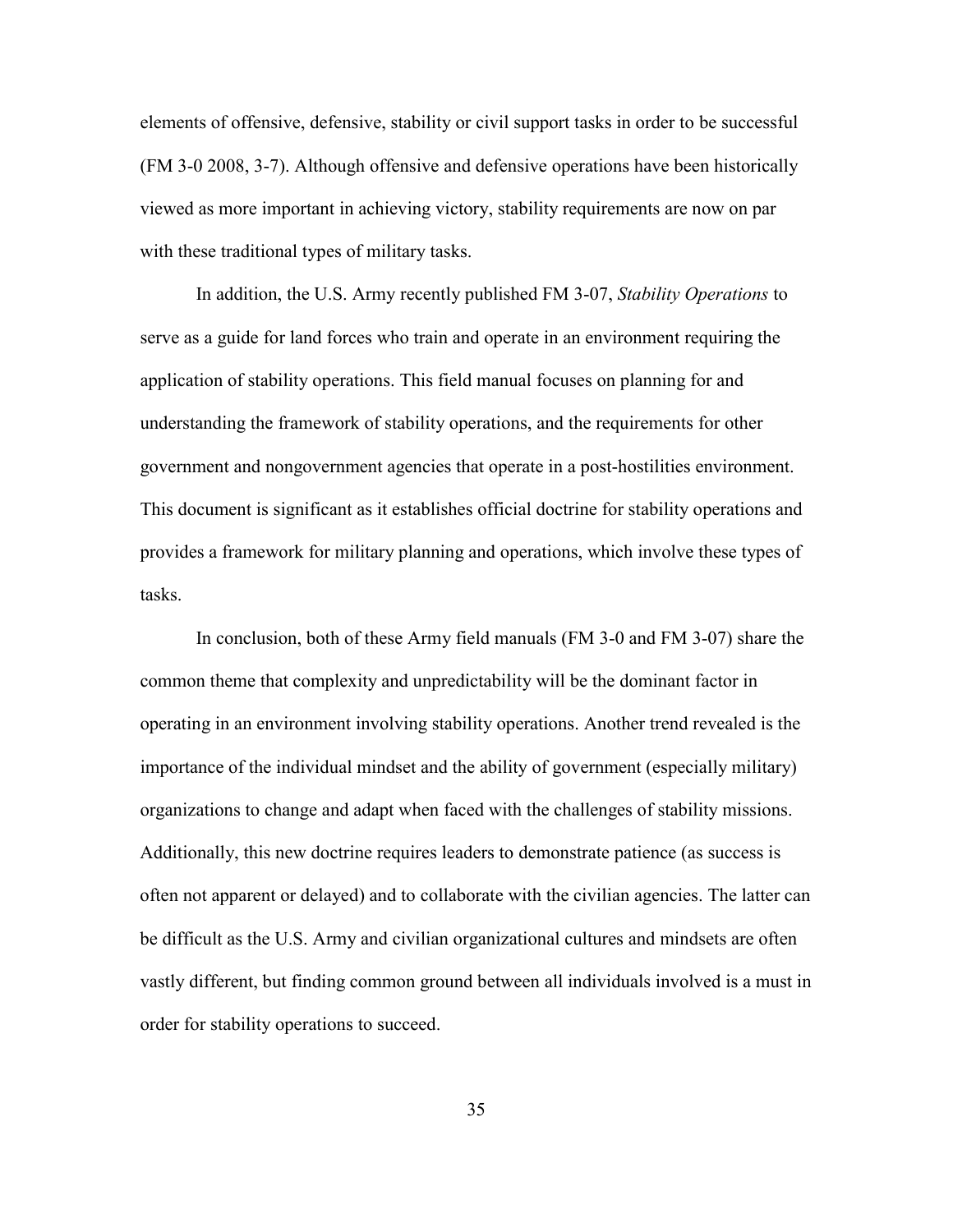Although the U.S. Army's recent doctrinal emphasis on stability operations has increased, similar focus has *not* been conducted in the actual planning for and execution of these types of tasks. One example is the current –ed hoc" approach taken by the U.S. Army in providing manpower to the PRTs, Transition Teams, and the AF-PAK Hands program. While these organizations are functioning as parts of the overall U.S. stability and security efforts, the U.S. Army does not maximize the potential of these organizations due to problems with current manning structures and procedures.

Provincial reconstruction teams were formed as interim civil-military organizations designed to assist with reconstruction efforts in order to improve stability, essential services, and economic viability following major combat operations (Center for Army Lessons Learned 2007, 1). After the fall of the Taliban, the first PRT was created in the city of Gardez, Afghanistan in 2003. These units were used because it was deemed too dangerous for civilian-led agencies to follow in the wake of combat operations. The PRT was designed to fill the void until the region became safe enough for civilian agencies to provide services and assist with reconstruction.

Each of these teams are manned by individuals from both the U.S. military and various civilian government agencies. The DoS typically advertises open positions for PRT member openings through the U.S. government's USAJOBS website<sup>5</sup> while the military services fill their PRT requirements through internal methods of selection. By going to this website, current or potential federal employees can view what jobs are open and view the job description, professional requirements and the salary. If military

 $\overline{a}$ 

 $5$ The USAJOBS website, http://www.usajobs.gov/, is the official website that lists available U.S. federal government jobs.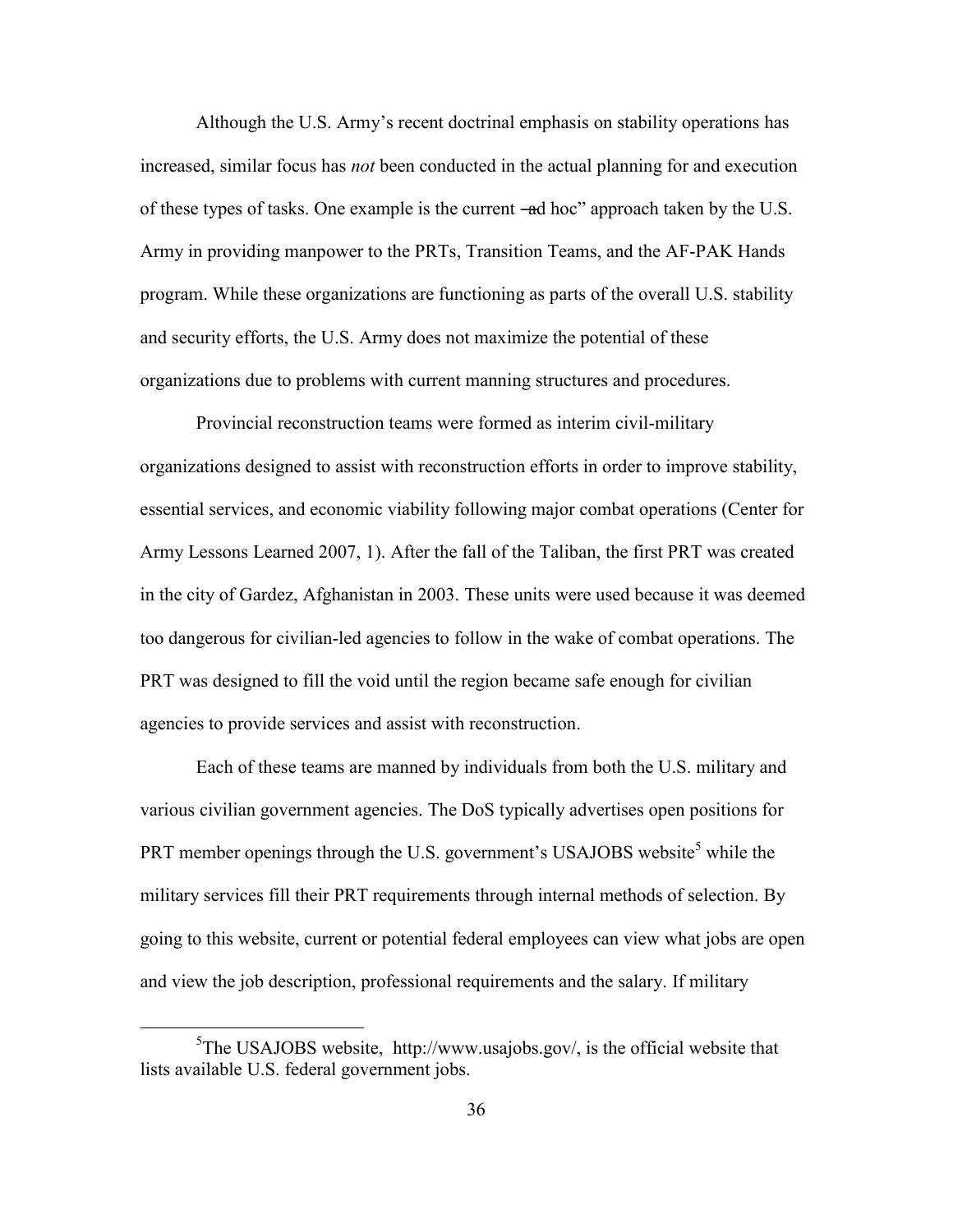members have not deployed overseas to a combat zone recently, they are eligible to become a member of a PRT, often regardless of their previous experiences or skills. Additionally, since these teams are assembled on an ad hoc basis, individuals receive little training together prior to their deployment, which is usually one year long.

With the PRTs in Afghanistan and Iraq falling under different chains of command, there are differences in mission focus and task priorities. Currently, PRTs may not receive its mission and specific guidance until the team is fully formed, manned, and equipped, which often occurs just prior to deployment. Funding for PRTs also comes from multiple sources such as DoD, DoS, and the USAID, often creating competing interests among the various departments represented in each PRT.

The organization of the PRT (manned by both civilian and military personnel) often creates friction and due to short-notice deployments, the PRT members are usually not given adequate time to work through their —eultural differences" between personalities or professions. Often they have to work through their differences during the initial months of their PRT assignments. Upon completion of the PRT, members of the team often return to their area of expertise as a military member or civilian employee. The lessons learned during their service with the PRTs are often not captured since there is no dedicated overarching institution capable of gathering these lessons and sharing them with individuals headed to future PRT assignments and missions.

To summarize, the U.S. government continues to treat the role of PRTs as an interim solution for stability requirements rather than enduring organizations, which will continue to cause problems with cohesion and effectiveness. The PRT concept is effective in filling the —vacuum" of stability requirements, which follow major combat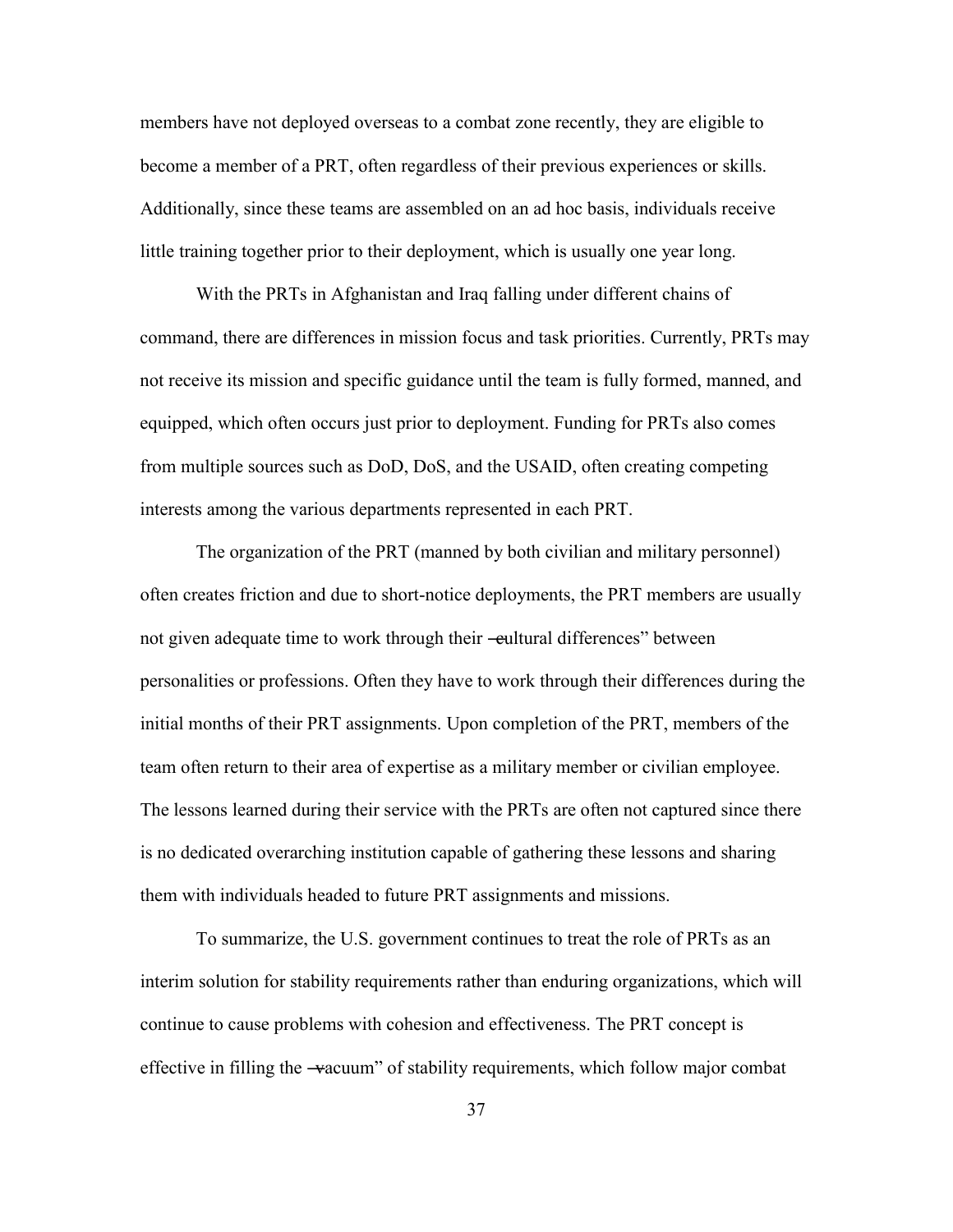operations, failed states or natural disasters. However, if provincial reconstruction team manning continues in an ad hoc manner, overall effectiveness will remain hampered. Additionally, service members who understand the PRT's ad hoc nature and role as a temporary fix will rarely volunteer for these missions since these organizations lack cohesion, mission focus, are not supportive and have no impact on career progression.

Another organizational structure that has been established to assist with stability and security operations are the U.S. Army's advise and assist brigades (AABs), established to complement the withdrawal of combat forces in Iraq. AABs were created, in part, as a reaction to President Obama's declaration that the U.S. combat mission in Iraq would end in August 2010. President Obama declared to end the combat mission in Iraq by August 31, 2010, and —that up to 50,000 troops would remain after the deadline to train, equip and advise Iraqi security forces and conduct counterterrorism missions" (Bellantoni 2009). The U.S. Army used either a light infantry or mechanized brigade combat team (depending on the unit trained) as the foundation for the AAB's force structure. These brigade combat teams are augmented by up to fifty officers specializing in stability and security assistance tasks, transforming the brigade combat team into an advise and assist brigade. The BCT would remain a training brigade through its preparation and deployment and revert to the light or heavy brigade combat team upon its completion of the AAB mission.

While these training brigades have been initially successful in Iraq, the methods used by the U.S. Army to provide personnel to augment these units continues to be done in an unorganized manner which decreases their overall potential during these advisory and assistance missions. The ad hoc manning of the AABs, normally with the addition of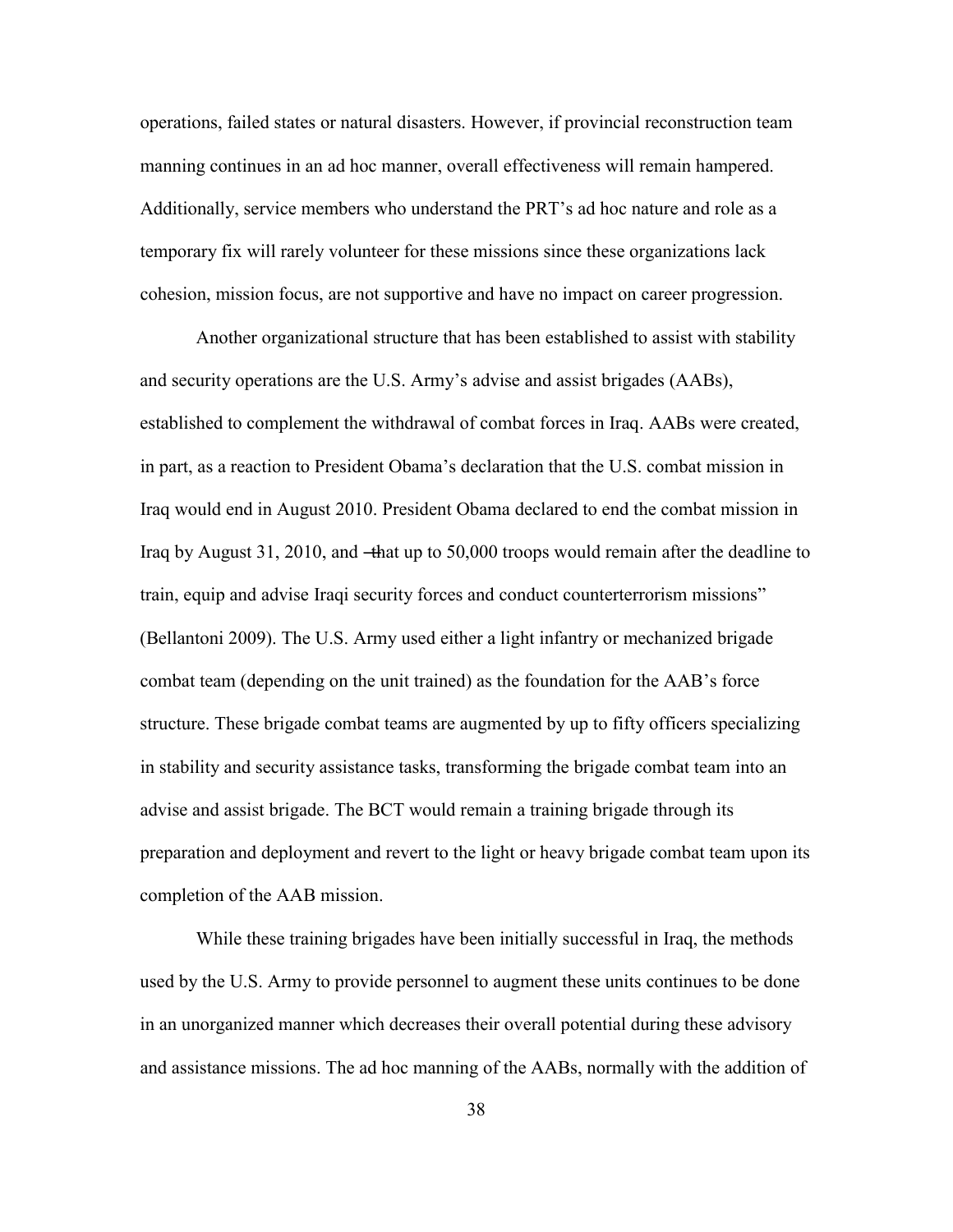16 to 48 field grade officers, reduces the training they receive, creates personal inconveniences for the officers and their families as a result of relocation requirements, and often results in assignments that do not fit the individual officer's skills.

U.S. Army officers designated to augment the AABs are assigned to stability and support transition teams (S-TT) and include field grade officers from the rank of major through colonel selected by their career managers at the Army's HRC. Selection criteria for the officer to serve is based on time between deployments, cumulative deployment time, the officer's own assignment preference, and the individual's own career timeline. Previous experience with stability and security operations, language ability or past performance *may not* be a factor in the selection process, as the demand for these officers remains high. Generally, officers do not seek an assignment to an Advise and Assist Brigade and their career manager typically notifies them that they are being considered for the assignment based on the —needs of the Army."

Once selected for an assignment as an S-TT member, the officer will receive assignment instructions and will have the option to move his family anywhere in the continental United States or move his family to the AAB's home station. If the officer decides to move his family to the location of the designated brigade (AAB), then upon completion of his transition team assignment, he will remain at that location and be assigned to the same unit or a different organization at the same duty station. Regardless of the situation, assigned officers will likely arrive to their assignment approximately ninety days prior to the deployment ̶ which is minimal time in which to train and prepare for their role as advisors within the brigade. Some officers may arrive later depending on their situation from their previous assignment, causing difficulties for their families as

39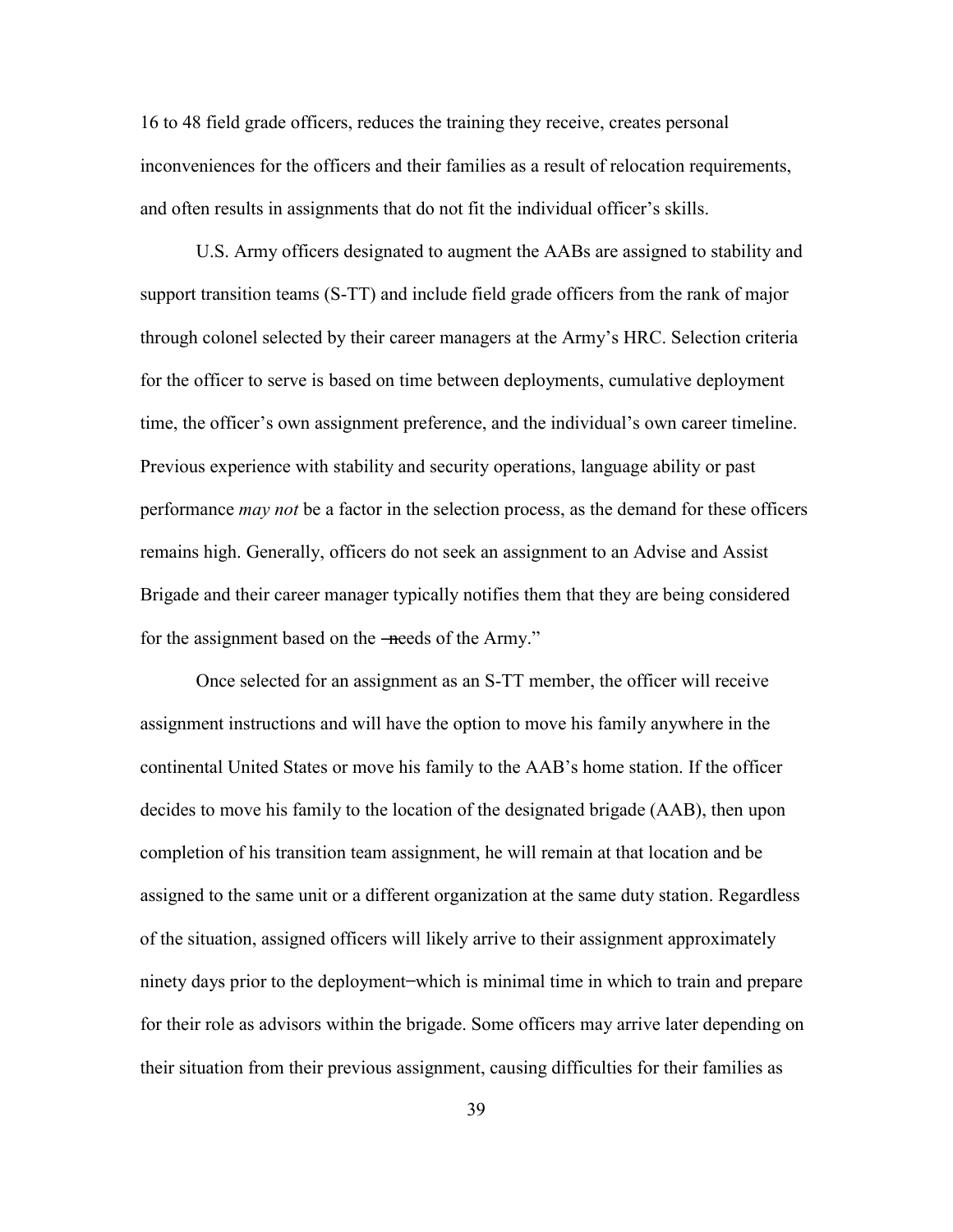they move and then quickly deploy for a year. Once the officer finishes the S-TT assignment, he might move again (depending on his career timeline) in order to attend military education or receive an assignment outside of the AAB based on his preference or the Army's requirements. Therefore, an officer could potentially move his family two to three times in a fifteen-month period, creating a significant amount of personal stress on the family and requiring the U.S. Army to pay for each of these moves.

Because of the strain of deployments on U.S. Army personnel and operational requirements for the advise and assist brigades, career managers at HRC may not necessarily select the right person for the transition team. As stated earlier, officers selected for this assignment are chosen based on their availability and the amount of time since their last deployment, rather than training or qualifications. Because of these constraints, the process of choosing the right officer for the right job is fundamentally flawed and could potentially prove detrimental to the effectiveness of the AAB. Unfortunately, despite the issues mentioned above, the current practice will most likely continue due to operational requirements. Although the U.S. Army will continue to use the AAB model in Iraq and potentially in Afghanistan, the methods for personnel manning decreases the overall potential for these unit to operate at their most effective levels in both countries.

One final organization used by the U.S. government to conduct stability and security operations is the Afghanistan Pakistan (AFPAK) Hands Program. In late 2009, Admiral Mike Mullen created this initiative, which is designed around a cadre of officers to serve as regional experts in the Afghanistan and Pakistan region. These cadre of officers would come from services within the DoD and would be selected by either a

40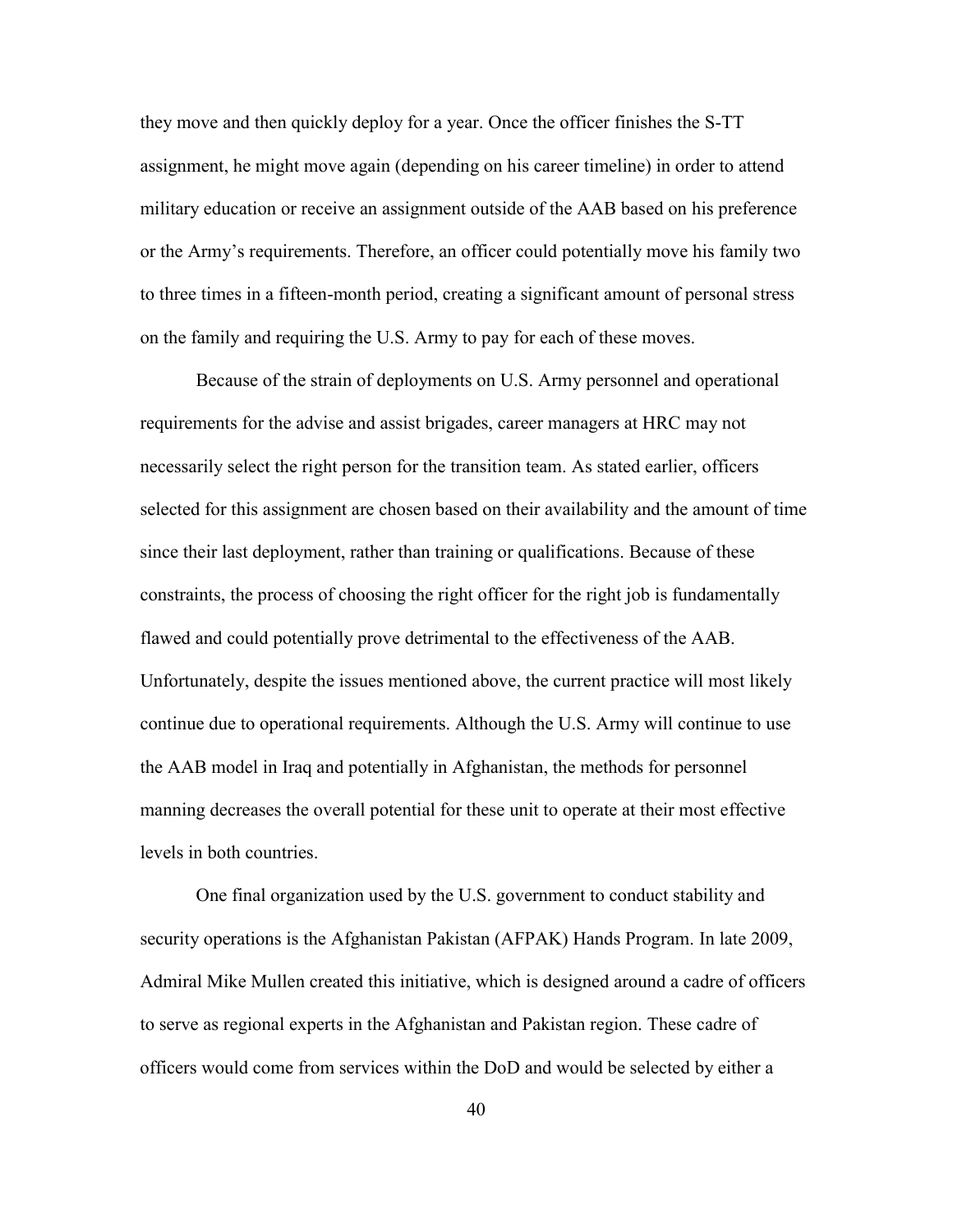volunteer or nominative process and once selected, would be expected to serve a three to five year assignment in the AFPAK Hands Program. Part of this program includes four months of language training in Dari, Pashto or Urdu at the DoD's Defense Language Institute prior to deployment (Kruzel 2009). Deployments are expected to last six to twelve months and each AFPAK Hands officer would have a counterpart with whom they would switch at the end of each deployment.

This fledging program has been given the highest priority for assignments, according to a memorandum sent by Admiral Mullen, the Chairman of the Joint Chiefs of Staff, to the military chiefs. Mullen stated, ―AFPAK Hands is the military's number one manpower priority and requires your continued attention" (2009). Admiral Mullen also addresses potential detrimental effects on officer careers by directing that ―Every effort must be made to protect the careers of . . . participants and ensure their progression" (Mullen 2009). Admiral Mullen's personal attention to the AFPAK Hands program provides evidence that the military continues to struggle with staffing this program with the proper individuals. Through these actions, it seems apparent that the U.S. military has yet to fully institutionalize and accept stability operations as a core mission comparable to major combat operations. Until the emphasis on staffing forces for stability operations matches the emphasis placed on current doctrine, it will be difficult to ensure that the right officers are being chosen for these important assignments.

## Past Institutional Changes in Response to Threats in the Strategic Environment

In the 1970s, terrorist groups such as the Red Army Faction, Weather Underground Organization, and the Egyptian Islamic Jihad, were deemed significant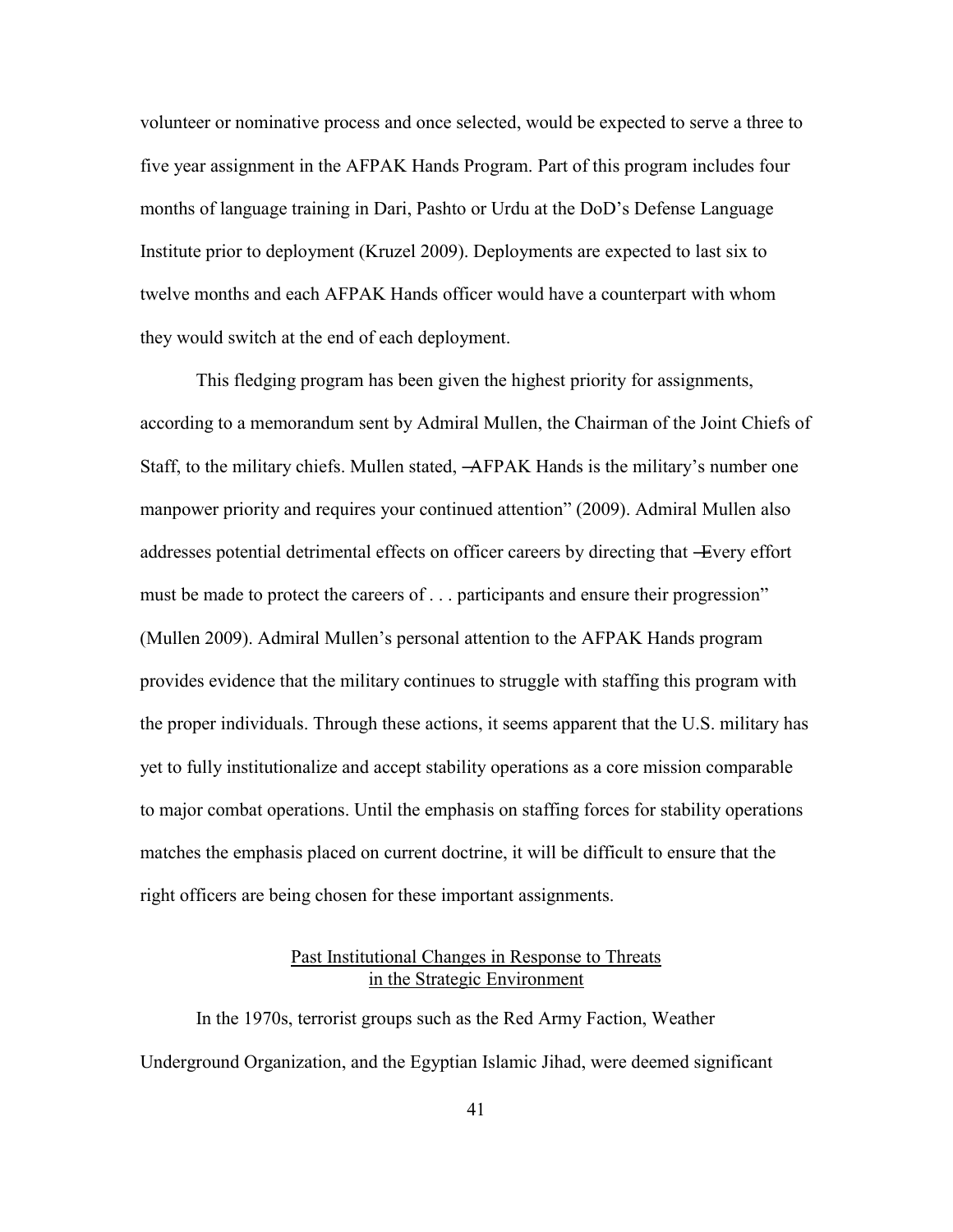threats to the overall strategic international environment. This situation caused the U.S. and other nations to create specialized ad hoc military or police forces to respond to this emerging threat of terrorism. Operation Eagle Claw was one example of a U.S. response. This operation required the use of special military organizations and ultimately resulted in an improvement of capabilities to counter the strategic threat of terrorism. The following discussion provides an example of how the U.S. government institutions were changed in reaction to a new strategic environment, similar to current changes required due to modern U.S. requirements for stability and security operations.

To establish capabilities to counter international terrorism, the Department of Defense approved the creation of the Delta Force (also known as 1st Special Forces Operations Detachment-Delta) to specifically counter the terrorist threats. In November 1979 (shortly after Delta Force became operational), Iranian students stormed the U.S. Embassy in Tehran and took over fifty U.S. citizens as hostages. President Carter subsequently approved a hostage rescue mission be carried out by Delta Force if in the event negotiations failed. The founder and commander of Delta Force, Colonel Charles Beckwith soon found that he had a complex problem to solve with his newly formed counter-terrorist unit. Designated —Operation Eagle Claw," this operation would serve as the first Delta Force mission and, although it ultimately failed, it would later serve as the genesis for the creation of the United States Special Operations Command.

Once directed to begin planning for the rescue of the American hostages, Colonel Beckwith faced an enormous task of bringing together all the elements outside of Delta Force required to support the mission. As the newly formed Delta Force began to rehearse for the operation, challenges that immediately affected the operations included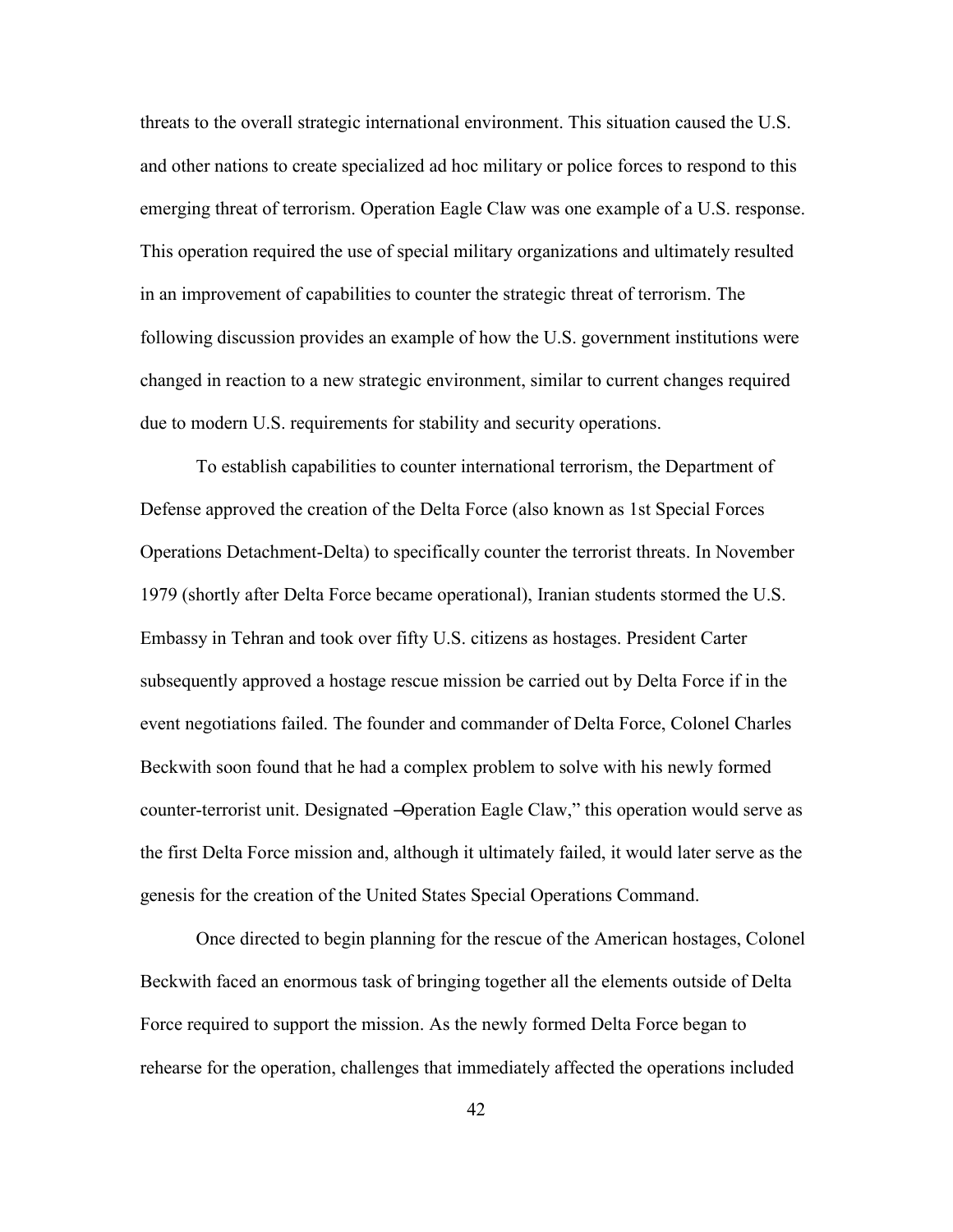lack of transportation, command and control authorities, and budget issues (Zimmerman and Gresham 2008, 107). The most difficult challenge was to coordinate elements of the Air Force, Marines, Navy and the Central Intelligence Agency to support the mission. Ironically, Colonel Beckwith's encounters with lack of unity of command and unity of effort in this mission resemble current challenges in the employment of stability and security operations.

Unity of effort proved to be very elusive initially as Colonel Beckwith had to acquire transportation to deploy his forces to Iran. He had to work with liaisons assigned from various military departments to include the U.S. Navy, which was tasked to supply the helicopters for the mission. The Navy utilized RH-53D helicopters (naval minesweepers) and pilots trained only to fly above the surface of the ocean, rather than the desert floor (as required by Operation Eagle Claw). A majority of the pilots selected to fly for the mission came from the U.S. Marine Corps and unfortunately, the pilots selected were qualified in a different variant of the RH-53D and inexperienced with the Navy version. The planning and rehearsal for Operation Eagle Claw proved difficult and time consuming, as individuals and units from different services were required to work together as a team, something in which no one had trained nor for which they were prepared . This lack of preparation and the inability to do military operations across multiple services  $(-$ ioint operations") were contributing factors to the failure of Operation Eagle Claw.

As Operation Eagle Claw began on 24 April 1980, problems immediately arose because of unexpected dust storms and coordination errors with refueling arrival times for the mission's eight helicopters. The dust storms forced two helicopters to abort and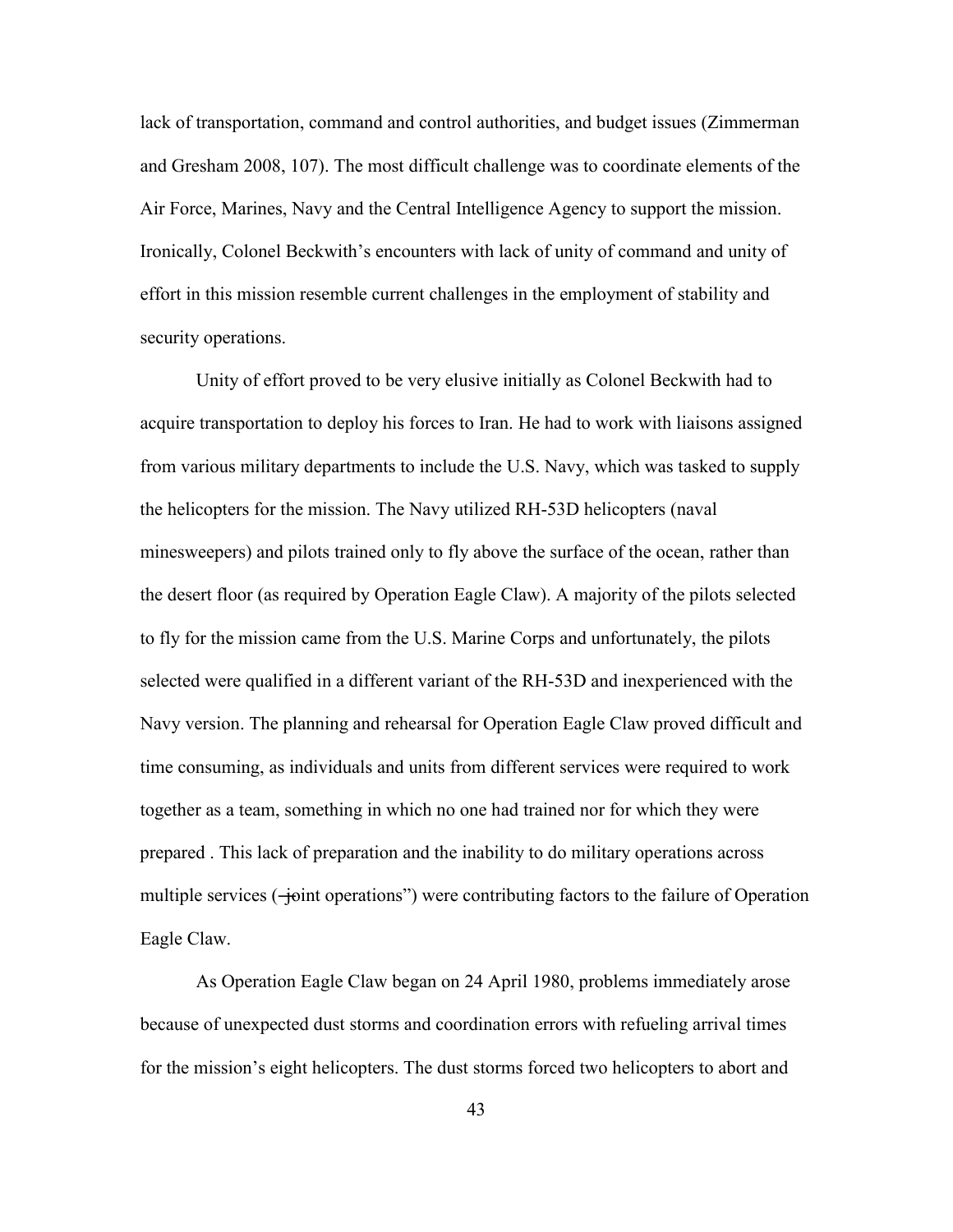when the remaining six arrived to the refueling point, one had a hydraulic malfunction that could not be repaired on site. Colonel Beckwith then aborted the entire Eagle Claw Operation, as the five helicopters available for the mission were one short of the minimum six required as prescribed by the plan's abort criteria. Shortly after Colonel Beckwith aborted the mission, one of the helicopters crashed into an EC-130 airplane causing both a number of deaths and the abandonment of the helicopters. Left behind in the Iranian desert were eight American dead and the helicopters with classified documents concerning the details about the operation. The Iranian government subsequently televised images of the remains of the helicopters and American dead, which led to a significant strategic-level military and diplomatic defeat for the United States.

In the aftermath of Operation Eagle Claw, the U.S. Congress and the Hollaway Commission conducted investigations into these tragic events. The Holloway Commission was appointed by the Chairman of the Joint Chief of Staff to —examine all aspects of the failed mission" and offer,  $\rightarrow$  professional critique of the failed rescue operation‖ (Palumbo 2010, 40). The Hollaway Commission recommended that Special Forces units from all the services be consolidated into one joint and unified command structure (Zimmerman and Gresham 2008, 133). JP 1-02 defines unified command as  $-a$ command with a broad continuing mission under a single commander and composed of significant assigned components of two or more Military Departments" (2009, 567). The commission concluded that if Operation Eagle Claw had been under the control of a single command, the results could have potentially been a successful rescue of the hostages. In fact, some observers argue that this failure was a contributing factor in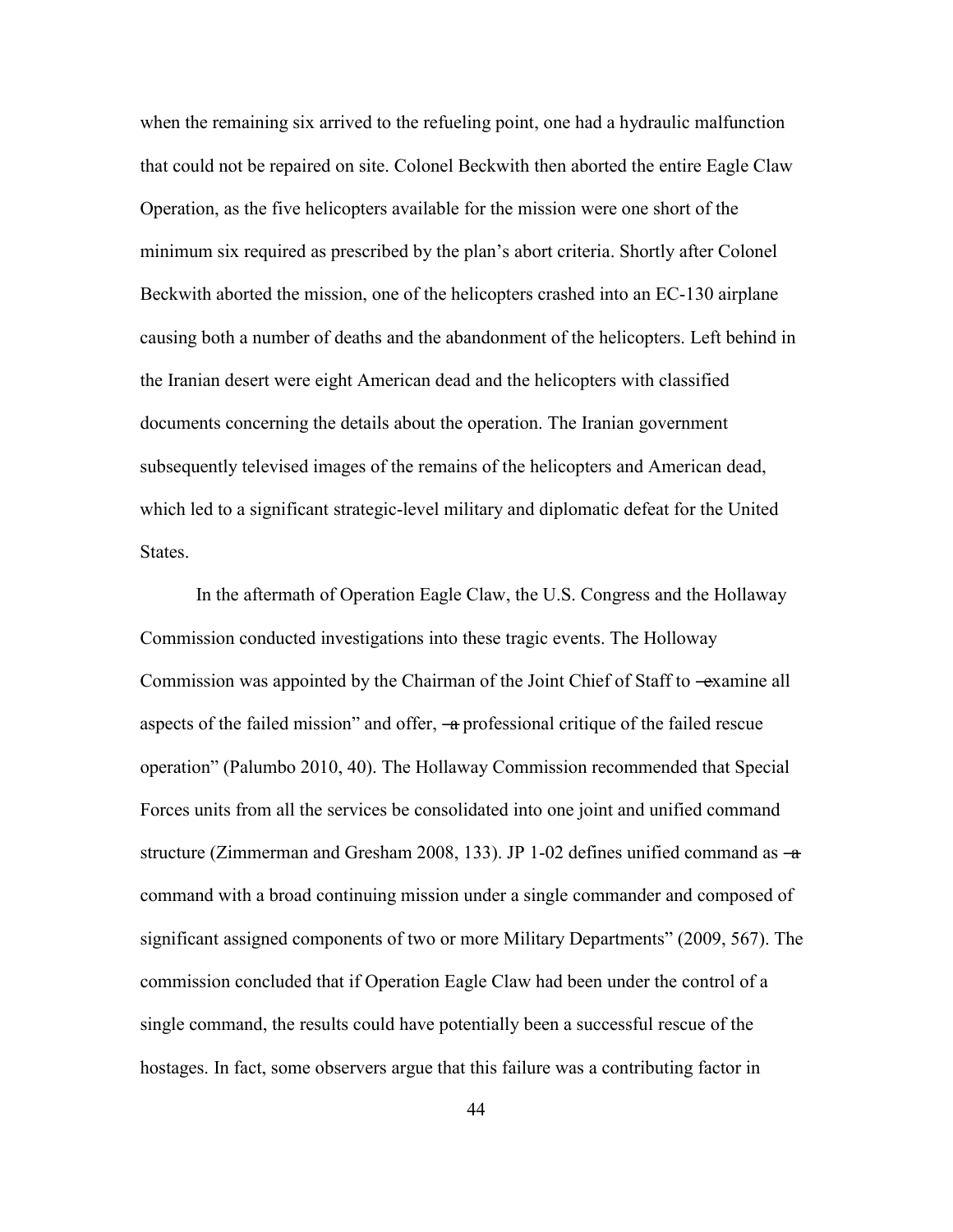President Carter's 1980 election defeat against Ronald Reagan (Zimmerman and Gresham 2008, 99). Operation Eagle Claw's failure served as the impetus for the creation of the United States Special Operations Command, an institutional change spurred by an evolving international threat.

### Conclusion

This chapter researched four secondary questions to provide evidence that the U.S. government requires a new method to address its stability and security requirements. The four secondary questions cover a broad range of topics and help demonstrate the complexity of stability and security-related issues. The discussion also helps to identify trends in what U.S. Army and its leaders envision for the future of these types of operations.

The first secondary question (What has the leadership of the U.S. and military discussed concerning the future of stability and security operations?) was examined by a review of articles and speeches by key military leaders to include the United States' Chief of Staff of the Army and Secretary of Defense. Both of these leaders acknowledge that they are aware of a new operational environment that has emerged and that the military will have to adapt to this changed situation. This environment requires that future Army leaders will need to be competent in cultural awareness, language skills, and able to work with a variety of both government and civilian agencies. Although Secretary Gates and General Casey both identify the need for change, neither offer a prescriptive solution concerning institutional changes to better prepare for and conduct stability and security operations.

45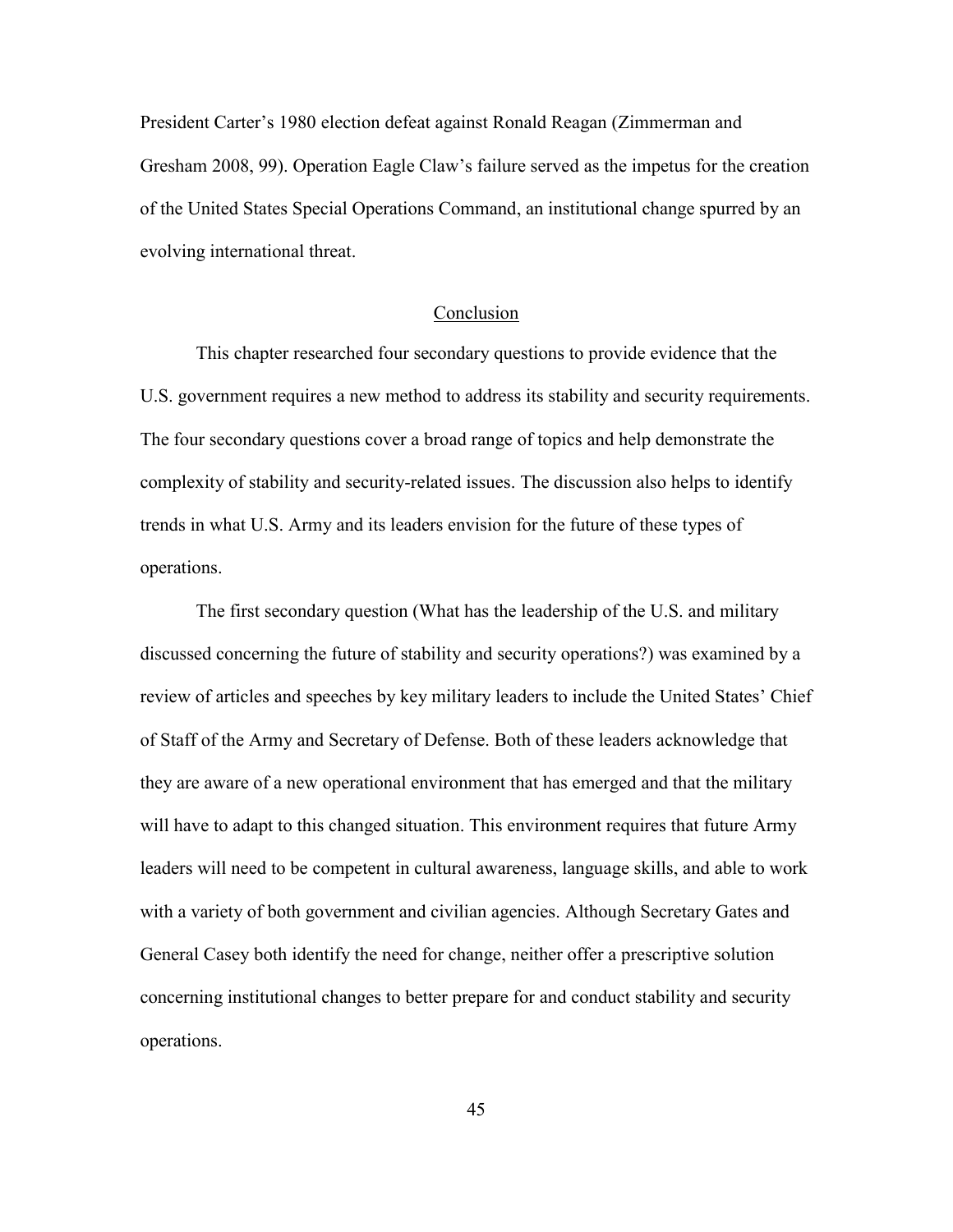The next secondary question (What is the role of the conventional force in stability and security operations?) was addressed through a number of articles and reports to include the -Army Capstone Concept," the *Army Leader Development Strategy*, and the CNAS report military officer training. All three documents identified an increased role for stability and security operations for conventional forces in the future and that the U.S. Army currently uses an archaic officer career model that focuses on a career in major combat operations, not full spectrum operations. The future operating environment points to instability and therefore stability and security operations will most likely dominate future operations. The future operating environment, characterized by a need for competent leaders who can operate in stability and security scenarios, will require officers just as competent in these stability missions as in major combat operations.

To address the third question (How is the U.S. institutionalizing stability operations?), research showed that the U.S. Army will continue to treat stability and security operations as part of the requirements for its forces to conduct full spectrum missions. Additionally, complexity of stability and security operations require different personnel, mindset and expertise than major combat operations. Regrettably, the U.S. Army continues to provide manpower to its PRTs, S-TTs, and AFPAK Hands programs in an ad hoc manner resulting in limited training and poor unit cohesion prior to the deployment. Because of the lack of a formalized system to provide skilled individuals to these teams, the unity of effort principle, a key component in the successful execution of stability operations, remains difficult to attain.

Stability operations require that military personnel work with a variety of individuals outside of the military, often resulting in duplication of effort due to limited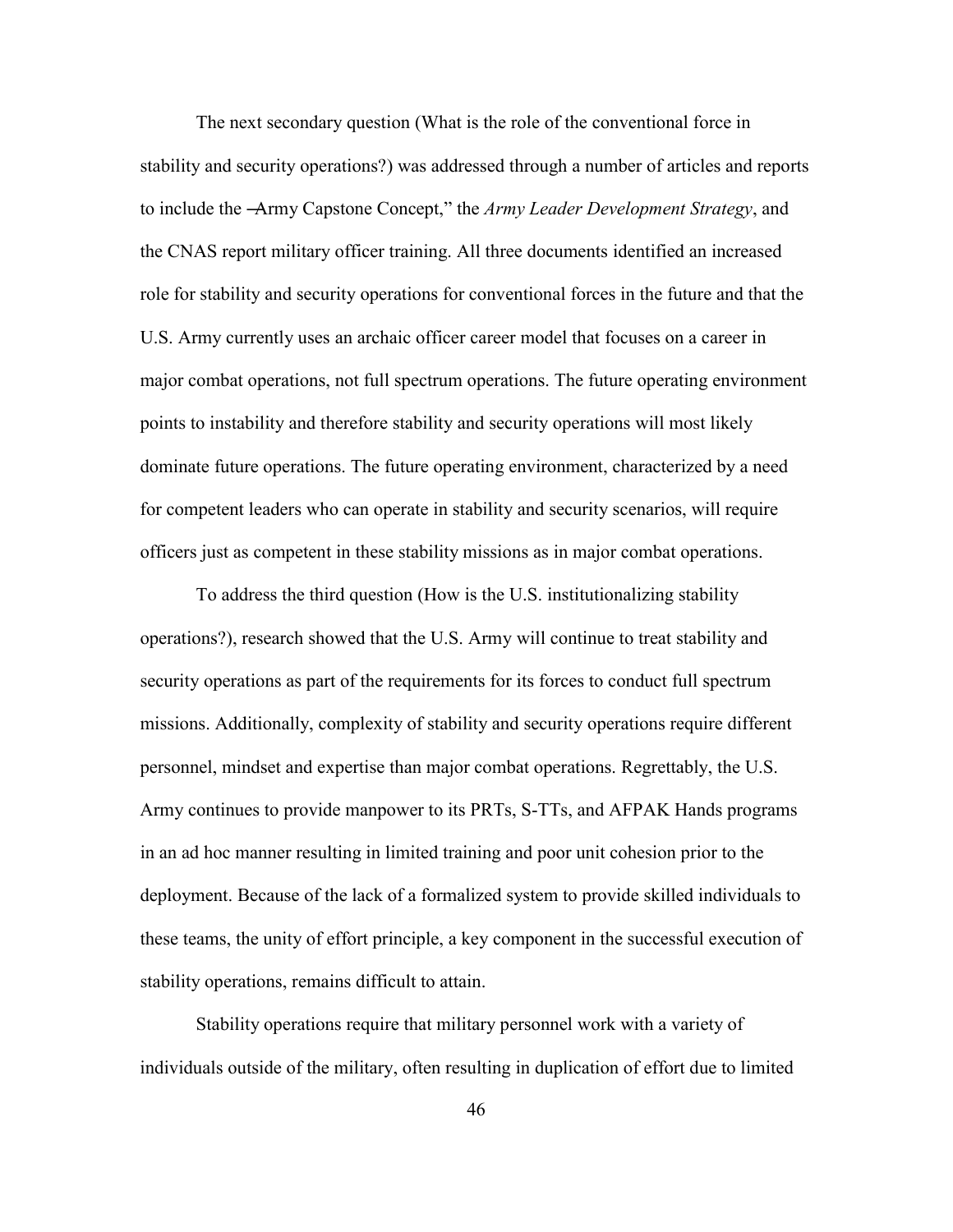preparation time. Other effects of the current method of manning include difficulties in capturing lessons learned and inefficient identification and selection of personnel to serve on these advisory teams. Stability operations remain a strategic priority for the U.S. government, but its system of providing resources (personnel) to this effort hampers the effectiveness of the teams tasked to complete these types of missions.

The final secondary question (What is an example of a past institution that has been created in the past by the U.S. in response to an international security threat?) is addressed through the analysis of a case study involving Operation Eagle Claw and the institutional changes that resulted from that event. Because of this unsuccessful operation, the U.S. government identified organizational modifications that were needed to ensure joint and Special Forces operations would be conducted successfully in the future. The lessons learned from Operation Eagle Claw spurred the concept and implementation of a unified command for Special Forces, U.S. Special Operations Command. Examining this question provided clear historical evidence of an organization that was manned in an –ad hoc" fashion and the resulting lack of both unity of effort and command. The method in which Operation Eagle Claw was assembled and resources greatly diminished its likelihood of success.

Based on the analysis of the four secondary questions, the primary research question (How can the U.S. military more effectively train its officers for stability and security operations?) can be answered. The research addressed the need to capture and convey lessons pertinent to stability and security operations and ensure those leaders assigned to stability and security operations missions are successful. The next and final chapter will provide a recommendation for a new U.S. government education and training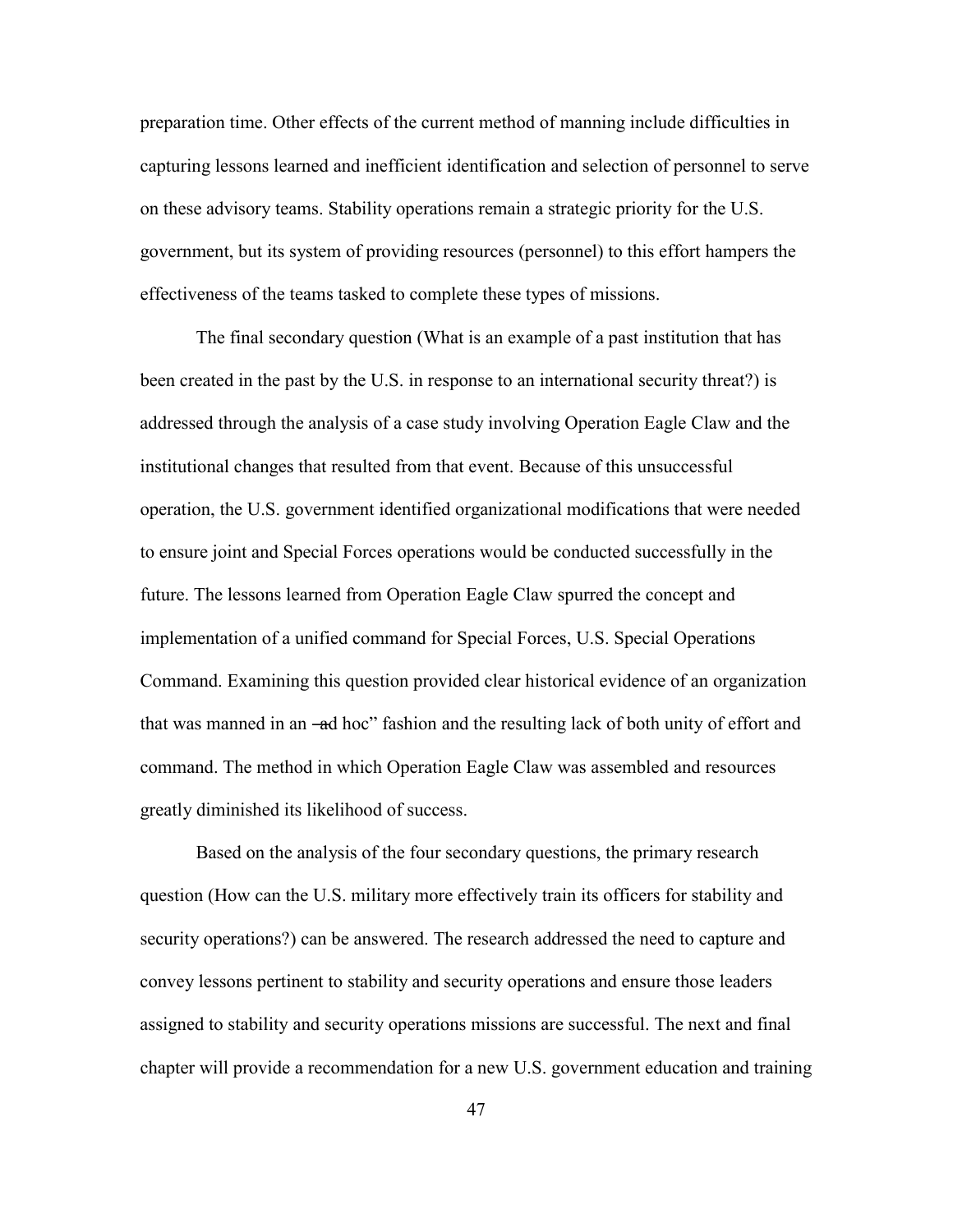institution that could potentially provide the military with leaders and teams that are well led, culturally aware, adept at foreign languages, and fully prepared for operations in stability-type environments. The best solution to the United States' dilemma in stability operations is a new separate institution dedicated to training for these types of missions ̶ the Stability and Security Center of Excellence.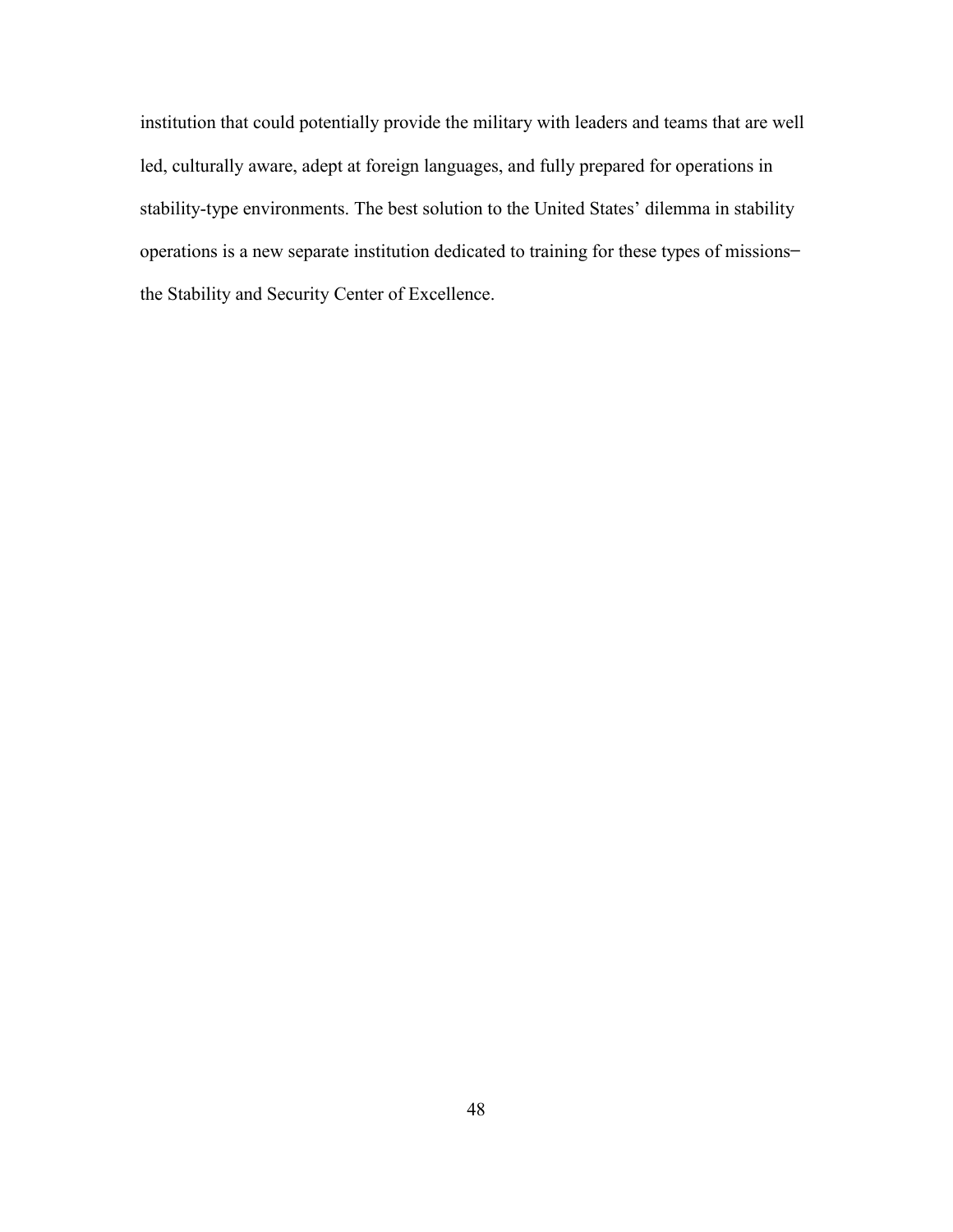### CHAPTER 5

#### CONCLUSIONS AND RECOMMENDATIONS

#### Summary

Research throughout this thesis has shown that the U.S. government expects that, for the immediate future, stability and security operations will be essential for the United States to achieve its foreign policy goals. By synthesizing the data and analysis from the previous chapters, the primary research question, focused on the means in which the U.S. military can train its officers for stability and security operations, can now be addressed.

As a result of the analysis in Chapter 4, the following trends were identified as challenges for personnel and units conducting stability and security operations:

1. Lack of unity of effort.

2. Lack of unity of command.

3. Minimal emphasis on the —art and science" of conducting stability and security operations.

4. Minimal instruction on language and cultural awareness.

The contributing factor to all of these above trends is the —ad hoc" method for manning and training individuals assigned to provincial reconstruction teams and stability/support transition teams. The ability to execute stability and security operations will continue to be a challenge for the U.S. government unless a more formalized method for training and personnel management is established.

The United States government needs a stability and security -eenter of excellence" that would serve as the primary personnel management and education conduit for personnel assigned to stability and security missions. This -stability and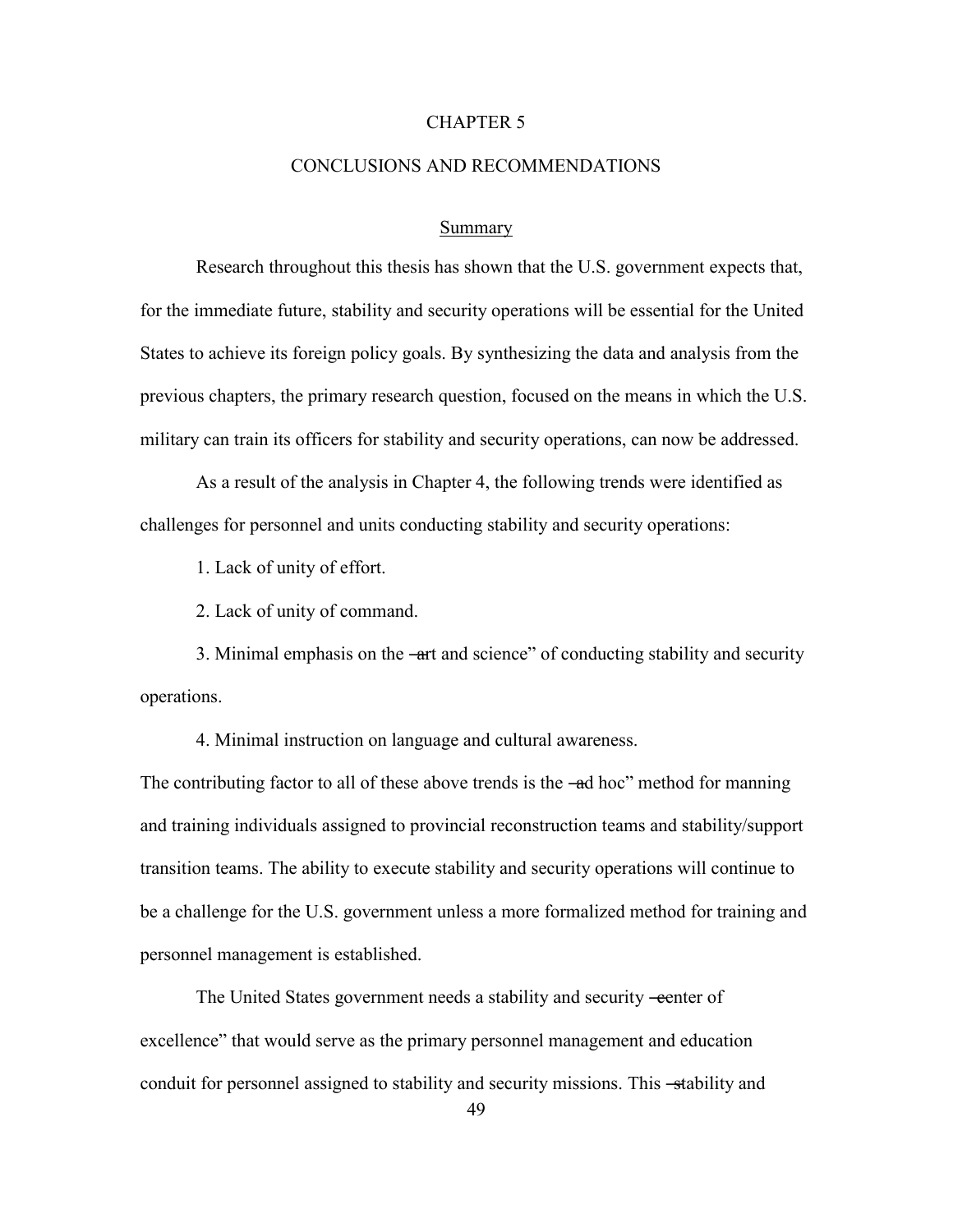security center of excellence" (SSCOE) could serve as an the intellectual center that gathers lessons learned from previous stability mission experiences, trains and educates personnel, resulting in both unity of effort and command for future stability operations. Personnel that will serve on stability and security advisory teams would be selected and developed through this venue and the problems associated with the current approaches could potentially be alleviated as a result. The following sections describe the conceptual design and importance of establishing this new education institution – the Stability and Security Center of Excellence.

#### Recommendation

The SSCOE's mission would be to serve as a flexible and adaptable institution with the purpose of developing and preparing leaders for stability and security operations within the current operating environment. The SSCOE would also act as the lead agency for the training and development for U.S. military stability advisory teams to include integrating capabilities, concepts and doctrine to provide a unity of effort for military and civilian personnel. The figure 3 shows a proposed organizational structure for the SSCOE.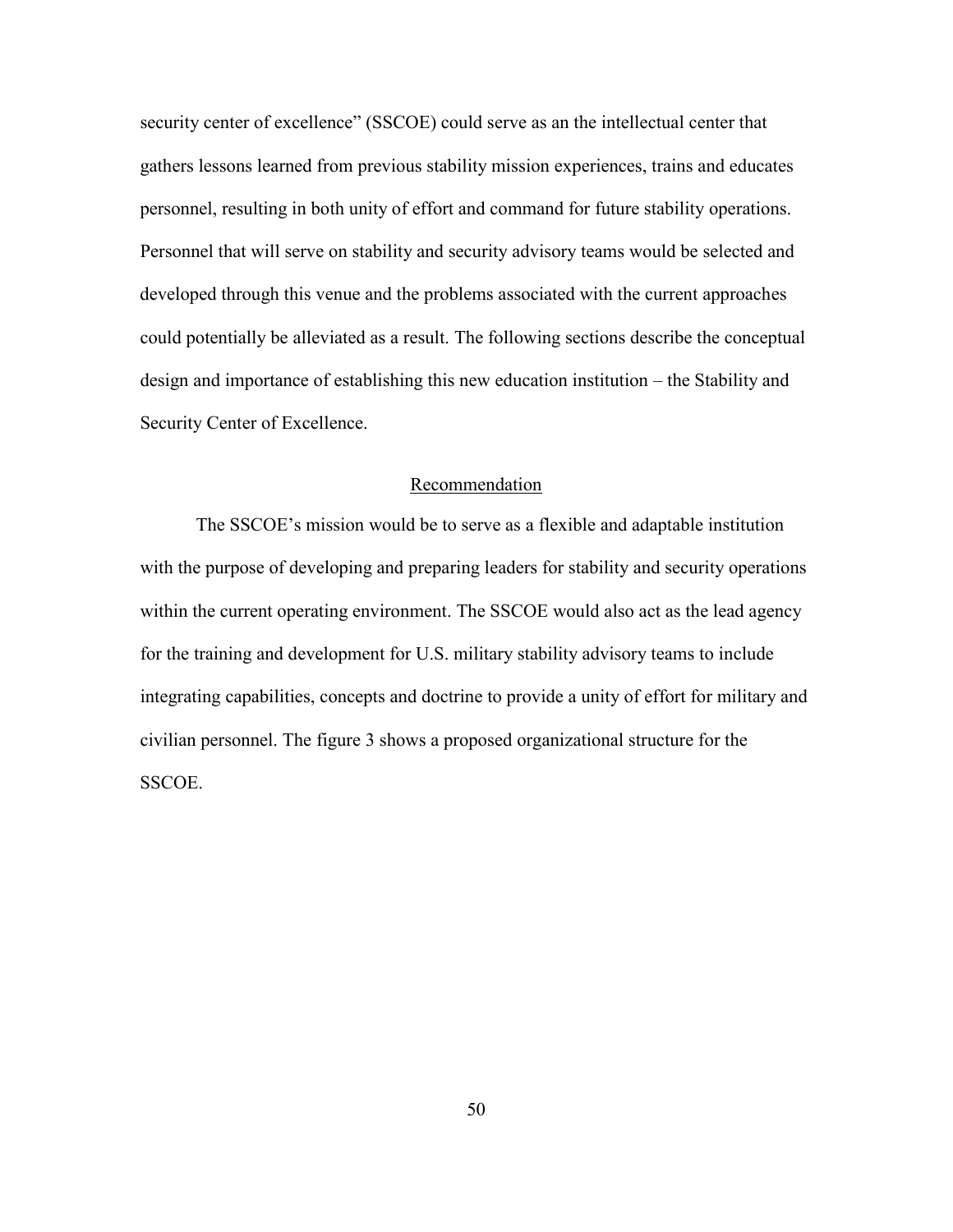

Figure 3. The Stability and Security Center of Excellence Organization *Source:* Created by author.

The SSCOE would include five departments, each focused on one of the key training pillars of the school. The Advisory Team Department would be composed of the PRT, TT, and AFPAK Hands Program. The Cultural and Language Department would teach culture and language skills to the advisory teams. The Training Department would be responsible for the tactical training of the advisory teams. The Doctrine Department would develop and preserve doctrine in stability and security operations. The last department, the Interagency Department would serve as the administrative department for the interagency elements. Each department will be discussed in further detail later in this chapter.

The SSCOE, aside from being the leading U.S. government institution for the training and development of personnel conducting stability tasks, would also be responsible for filling the world-wide personnel requirements of the PRTs, transition teams, and the AFPAK Hands Program. Personnel assigned to the SSCOE would come from both the military service and civilian government agencies, such as the U.S. State Department, Department of Justice or Department of Treasury. An assignment to the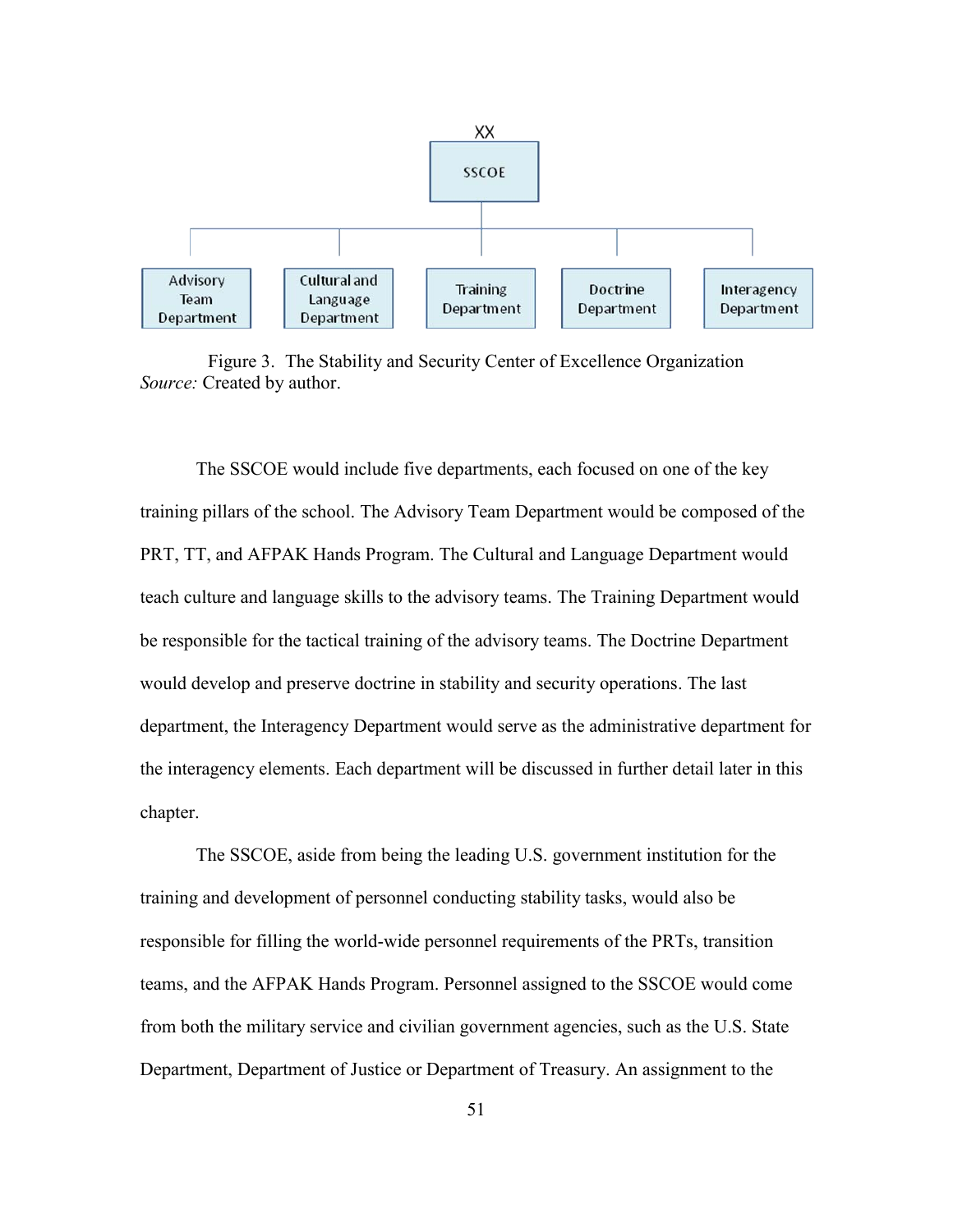SSCOE would be a —nominative assignment" for military personnel, constitute  $\overline{+}$ oint duty credit" and normally span three years.<sup>6</sup> The schedule for this assignment would include one year of initial training, a yearlong deployment and the final year dedicated to service as an instructor, mentor or doctrine developer within the SSCOE. For military attendees, this would allow for a proper training and development period, career enhancement, and stability for the officer and their family.

### Command Structure

The leadership of the SSCOE would include both U.S. military members and government civilians in order to foster both unity of effort and unity of command throughout the organization. The commander of the SSCOE could be civilian or military, but would be equivalent of the rank of major general to ensure that the SSCOE has credibility and a voice within both the military and civilian communities. Figure 4 shows the proposed command structure.

 $\overline{a}$ 

 ${}^{6}$ A nominative assignment is where an officer has to apply for a position and if deemed qualified is selected by a group of individuals or by a board. Joint duty credit is a requirement for officers to have served in a joint assignment prior to being appointed to the rank of general or flag officer (Baker 2007).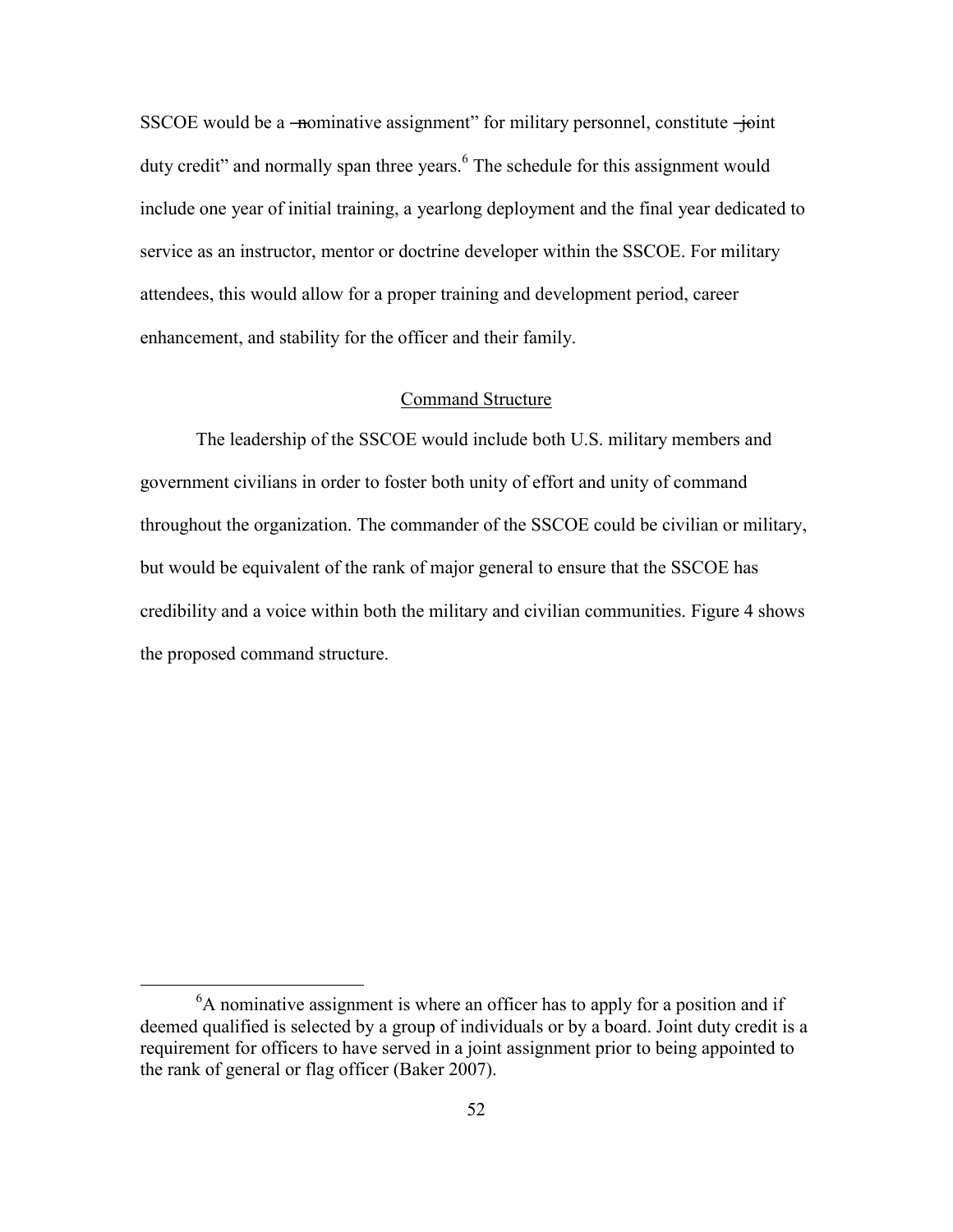

Figure 4. SSCOE Command Structure

*Source:* Created by author.

The commander could come from any of the services or government civilian agencies, but if the commander is a military officer, then the deputy commander should come from a civilian agency. Conversely, if the commander of the SSCOE is from a civilian agency, then the deputy commander is a military officer at the rank equivalent to a brigadier general. This command structure would result in an interoperability —mindset" between agencies and their leaders attending as students to ensure cohesive civil-military relationships during training and actual operations.

### Advisory Team Department

The advisory team department will be robust as a majority of personnel will be assigned to this directorate, making it the most important department in the SSCOE. The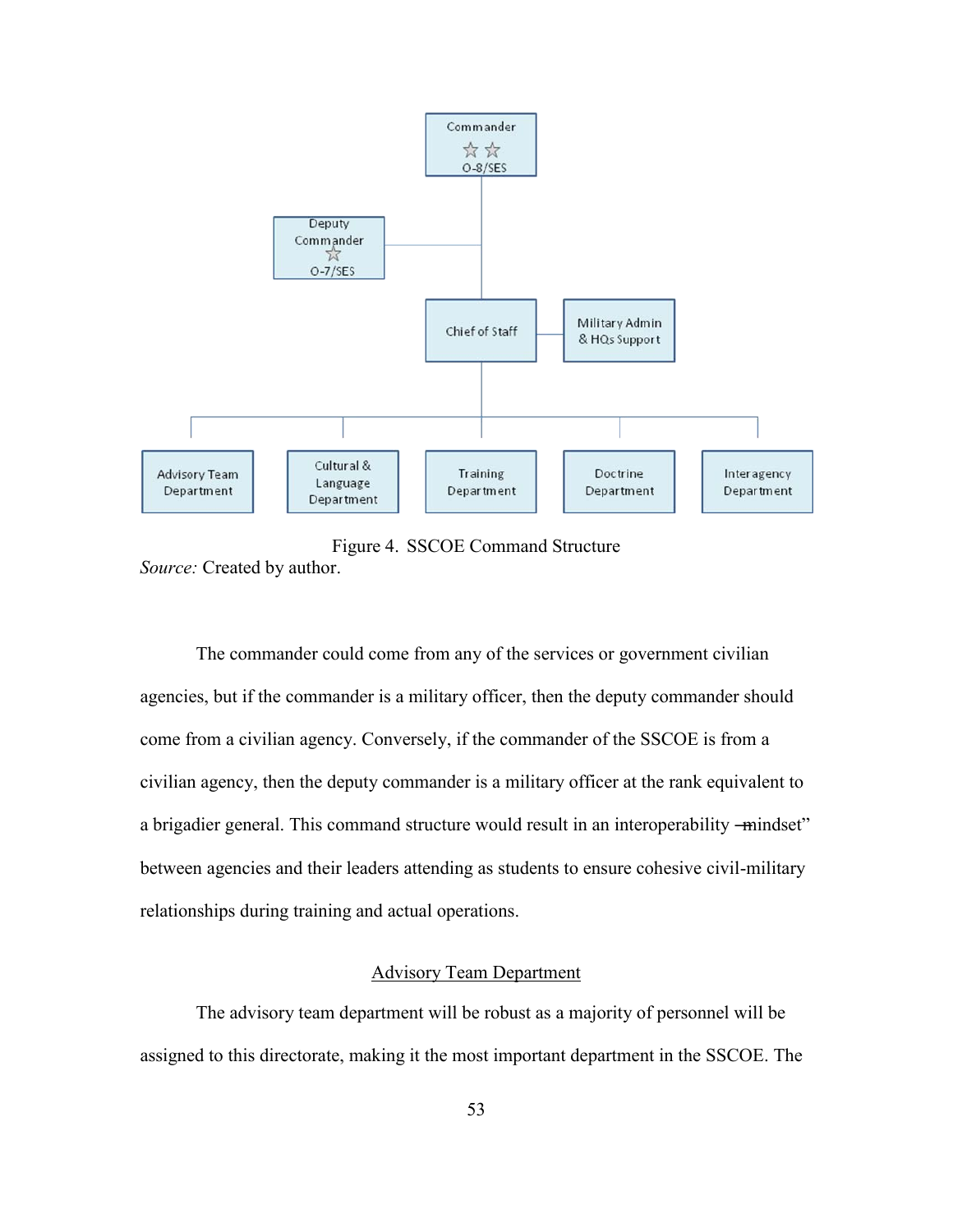leadership of the advisory team department would be the rank equivalent of a colonel and is shown in figure 5.



Figure 5. Advisory Department Organization *Source:* Created by author.

This department would screen attendees to determine individual capabilities, experience, and other attributes to determine which the organization for which officers are best suited (PRT, Transition Team, or the AFPAK Hands Program). While assigned to this department, personnel would work with others with whom they could potentially be assigned during future deployments. This department would also foster opportunities for personnel to coordinate with and train alongside the military organizations (such as BCTs). By establishing a habitual relationship with military units and participating in pre-deployment exercises, these students (and the military units) would establish needed working relationships and an awareness of both capabilities and limitations.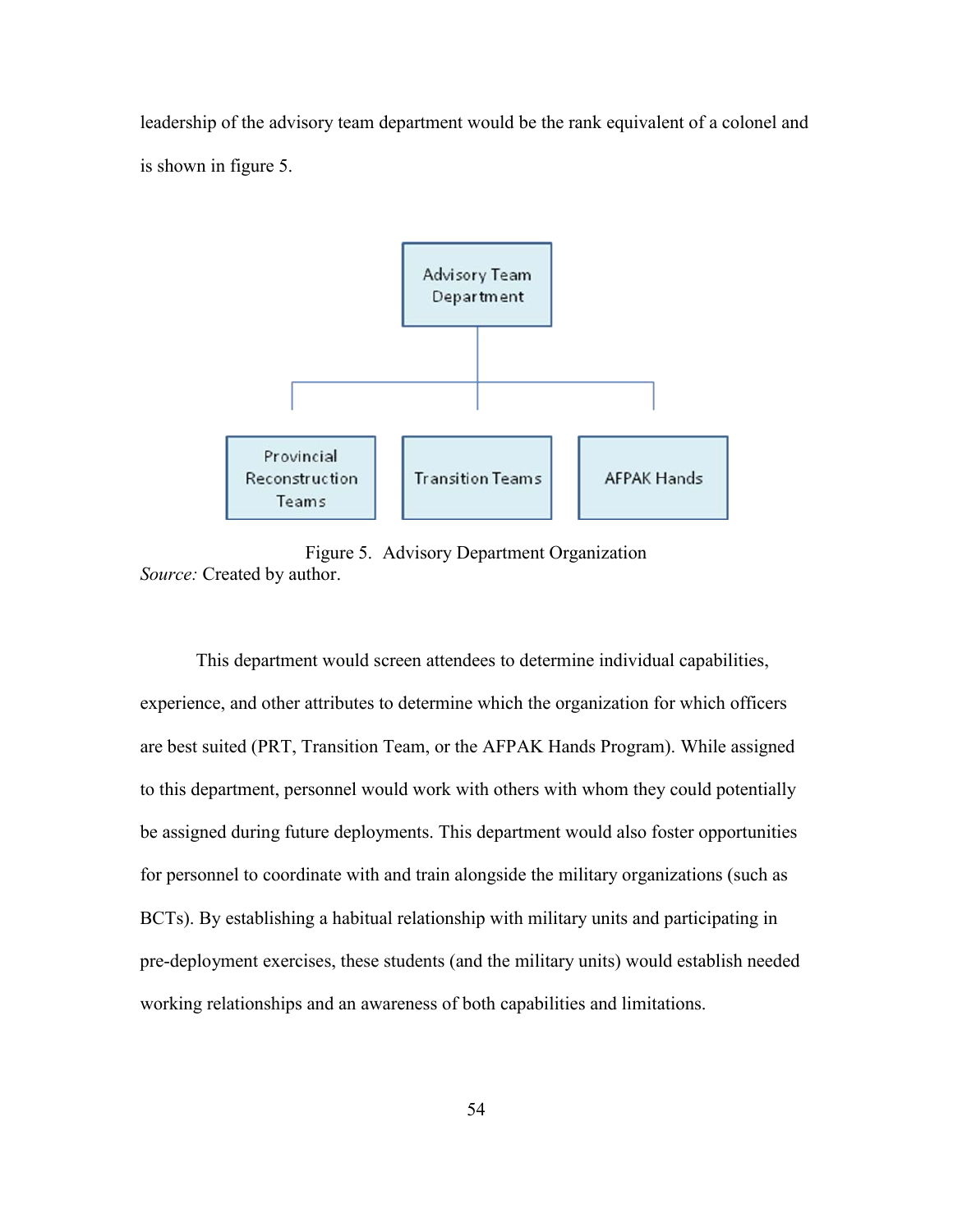The Culture and Language Department would be dedicated to helping students acquire the skills necessary to cope with one of the biggest challenges of a deployment – the language and culture barrier. A current problem with advisory teams is the lack of time available to receive language and culture training; thus, the instruction provided from this department would drastically increase the effectiveness of the advisory teams. Fluency in a critical language such as Arabic, Dari and Pashto would enable these leaders to create positive relationships with the local population they are tasked to assist. This department could be the first step in creating a stability-focused corps of officers fluent in a foreign language.

The Training Department would be responsible for the *tactical* training of the advisory teams. This department would include a dynamic curriculum (managed by the Doctrine Department) that would be flexible and adaptive to the changing doctrine for stability and security operations based on lessons learned and other doctrinal changes. Additionally, the Training Department would be responsible for other tactical training such as basic force protection (-soldiering skills<sup>"</sup>) and more advanced subjects, such as how to interact with the local population. The instructors in this department would include a mix of military and civilian instructors as the skills required to conduct stability and security operations require both military and civilian expertise.

The Doctrine Department would be responsible for the design of the course curriculum as well as updating the overall military doctrine and contribute to civilian policies required in the dynamic operating environment. The doctrine department would work closely with other military and civilian organizations to include the State Department and the U.S. Army's Center for Army Lessons Learned to ensure that

55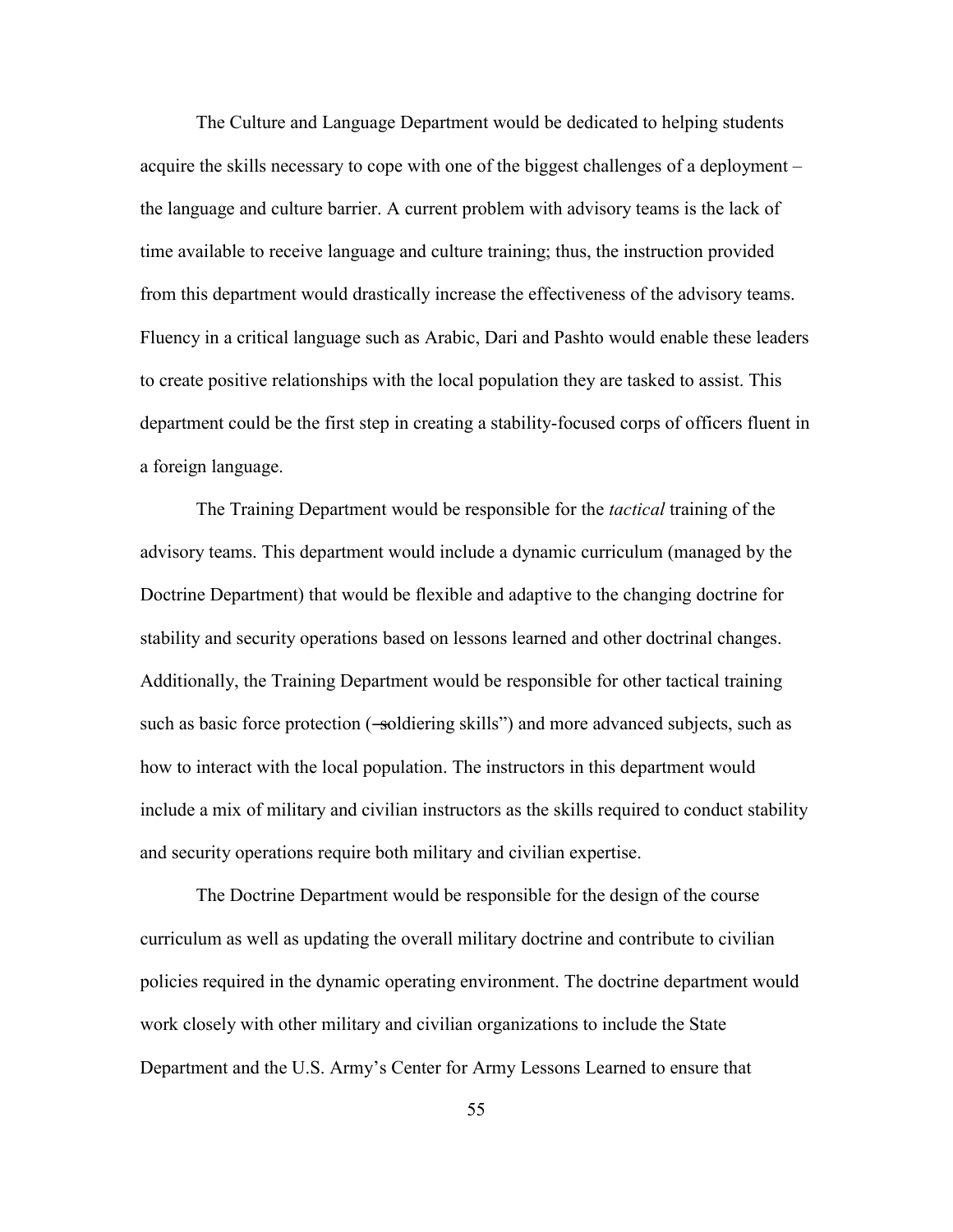previous experiences are integrated into the doctrine. This department would also consist of military and civilian to serve as the school's representatives for military doctrine formulation and changes within the realm of stability and security operations. By integrating both military and civilian experts in one doctrine department, unity of effort is ensured in doctrine development, policy discussion, and publishing.

The final section would be designated the Interagency Department and would be responsible for the administrative management and other requirements for personnel other than military that will be serving on the advisory teams. By having this separate department, emphasis can be placed on the interests and needs of the non-military attendees.

#### The SSCOE and U.S. Army Officer Career Path

The risk for officers attending the SSCOE is that their career progression could potentially be interrupted and they could become less competitive for promotion as a result. Figure 6 below shows a tentative career progression model, which includes assignment as a student at this institution.



Figure 6. The U.S. Army Officer Career Path SSCOE Model *Source:* Created by author.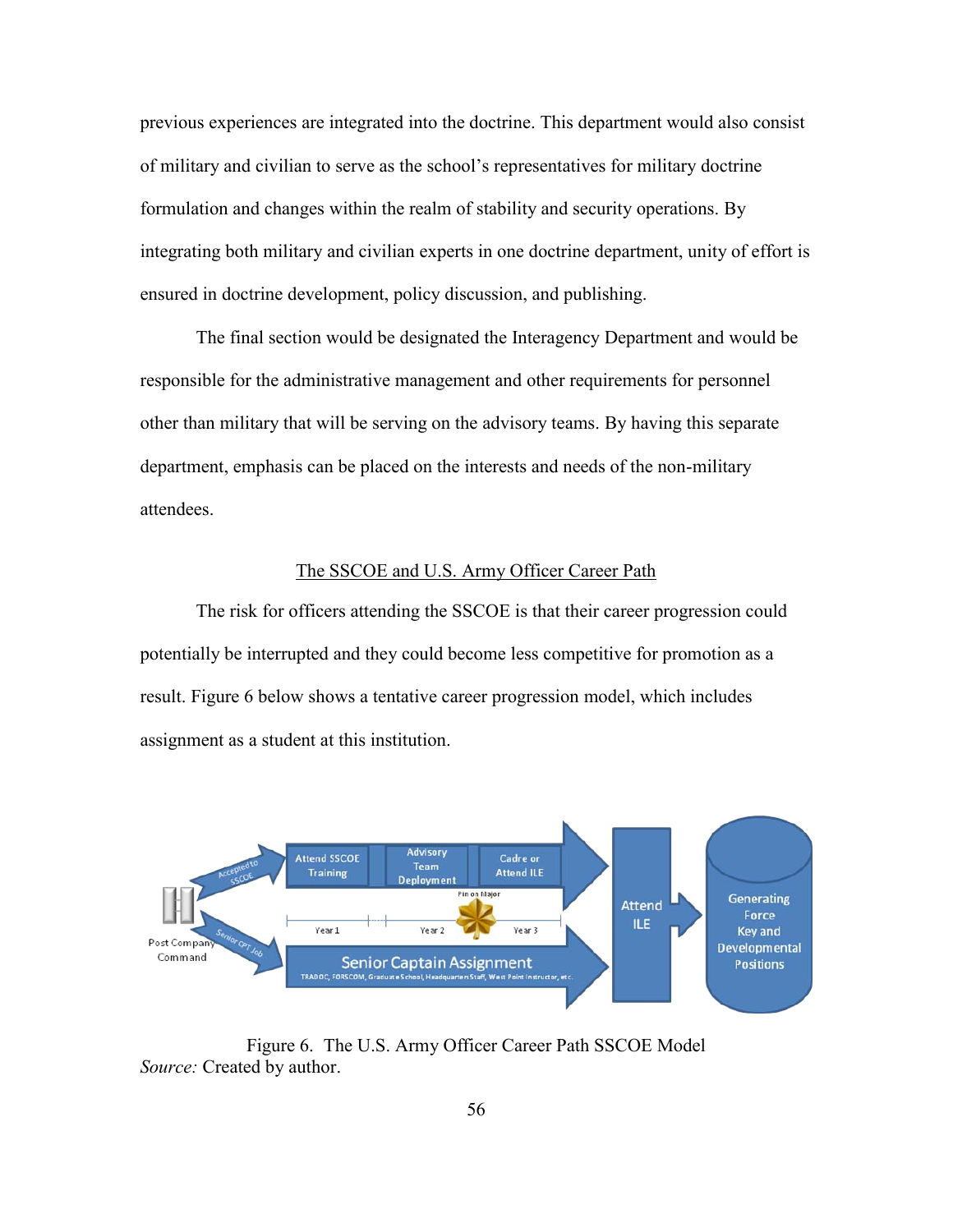This model provides a roadmap of an officer assigned to the SSCOE, which would potentially occur for U.S. Army officers after their company command assignments are complete. Company command for a U.S. Army captain is his most significant duty at this rank. Success as a company commander often dictates whether an officer will later be selected to the rank of major. U.S. Army captains are currently the most likely candidates for stability advisory teams and would an ideal group to attend the SSCOE. Normally, a U.S. Army captain will have two or three years after their company command assignment before being promoted to the next grade (major). These -senior" captains can have a wide range of assignments and this is normally a time for broadening experiences, and is typically an ideal period for this type of institutional assignment. Senior captains normally serve in a wide range of assignments to include military academy instructor, graduate school student, specialized unit assignment (such as the U.S. Army Ranger Regiment), high-level headquarters staff, recruiting company command, and military maneuver training centers. An assignment to the SSCOE would be an ideal broadening experience a senior captain that would benefit both the U.S. Army and the officer.

Additionally, an assignment to the SSCOE for Army officers would be ―nominative‖ as Army leaders, such as General Casey, have stressed the importance that the very best officers serve in advisory team positions. Unfortunately, many military officers view advisory team missions as less important than traditional assignments (which typically involve units focused on preparing for combat operations) and thus few volunteer for them. However, if the U.S. Army leadership makes an assignment to the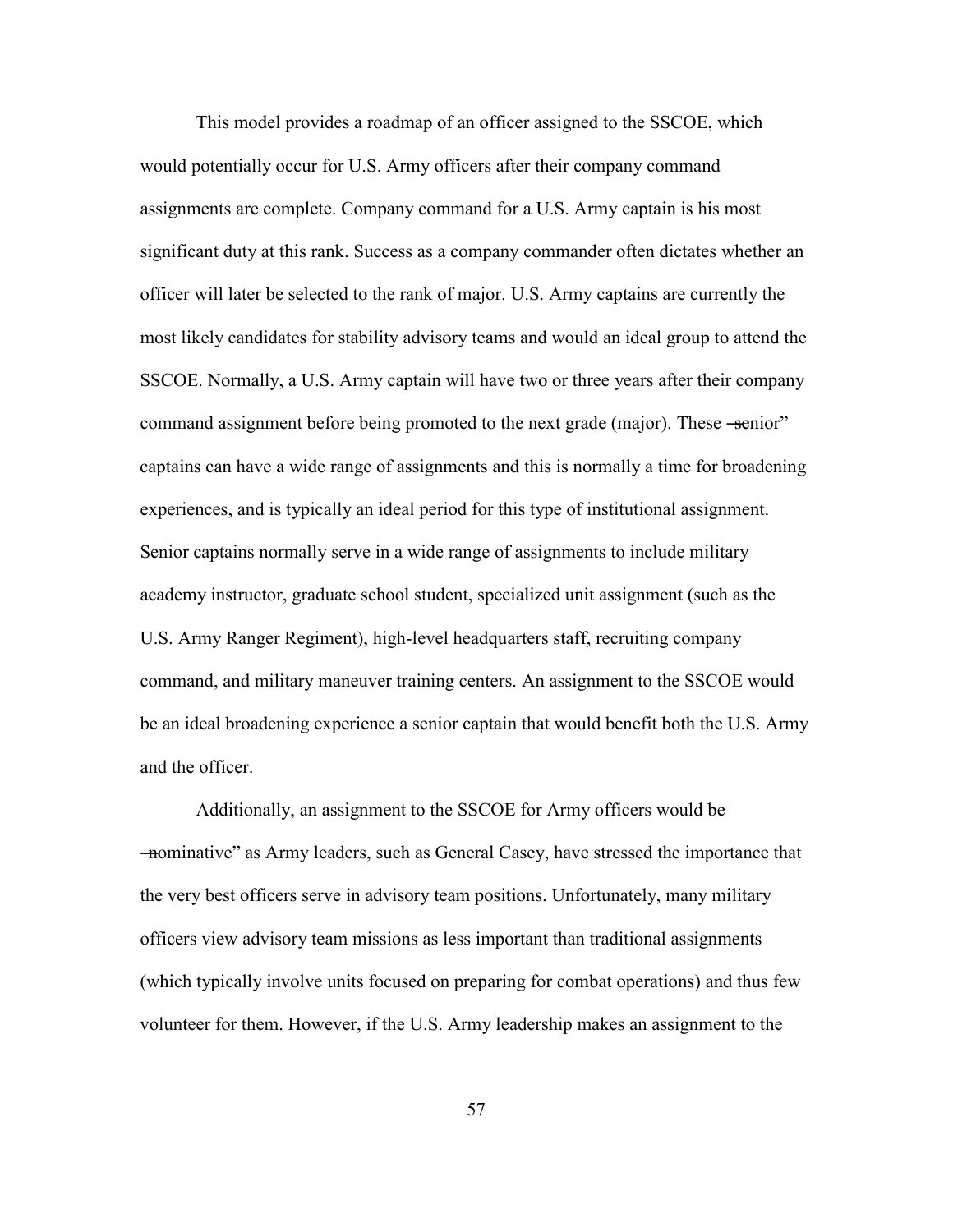SSCOE nominative and rewards those who attend the school, these assignments will attract the best officers.

Once selected for the SSCOE, the officer could bring his family members given that this assignment is a normal permanent change of station (PCS). Upon arrival to the SSCOE, the officer would attend the training portion for approximately one year and during this period, the SSCOE would determine where the officer would best serve based on their skills and attributes. Once selected for a particular —track" (such as reconstruction Team, Transition Team, or AFPAK Hands Program) the officer would start the language and cultural immersion based on that selection and would train with the same team through the entire deployment. The team would train with the same military unit or civilian organization with which it would serve with during the actual deployment. This type of pre-deployment training does not currently occur and would be beneficial for all team members, as it would create a more cohesive unit, which would be better prepared for the complex operating environment.

During the second year, the team will deploy for operations based on their areas of training and expertise. During this deployment, the team will be able to offer expert advice and assistance, develop relationships with the host nation and work as a cohesive unit. Relationships with friendly forces will have already been established during the train up period and the yearlong cultural and language immersion, the team should be able to immediately establish relationships with the local population. Requirements for interpreters would be decreased and language skills demonstrated by the team members would both help with interaction with the local population and could help ease fears concerning the level of commitment by the U.S. to assist with long-term stability support.

58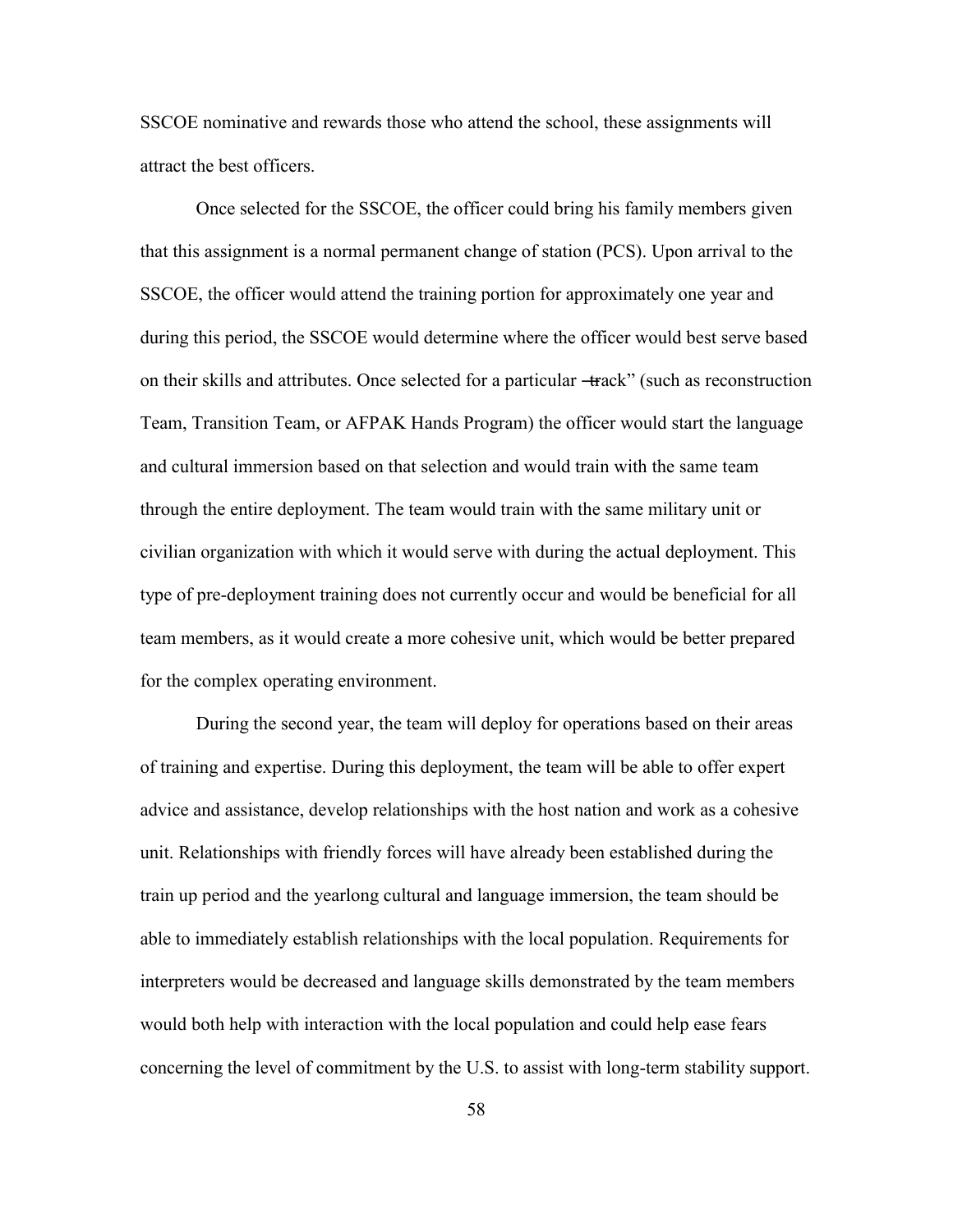During the third year of an assignment to the SSCOE, the officer could serve as a trainer and mentor, or could immediately attend the Command General Staff College for intermediate level education (ILE), which is required for U.S. Army officers as shown in Figure 4. The ILE course serves to prepare officers for their next ten years in the U.S. Army, focusing on planning and operations from battalion level and higher. During this same time, captains are often promoted to major and assignment to the SSCOE would not be detrimental to their overall career progression. If the officer remains for the third year, he or she could serve in the Doctrine or Training Department, helping to ensure valuable lessons learned from the previous experiences are captured and communicated. Upon completion of a -broadening experience" tour in the SSCOE, the officers would be on track with their peers who may have served in traditional senior captain assignments and would be able to attend ILE with their peers. An ideal location for the SSCOE would Fort Leavenworth (Kansas), the home of the U.S. Army's Command and General Staff College. This institution is viewed by the U.S. Army as its  $\div$  intellectual hub." Thus, by co-locating the SSCOE on the same military post as ILE, both ILE and the SSCOE could enjoy institutional synergy.

Following completion of the intermediate level education, the officer would reenter the traditional military force to serve in combat-focused units or higher-level staffs. These experienced officers would provide a high level of expertise to any unit involved in executing or directing stability and security operations. This would also be an excellent step in the U.S. Army's efforts to achieve greater competency in stability operations at the same level as major combat missions. If managed correctly, these officers would serve in positions that would be enhanced by their previous experiences and from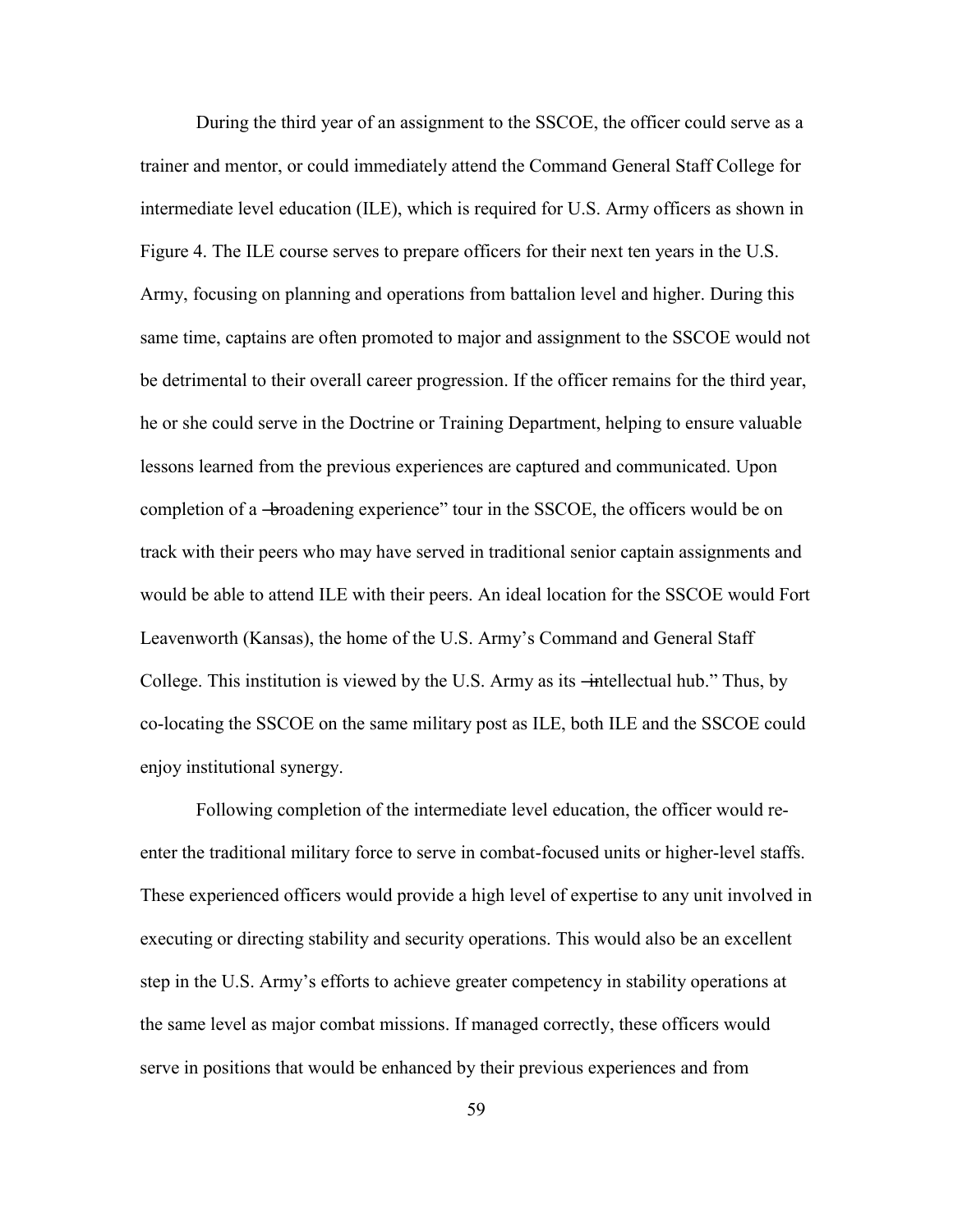attendance at the SSCOE (making them more capable advisors to unit commanders in the art and operational science of stability operations). As more officers attend the SSCOE, more experienced individuals would be available to the general Army population, facilitating better preparation for and operation in full spectrum environments.

#### Suggestions for Further Research

While many topics remain unexplored by this thesis, one of the most important would be the financial cost of establishing the Stability and Security Center of Excellence and where it would be located. While the initial cost to SSCOE could be high, potential benefits in terms of U.S. ability to conduct stability operations could be realized through more effective operations resulting in shorter deployments. The location determination would be based on both the cost involved and which geographic area could potentially benefit both the military and interagency organizations. The next area recommended for further research would be the inclusion of non-commissioned military officers (NCOs) for assignment to the SSCOE. The NCO corps serves as the immediate supervisors for the enlisted soldiers. NCOs are often experts in small unit tactics, training and administrative functions, and can offer other expertise that commissioned officers often lack. By conducting further research on the financial cost and allow NCOs to be assigned to the SSCOE, a feasible plan for establishment could be created.

### Conclusion

In stability and support operations, assumptions can potentially yield catastrophic results when improperly applied to the problem. The Joint Publication 1-02 manual defines an assumption as ―A supposition on the current situation or a presupposition on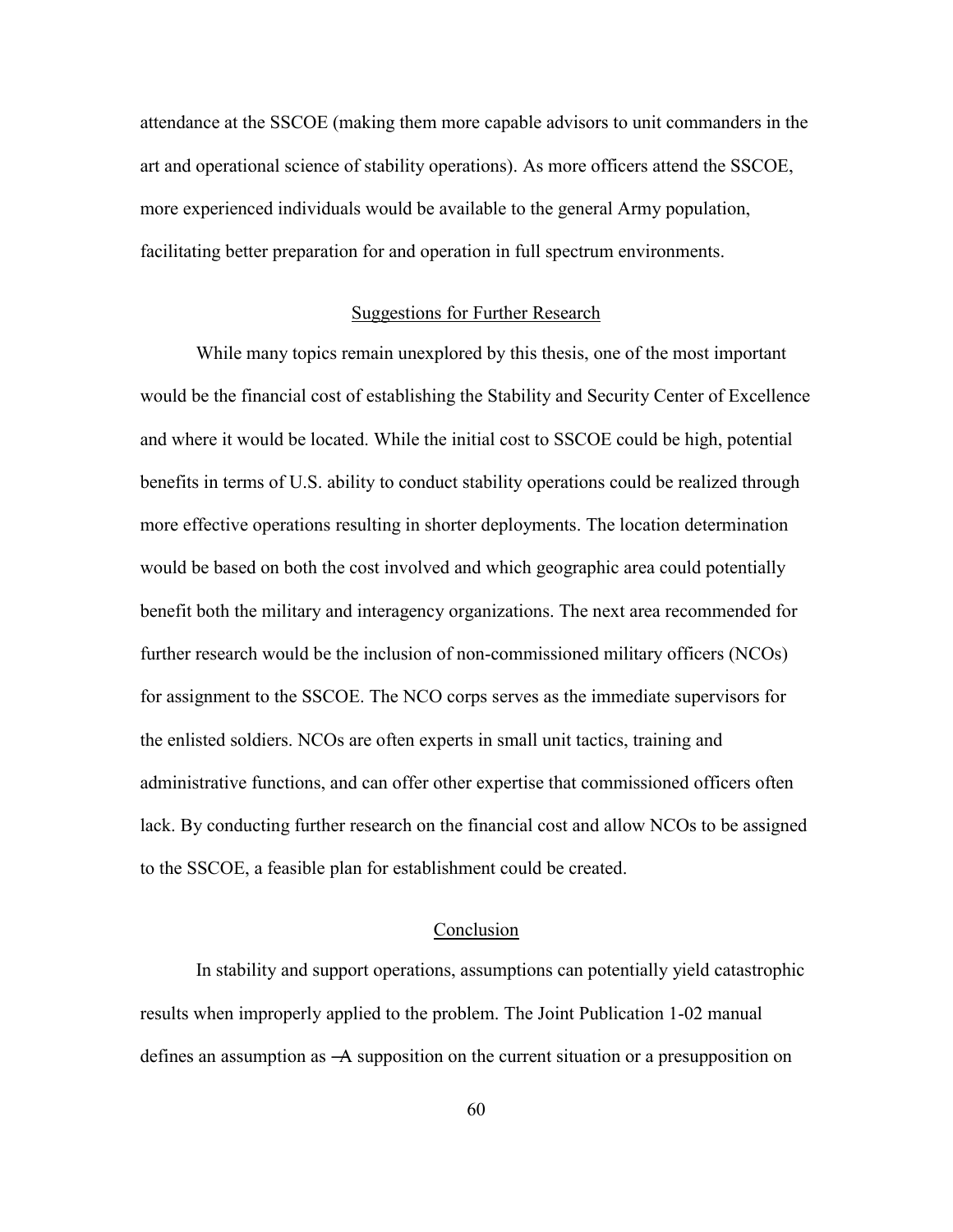the future course of events, either or both assumed to be true in the absence of positive proof, necessary to enable the commander in the process of planning to complete an estimate of the situation and make a decision on the course of action." United States government and military leaders have not made the right assumption when planning for operations that include the application of stability operations following major combat operations. These errors are demonstrated by the U.S. military's experiences in both Operation Just Cause (1990) and Operation Iraqi Freedom (2003).

Following the conclusion of major combat operations in Panama in January of 1990, General Maxwell Taylor, commander of U.S. forces in Panama during Operation Just Cause admittedly stated, ―we did not follow a plan, rather we responded to the evolving situation on the ground... no one had foreseen [many of] the developments" (Torrisi 1999, 30). Despite the major combat victory of Operation Just Cause, U.S. Army was unprepared for injured and displaced civilians following surrender of the Panamanian forces. Additional forces from the U.S. such as civil affairs units had to immediately be flown in to help with the rebuilding process. Proper planning and emphasis on the transition to stability operations earlier during the operation would have resulted in fewer American and Panamanian lives lost.

Likewise, during the planning phase of Operation Iraqi Freedom, the U.S. government and its military leaders made the assumption that following combat operations the Iraqi governmental and economic institutions would resume their daily activities at pre-war levels. However quite the opposite occurred, as massive looting and anarchy filled the streets of Baghdad while U.S. forces sat ill-prepared to transition to stability operations which could have lessened the level of damages that occurred. Since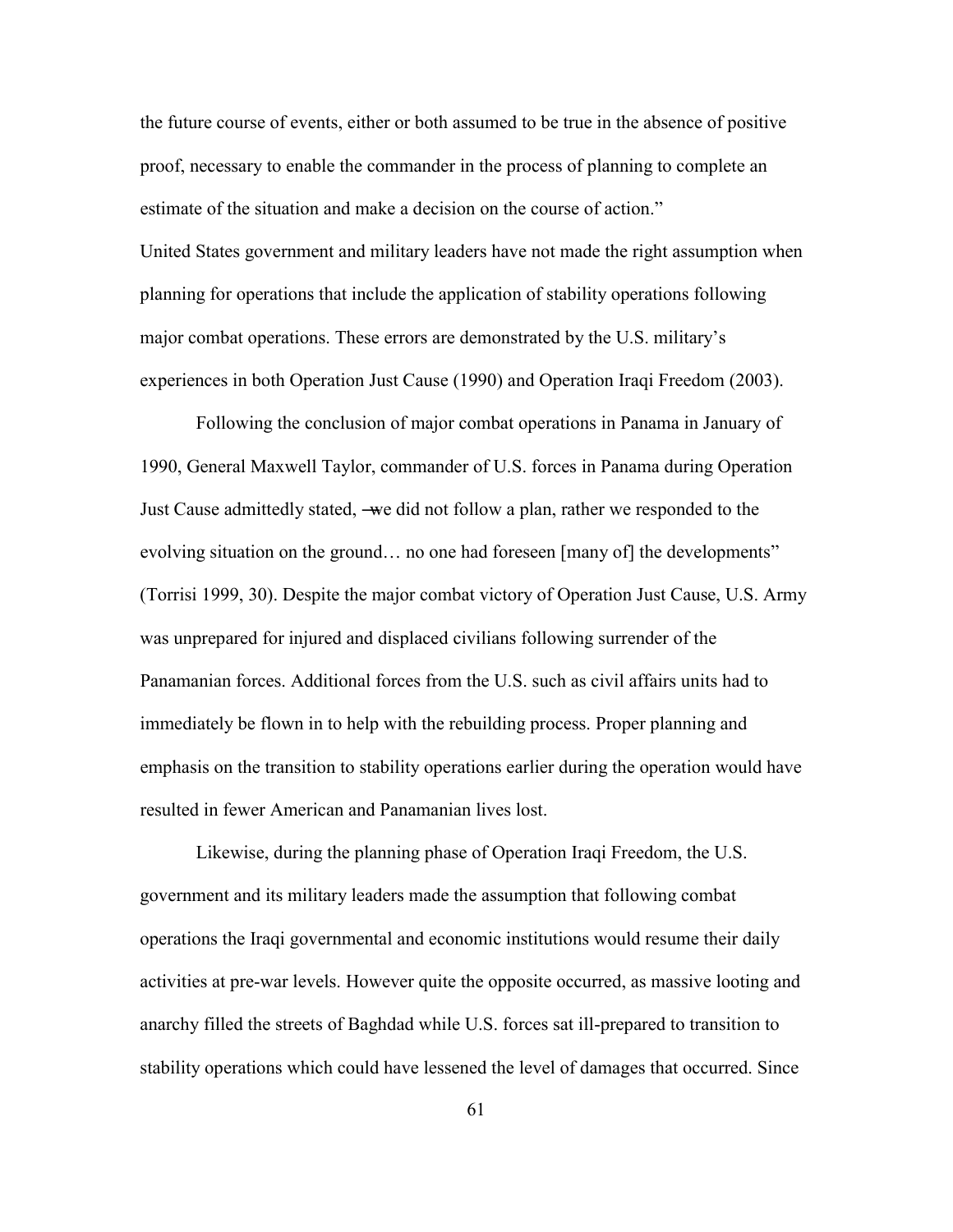there was no law being enforced by police forces, theft and murder became rampant and the citizens of Iraq were left to fend for themselves with little initial support from U.S. forces. Once again, an incorrect assumption was made, and stability operations were not given the same planning priority as major combat operations at the cost of many lives. In both of these instances, having a cadre of experienced –SSCOE" officers at both the tactical and planning levels could have helped avoid the chaos that often ensues in stability and security environments.

Figure 7 displays the overall SSCOE model and its relationship to military and civilian agencies, training objectives and effective stability operations. As the model shows, this system would involve individuals formed into initial advisory teams, educated in the core functions of stability operations and then deployed in their trained roles.



Figure 7. The SSCOE Model

*Source:* Created by author.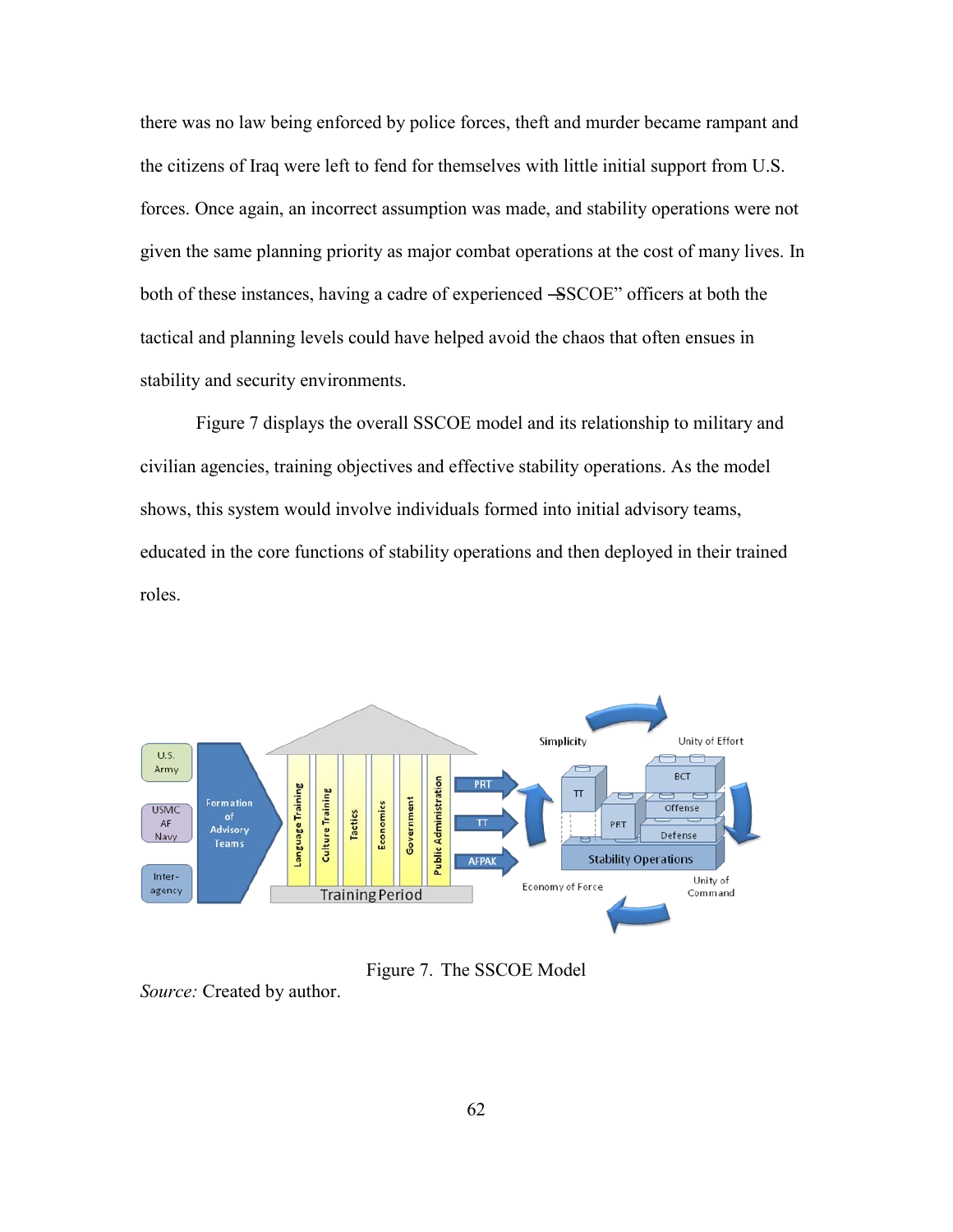The —building block" illustration on the right side of the Figure 7 demonstrates how the PRT or transition team would integrate with a brigade combat team that is conducting full spectrum operations. Because of the one-year training period and the establishment of a relationship with the combat unit prior to the deployment, the reconstruction team and transition team would be able to integrate easily into the BCT's operations. The PRT and transition team would be able to enhance the BCT's effectiveness in stability operations with the organizations formed as one cohesive unit. As a result, unity of effort, unity of command, economy of force and simplicity would be achieved during operations. Establishing the SSCOE would lessen the possibility of the U.S. government and the Army from making the same mistake repeatedly in dealing with persistent conflict requiring an agile military able to operate on a full spectrum basis. An institutional approach is needed to foster current and future generations of officers versed in stability operations and the SSCOE is essential for the United States if it expects to achieve its overseas security and stability objectives. In sum, the SSCOE is a potential venue to better prepare military leaders for the complex and unstable environments they will undoubtedly encounter in the future.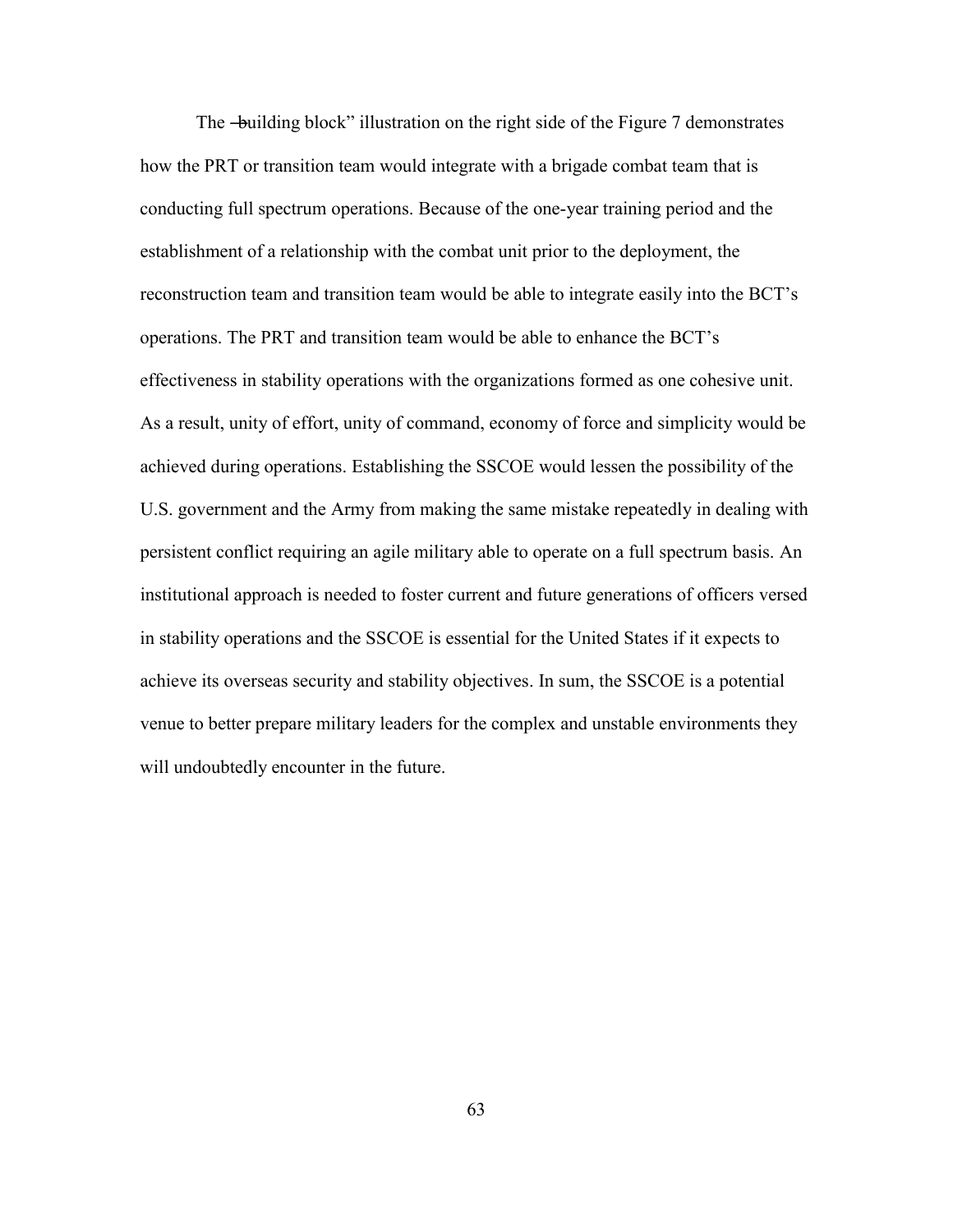## REFERENCE LIST

- Baker, Fred W. 2007. Officers get new joint credit qualification system. *American Forces Press Service,* 30 July. http://www.defense.gov/news/newsarticle.aspx?id =46879 (accessed 15 May 2010).
- Bellantoni, Christina. 2009. Obama outlines withdrawal from Iraq. *The Washington Times*, 28 February, A01.
- Bush, George W. 2003. Remarks by the president to declare an end to major combat operations in Iraq. Speech presented on the Flight Deck of the U.S.S. *Abraham Lincoln*, Persian Gulf, 1 May. http://www.cbsnews.com/stories/2003/05/01/iraq/ main551946.shtml (accessed 1 May 2010).
- Casey, George W. 2008. America's army in an era of persistent conflict. *Army* 58, no.10 (1 October): 19-28.
- Casey, George W. 2009. The army of the 21st century. *Army* 59, no.10 (1 October): 25- 40.
- Chlosta, Matthew. 2010. AFPAK hands begin immersion training. *International Security Assistance Force,* 5 May. http://www.isaf.nato.int/article/news/afpak-handsbegins-immersion-in-afghanistan.html (accessed 14 April 2010).
- Center for Army Lessons Learned (CALL). 2007. *PRT playbook: tactics, techniques, and procedures.* Fort Leavenworth, KS: Government Printing Office.
- Center for a New American Security. 2010. Keeping the edge: Revitalizing America's military officer corps. Research Document, Washington, DC, February.
- Escandon, Joseph E. 2008. The future of security force assistance: Is the modular brigade combat team the right organization? Master's Thesis, U.S. Army Command and General Staff College, Fort Leavenworth, KS, 13 June.
- Gates, Robert M. 2009a. Remarks by the Secretary for U.S. PACOM change of command. Speech presented at Camp Smith, Hawaii, 19 October. http://www. defense.gov/speeches/speech.aspx?speechid=1388 (accessed 2 May 2010).
	- ———. 2009b. Remarks by the secretary for U.S.–ROK military. Speech presented at Yongsan Garrison, Seoul, South Korea, 21 October. http://www.reuters.com/ article/idUSTRE59K17E20091021 (accessed 17 March 2010)
	- ———. 2009c. Statement on Afghanistan to the Senate Armed Service Committee. speech. Presented at Room SD-106, Dirksen Senate Office Building, Washington, DC, 2 December. http://www.defense.gov/speeches/speech. aspx?speechid=1403 (accessed 23 May 2010)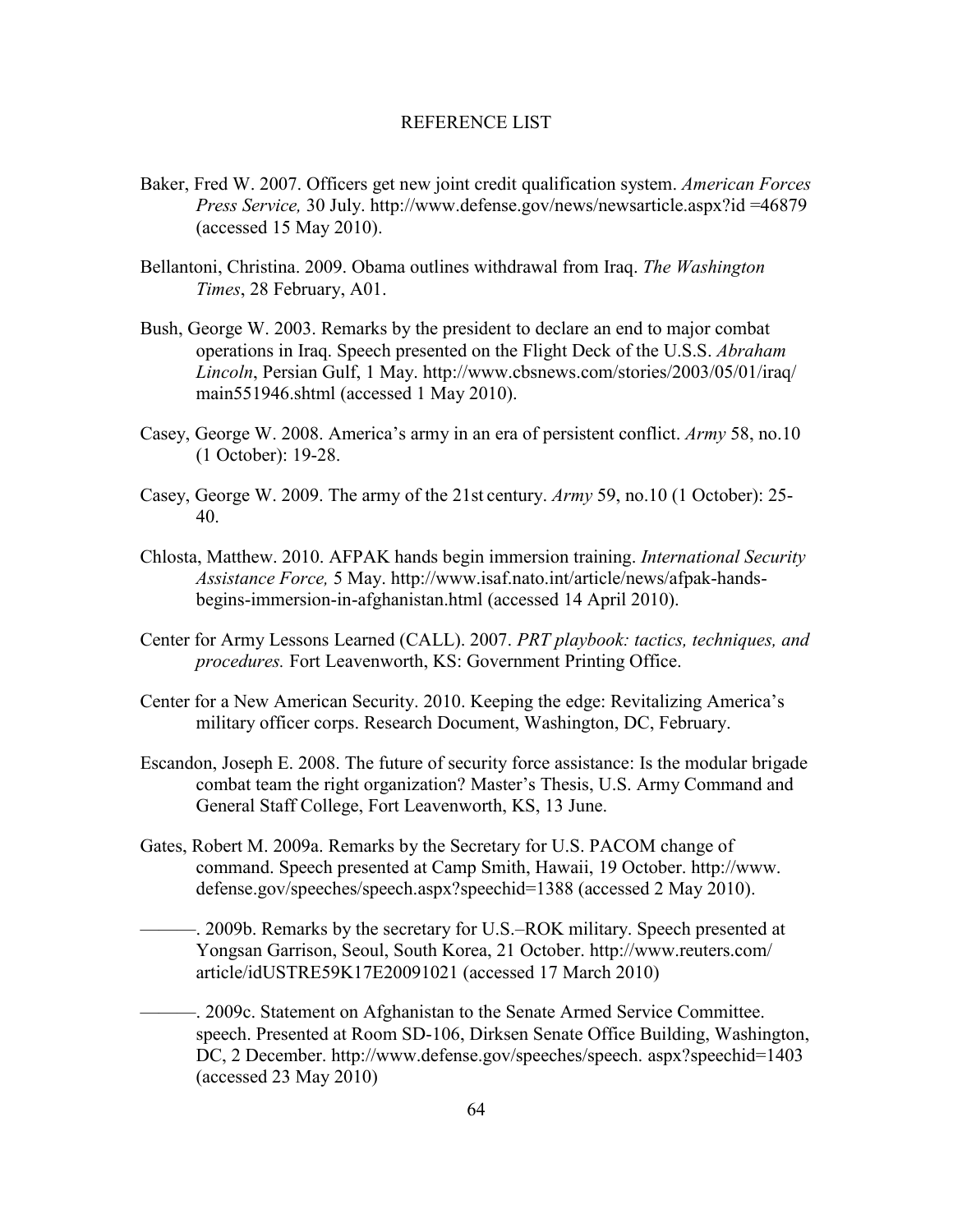———. 2010a. Business executives for national security. Speech presented at Ronald Reagan Building and International Trade Center, Washington, DC, 20 April. http://www.bens.org/mis\_support/Gates%20Export%20Speech%204-20-10.pdf (accessed 23 April 2010).

———. 2010b. Remarks by the secretary for defense budget/QDR announcement. Speech presented at Arlington, VA, 1 February. http://www.defense.gov/ speeches/speech.aspx?speechid=1416 (accessed 30 March 2010).

———. 2010c. Remarks by secretary to the Pakistan National Defense University. Speech presented at Islamabad, Pakistan, 22 January. http://www.defense.gov/ speeches/speech.aspx?speechid=1411 (accessed 5 May 2010).

-. 2010d. NATO strategic concept seminar. Speech presented at National Defense University, Washington, DC, 23 February. http://www.defense.gov/ speeches/speech.aspx?speechid=1423 (accessed 25 May 2010).

———. 2010e. The Nixon Center's distinguished service award. Speech presented at The Nixon Center, Washington DC, February 24, 2010. http://www.defense.gov/ Speeches/Speech.aspx?SpeechID=1425 (accessed 25 May 2010).

———. 2010f. Submitted statement on the budget to the Senate Armed Services Committee. Speech presented at Room SD-G50, Dirksen Senate Office Building, Washington, DC, 2 February. http://www.senate.gov/~armed\_services/statemnt/ 2010/02%20February/Gates%2002-02-10.pdf (accessed 20 May 2010).

- Hammes, Thomas. 2006. *The sling and the stone: On war in the 21st century*. St. Paul: MBI Publishing Company.
- Headquarters, Department of the Army. 2008a. Field Manual (FM) 3-0, *Operations*. Washington, DC: Government Printing Office.

———. 2008b. Field Manual (FM) 3-07, *Stability operations*. Washington, DC: Government Printing Office.

- ———. 2009a. Field Manual (FM) 3-07.1, *Security force assistance*. Washington, DC: Government Printing Office.
- ———. 2006. Field Manual (FM) 3-09.6, *The brigade combat team*. Washington, DC: Government Printing Office.

———. 2009b. *A leader development strategy for a 21st century Army.* Washington, DC, 25 November. www.au.af.mil/au/awc/awcgate/army/army-ldr-dev-strat-25nov2009.pdf (accessed 25 May 2010).

———. 2009c. TRADOC Pam 525-3-0, *The Army Capstone Concept*. Fort Monroe, VA: Government Printing Office.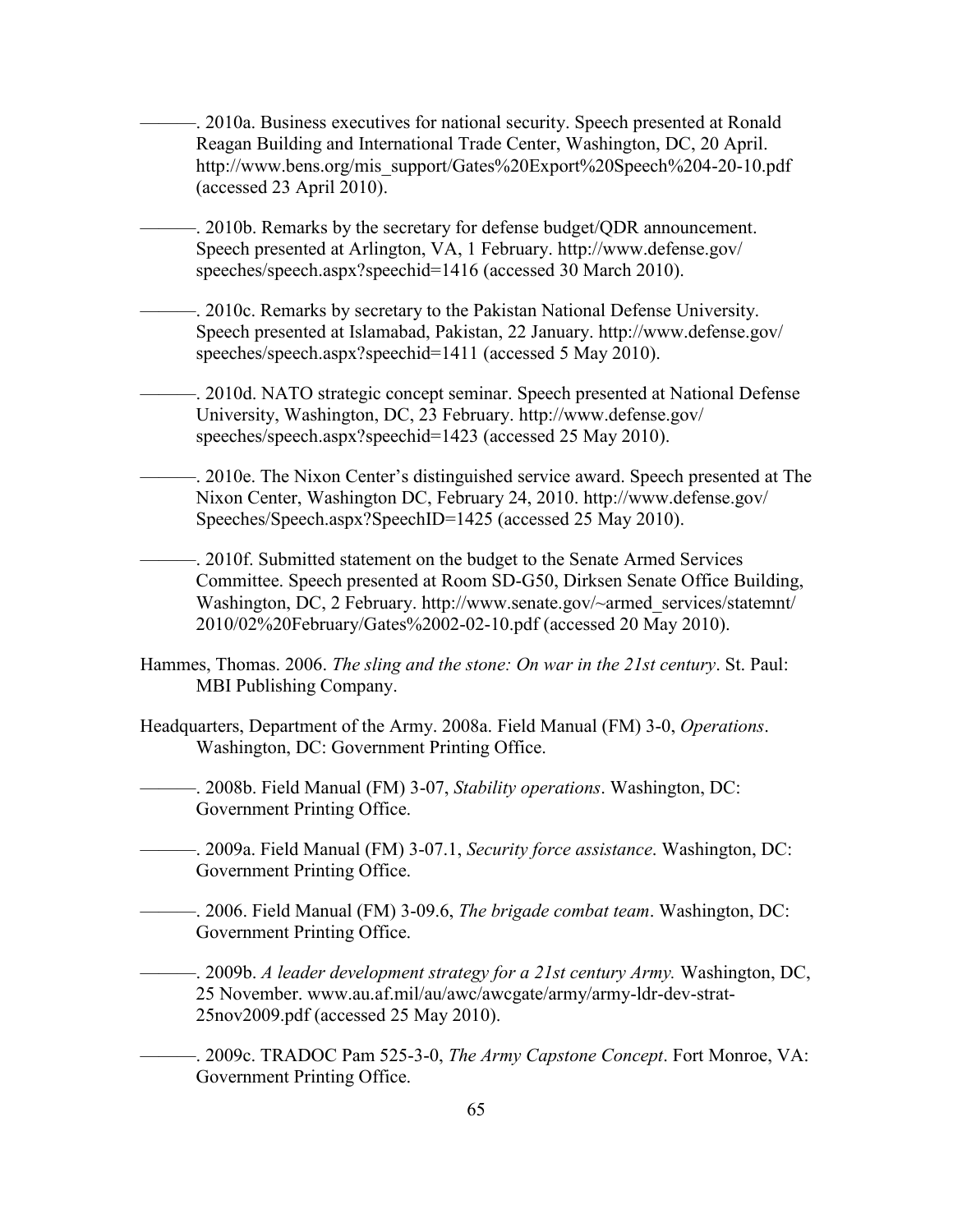- Kem, Jack, D. 2006. Military transformation: ends, ways, and means. *Air & Space Power Journal* (Fall):85-93.
- Kruzel John J.2009. Af-Pak hands strives for continuity in U.S. mission. *American Forces Press Service,* 27 October. http://www.centcom.mil/en/news/af-pakhands-strives-for-continuity-in-u.s.-mission.html (accessed 10 May 2010)
- Malkasian, Carter, and Gerald Meyerle. 2009. *Provincial reconstruction teams: How do we know they work?.* Carlisle: Strategic Studies Institute.
- Obama, Barack.2009. Remarks by the President of the acceptance of the Nobel Peace Prize. Speech presented at the annual Nobel Peace Prize Ceremony, Oslo, Norway, 10 December. http://www.whitehouse.gov/the-press-office/remarkspresident-acceptance-nobel-peace-prize (accessed 15 May 2010).
- Palumbo, Raymond P. 2010. The legacy of a disaster. *Army* 60, no.1 (January): 39-41.
- Torrisi, Annette L. 2000. The commanders-in-chief, USSOUTHCOM (1987-1991): Reflections and insights on full spectrum operations. Master's Thesis, U.S. Army Command and General Staff College, Fort Leavenworth, KS.
- United States Government Accountability Office. 2008. Provincial reconstruction teams in Afghanistan and Iraq. http://www.gao.gov/new.items/d0986r.pdf (accessed 27 February 2010).
- U.S. Department of Defense. 2005. Department of Defense Directive 3000.05*.*  Washington, DC: Under Secretary of Defense for Policy, 28 November. www.dtic.mil/whs/directives/corres/pdf/300005p.pdf (accessed 17 May 2010).
	- ———. 2007. Joint Publication 1-02. *Department of Defense dictionary of military and associated terms*. Washington, DC: Government Printing Office.
- ———. 2009a. Joint Publication 1-02. *Department of Defense dictionary of military and associated terms*. Washington, DC: Government Printing Office.
- ———. 2010. *Quadrennial defense review*. http://www.defense.gov/qdr/images/ QDR as of 12Feb10 1000.pdf (accessed 21 April 2010)
- Ward, Celeste J. 2005a. Special report 137, The coalition provisional authority's experience with public security in Iraq. Washington, DC, April. http://www. usip.org/resources/coalition-provisional-authoritys-experience-public-securityiraq-lessons-identified (accessed 18 May 2010).
	- ———. 2005b. Special report 139, The coalition provisional authority's experience with governance in Iraq. Washington, DC, May. http://www.usip.org/resources/ coalition-provisional-authoritys-experience-governance-iraq-lessons-identified (accessed 2 April 2010).